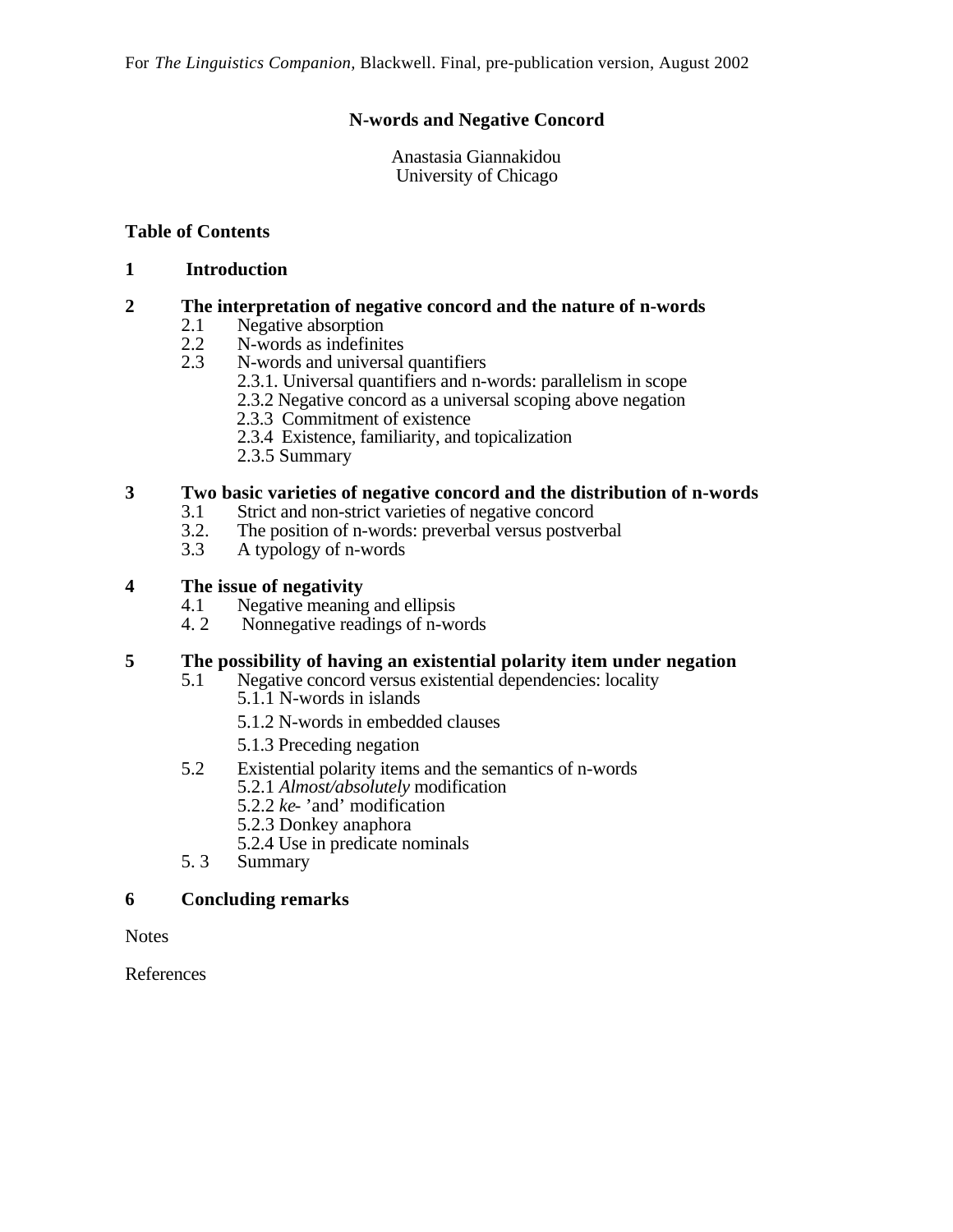#### **1 Introduction**

In this paper we discuss the semantic and syntactic properties of a set of expressions known as *n-words*. The term is coined in Laka (1990) and is employed to refer to nominal and adverbial constituents that appear in negative concord (NC) structures. Although the term has been quite popular, curiously, it has never been defined in the strict semantic or syntactic sense. N-words crosslinguistically form a quite heterogeneous class in terms of both their distribution and semantic properties, hence the task of assigning a clear semantic or syntactic criterion for what constitutes an n-word becomes rather tricky. Fortunately, there are some distributional criteria that single out n-words from other negation-related elements. We use these in the working definition we adopt in this paper:

(1) *N-word*

An expression is an n-word iff:

- (a) can be used in structures containing sentential negation or another -expression yielding a reading equivalent to one logical negation; and
- (b) can provide a negative fragment answer.

This definition is general enough to capture the (quite diverse) data that we will present in section 3; at the same time, it can serve as the basis for distinguishing between 'weaker' and 'stronger' n-words; e.g. we can derive a class of 'stronger' n-words by substituting the modal *can* in (1a) with *must*. N-words in languages that exhibit strict NC, requiring that the sentential negative marker (SN) be always present in the structure containing the n-word, are stronger in this sense (the relevant data will be presented in section 3).

On the other hand, negative quantifiers in Germanic languages, which do not exemplify NC, do not fall under  $(1)^1$ ; nor do existential polarity items (PIs) that are licensed by negation, as well as other noveridical licensers, e.g. English *any,* or Serbian/Croatian *i-NPIs* (the terminology from Progovac 1988, 1994)—since these PIs do not satisfy (1b) and cannot provide negative fragment answers. Why this is so is not pertinent to our discussion, but see Giannakidou (2000: 469, fn. 6) for an explanation. Note that we refer to these items as polarity items and not 'negative' polarity items (NPIs) because, as we said, they are licensed in a (large) variety of contexts that are not negative but nonveridical (in the sense of Giannakidou 1998, 1999). The term NPI will be used to only refer to PIs that are licensed by negation (or, more generally, antiveridicality). N-words in strict NC are in fact prototypical NPIs because they are not licensed by operators other than negation and anitveridical *without*.

NC is a phenomenon known to linguistics since Jespersen's (1917) *double attraction*, Klima's (1964) *neg-incorporation*, and Labov's (1972) *negative attraction* rule. Roughly, we talk about 'negative concord' in situations where negation is interpreted just once although it seems to be expressed more than once in the clause. One occurrence of negation is the SN, and given that n-words can provide negative answers in isolation, as we see in (3), we can speculate that the additional occurrence of negation is the n-word. Here are some examples:

| (2)<br>a.      | Gianni $*(\text{non})$ ha visto <b>niente</b> .<br>John not have.3sg seen n-thing                                             | Italian          |
|----------------|-------------------------------------------------------------------------------------------------------------------------------|------------------|
| b.             | 'John didn't see anything.'<br>$*(No)$ he dit<br>res.<br>not have.1sg said n-thing                                            | Catalan          |
| $\mathbf{c}$ . | 'I didn't say anything.'<br>Balázs *(nem) látott semmit.<br>Balázs not saw.3sg n-thing                                        | Hungarian        |
| d.             | "Balázs didn't see anything."<br>Milan $*(ne)$ vidi <b>nista.</b><br>Milan not see.3sg n-thing<br>'Milan cannot see anything. | Serbian/Croatian |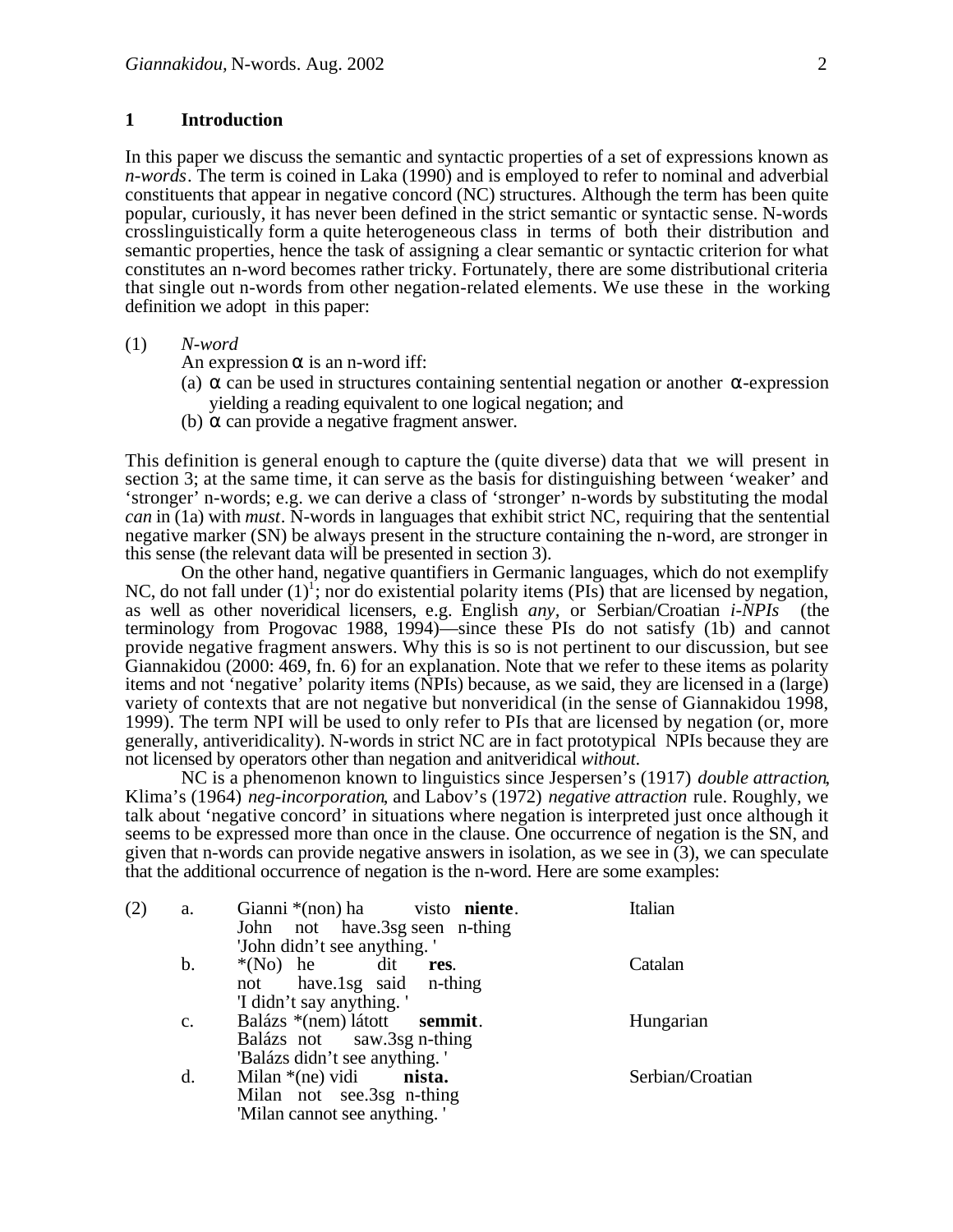|     | e. | Janek *(nie) pomaga nikomu.<br>Janek not help.3sg n-person                              |                                                                               |                                                  | Polish   |
|-----|----|-----------------------------------------------------------------------------------------|-------------------------------------------------------------------------------|--------------------------------------------------|----------|
|     | f. | *(Dhen) ipa<br>not said.1sg                                                             | 'Janek doesn't help anybody.'<br><b>TIPOTA.</b><br>n-thing                    |                                                  | Greek    |
|     | g. | 'I didn't say anything.<br>John-wa<br>John.topic n-thing<br>'John didn't eat anything.' | nani-mo                                                                       | $\text{tabe-*(nak)-atta.}$<br>eat. negation.past | Japanese |
| (3) | Q: | Qui se li                                                                               | va apropar?<br>who refl him/her aux.3sg approach<br>Who approached {him/her}? |                                                  | Catalan  |

A: **Ningú**. Noone.

NC is observed in many languages; e.g. Romance, Slavic, Greek, Hungarian, Nonstandard English, West Flemish, Afrikaans, Lithuanian, Japanese (see among others Labov 1972, Ladusaw 1992, 1994, van der Wouden and Zwarts 1993; Bosque 1980, Laka 1990, Herburger 2001 for Spanish, Zanuttini 1991, Longobardi 1991, Acquaviva 1993, 1995, 1997 and Tovena 1996 for Italian, Quer 1993, 1994, Vallduvi 1994 for Catalan, Puskás 1998, Tóth 1999, Suranyi 2002 for Hungarian, Giannakidou 1997, 1998, 2000 for Greek, Haegeman 1995 and den Besten 1986 for West Flemish and Afrikaans, Hoeksema 1997 for Middle Dutch, Progovac 1988, 1994 for Serbian/Croatian, Brown 1999 for Russian, Przepiórkowski and Kupc 1997, 1998, Blaszczak 1999, and Richter and Sailer 1998 for Polish; Watanabe to appear for Japanese). These are the languages we consider here, though our primary focus will be on the three large European families—Greek, Romance, Slavic—, and Hungarian.

The sentences in (2) exemplify the variety known as *negative concord proper*: they contain sentential negative markers, which contribute logical negation  $\neg$ , and the n-words.<sup>2</sup> Uppercase letters in the Greek n-word in (2f) indicate that it is pronounced emphatically; henceforth we will refer to Greek n-words as 'emphatics'. This accent is not related to focus for reasons that have been discussed in Giannakidou (1997, 1998: 227-231); see, however, Tsimpli and Roussou 1996 for a focus-based account). Emphatic accent is a distinctive feature of NC patterns in other languages too, e.g. Hungarian (see especially Puskás 1998), and should not necessarily be collapsed with focus, as emphasized also in Szabolsci 181, Vinet 1998, and Suranyi 2002; see also our discussion in 2.3.1 and 2.3.4 of certain syntactic asymmetries between focused items and wh-owrds. (This doesn't mean, of course, that n-words cannot be focused on occasion; but this is indeed a limited phenomenon, as noted in Suranyi 2002).

As shown in the examples above, the co-occurrence of the SN is obligatory; but the sentences above are interpreted uniformly as containing a logical structure with only one negation. At a general level, then, n-words in NC can somehow 'be associated' with negative meaning, and the major task has been to identify what it means exactly to be able to do so. The most obvious possibility is, of course, to interpret association with negative meaning as equivalent to having inherent negative meaning. This possibility seems particularly attractive in view of the fact that n-words can contribute negative fragment answers; n-words have thus been treated as negative quantifiers, originally in Zanuttini 1991, and Haegeman and Zanuttini 1991.

In order to decide whether to pursue this hypothesis or not, we must consider one important fact: that when a language actually employs a negative quantifier, NC is systematically excluded, as in languages which do not employ NC as a rule, e.g. German, Dutch, and English (West Germanic), and Scandinavian languages. Germanic n-words, unlike n-words in NC structures, when co-occurring with a SN, yield only a double negative reading:

| (4)<br>а. |  | Frank heeft niet niemand gezien.                    |  | Dutch |
|-----------|--|-----------------------------------------------------|--|-------|
|           |  | Frank have.3sg not nobody seen                      |  |       |
|           |  | "It is not the case that Frank didn't see anybody." |  |       |
|           |  | # Frank didn't see anybody.                         |  |       |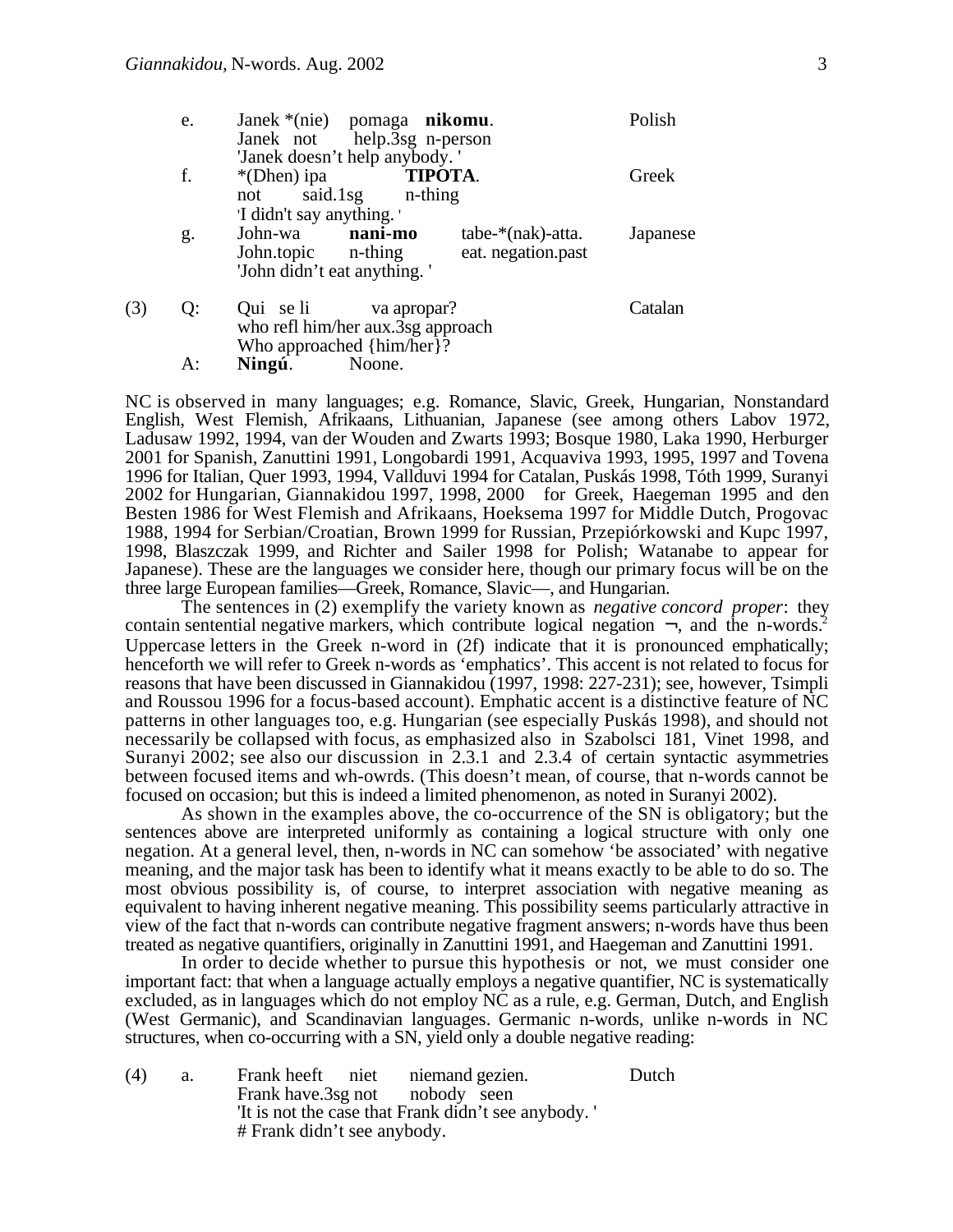|    | Frank did not see nobody.  | English |
|----|----------------------------|---------|
| c. | Frank hat niemand gesehen. | German  |

The interpretation of these sentence is as in (5) below, which is derived by combining the meaning of a negative quantifier and negation.

(5) **P** x [**person** (x)  $\rightarrow$  **P**(x)] (  $y \rightarrow$  **saw** (Frank, y)) =  $x$  [**person** (x)  $\rightarrow$  ( $\rightarrow$  **saw** (Frank, x))]

Hence, the sentences entail that Frank did see somebody or everybody (depending on whether we exploit universal negation for negative quantifiers, as we did here, or existential negation, which is also possible; we discuss the issue later). This reading differs clearly from the one we have without negation, illustrated below. NC structures only have this reading (e.g. 2a).

 (6) a. Frank saw nobody. b. **P** x [**person** (x)  $\neg$  **P**(x)] ( y **saw** (Frank, y)) =  $x$  [**person** (x)  $\rightarrow$  **saw** (Frank, x)]

Negative quantifiers in Germanic languages are thus inherently negative. Hence, when we have an additional syntactic negation coming from SN as in (5), we have a second logical negation too. The question is: are n-words in NC languages identical to negative quantifiers in non-NC languages? If so, why is it that we have NC in the former-- with a reading not equivalent to (5) but to (6)-- but not in the latter?

At this initial stage it is instructive to consider that n-words need not be morphologically negative either-- although by employing the prefix *n-,* the term itself allows for the implication that part of the expression qualifying as an n-word will contain a morpheme morphologically recognizable as negative. It has often been observed in the relevant literature that this is not the case (see among others Laka 1990, Quer 1993, Déprez 1997, Giannakidou 1998, 2000, Rowlett 1998). For example, Italian *niente, nessuno*, and Serbian/Croatian *nista* do bear negative morphology but their Catalan, French, and Greek counterparts do not, or do so but not consistently. Catalan, for instance, has *ningú* 'n-person' but *res* 'n-thing', and French and Greek n-words lack negative morphology altogether. Negative morphology is, then, not a prerequisite for n-word status.

With these preliminaries, our discussion is organized as follows. In the next section, the central issues of the interpretation of structures with n-words are presented. First I give an overview of the core puzzles, and then we discuss the individual proposals. Once it is made clear what the predictions are of each individual proposal, we can proceed with the empirical complexity of NC and n-words in section 3. Our goal will be to test the empirical scope of NC theories and see to what extent they are applicable to certain data, and of course when they are not. In section 4 we examine the alleged negativity of n-words and show it to be problematic for most cases. Having reached the conclusion that n-words cannot be negative quantifiers, in section 5 we address the question of whether NC structures co-exist with existential polarity dependencies under negation. This question is important in trying to decide what logical structure n-words map onto: existential or universal negation. We will use the results of this section in order to construct a typology of n-words and their proper semantic characterization. We conclude in section 6 by summarizing the main findings.

#### **2. The interpretation of negative concord and the nature of n-words**

For a successful account of NC the proper semantic characterization of n-words is essential. We thus go back to the original question: should we grant negative status to n-words or not? This question corresponds to the following cluster of subinquiries: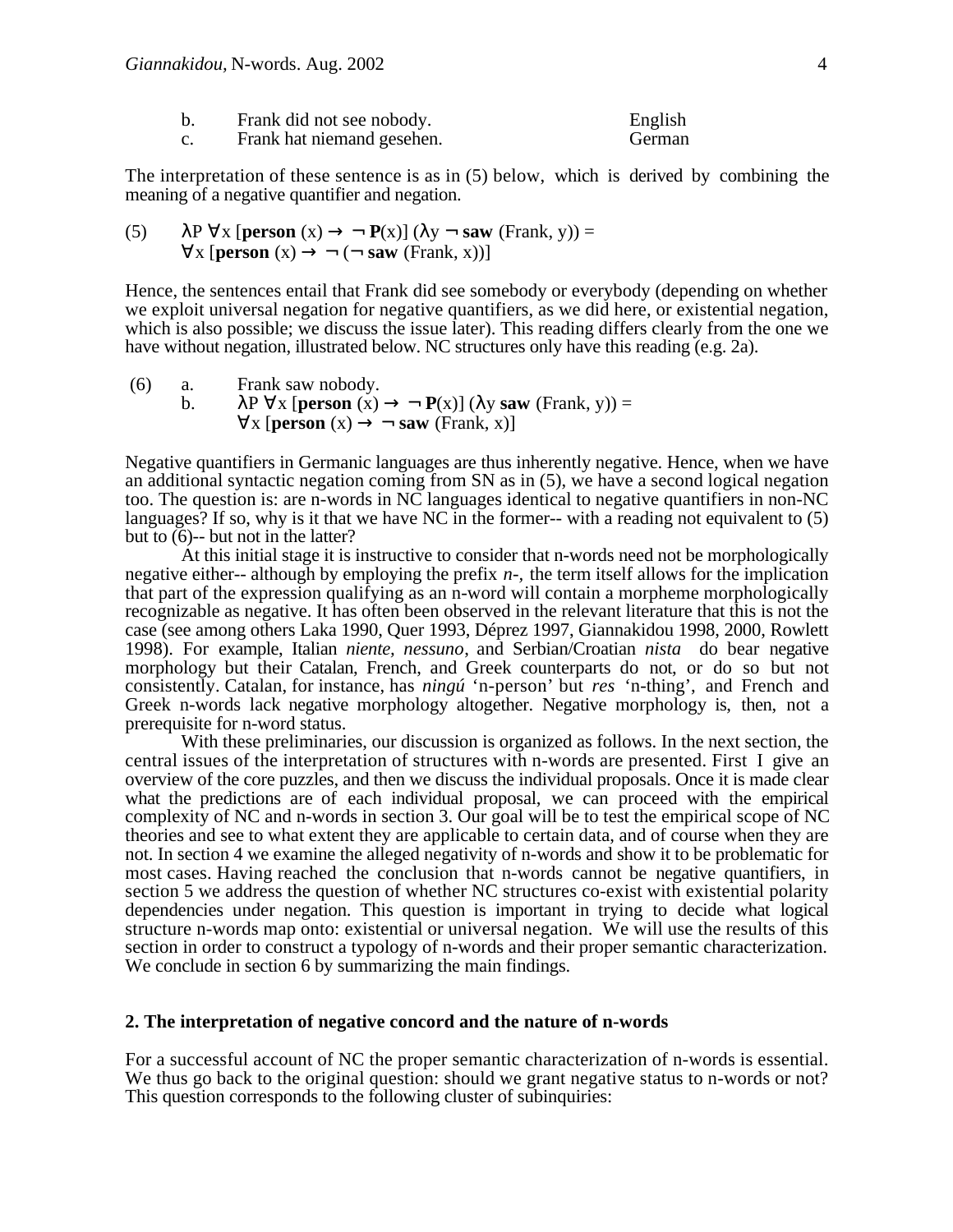(a) The negative 'concord' question: If n-words are negative, then in NC we do have more than one occurrence of negation. But why do we end up interpreting only a single negation? This situation is in sharp contrast with Germanic negative quantifiers whose inherent negativity cannot be cancelled, as we saw, and which therefore do not exhibit NC. If n-words in NC are indeed negative, the very phenomenon itself constitutes an 'anomaly', and in order to explain it we must stipulate some special rule for NC languages which cancels out the extra negative meanings. We would further have to stipulate that this rule is not operative in Germanic languages since these do not exhibit NC. But why NC languages employ this rule but non-NC languages do not does not seem to follow from something more general in the grammar of these languages, and remains essentially an *ad hoc* premise.

(b) The diversity of interpretation question: If n-words are not negative, then what is their actual meaning and how do they end up giving negative fragment answers? It is a quite complex enterprise to try to answer the question of what the possible meanings of n-words are, because the set of expressions identifiable as n-words in various languages with NC is highly heterogeneous. Evidently, this complexity mirrors the logical complexity of general negative statements. As we see below, there are two possible logical structures that n-words can map onto:

| Logical representations of general negative statements |                        |
|--------------------------------------------------------|------------------------|
| (a) $X [P(X) - Q(X)]$                                  | (Universal negation)   |
| (b) $- x [P(x) Q(x)]$                                  | (Existential negation) |

The two formulae are truth conditionally equivalent; but the fact that these two options exist makes it plausible to hypothesize that some n-words would correspond to existential quantifiers under negation, some others to universal quantifiers, and some others perhaps to both. As we shall see, various implementations of these hypotheses have been proposed in the literature. Nwords have been argued to be indefinites or universal quantifiers. The former alternative is explored in, among others, Ladusaw 1992, 1994, Acquaviva 1993, 1997, Giannakidou 1997, Giannakidou and Quer 1995, 1997, Pinar 1996; Déprez 1997, 2000. The latter idea that some nwords are universals has been put forth in Giannakidou (1998, 2000), and is further supported by literature on Hungarian (Szabolsci 1981, Suranyi 2002 and references therein). N-words have also been characterized as *underspecified* in van der Wouden and Zwarts 1993, being compatible with both a negative quantifier and an existential quantifier meaning. This approach, essentially, acknowledges that n-words may be ambiguous between negative and non-negative meanings, a position that seems unavoidable, at least for some Romance n-words, as we conclude later in section 4. Yet, there are empirical problems with the specific implementation in van der Wouden and Zwarts, noted in Giannakidou (1997:166-168), which we ignore here.

Crucially, another decisive factor is whether n-words may occur without the presence of the sentential negative marker, or whether the presence of the negative marker is obligatory in all contexts-- the later situation is known as 'strict' NC (Giannakidou 1998). In the non-strict varieties, and in the absence of SN, it seems reasonable to hypothesize that the negative value comes from the n-word itself. Interestingly, in these varieties of NC, n-words may give rise to double negation readings too, thereby supporting the hypothesis that they may be negative under one interpretation; but in strict NC languages double negation readings are never allowed.

(c) The locality question: A crosslinguistic feature of n-words and NC is that they are clausebounded (see especially Zanuttini 1991, Progovac 1988, 1994, Deprez 1997, Giannakidou 1998, 2000). This feature inspired an analysis of n-words as parallel to anaphors in Progovac 1988, 1994; but, most importantly, it suggests a close similarity between NC and quantifier scope, which is also known to be clause bounded. This characteristic is worth emphasizing because it *prima facie* argues against the plausibility of a non-quantificational analysis of n-words as indefinites.

(d) The polarity question: In the early 90's there has been a debate as to whether n-words are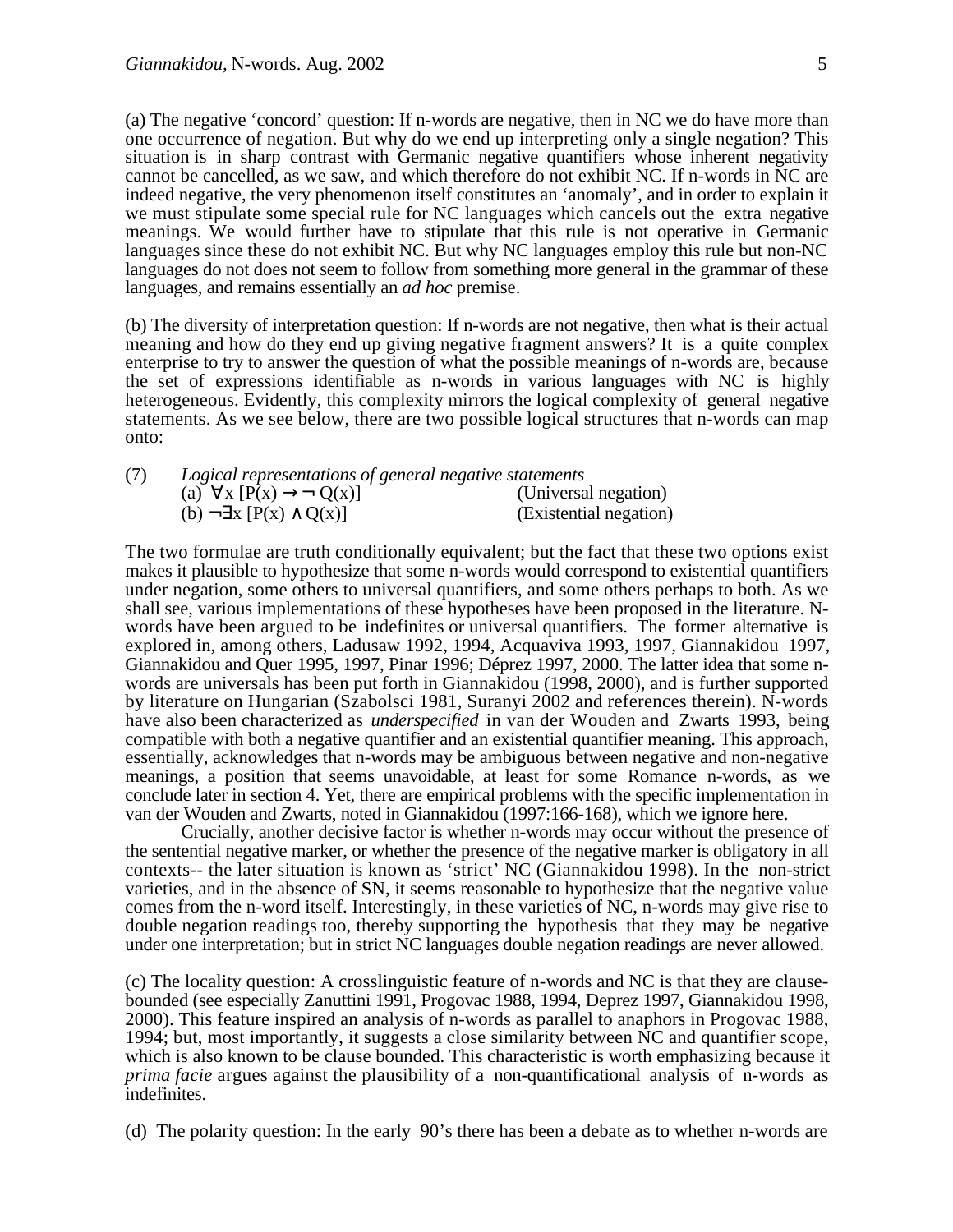negative quantifiers or NPIs (see especially Laka 1990 versus Zanuttini 1991). This debate inspired discussions in various Romance languages, and it relied on the assumption that being an NPI means 'being existential', instead of 'being licensed by negation'. This assumption has been shown to be unfounded in more recent discussions, where NC is treated as an instance of negative polarity: n-words, in this view, especially those in strict NC languages, *are* NPIs since they need negation to be licensed (see especially Progovac 1988, 1994, Ladusaw 1992, 1994, and Giannakidou 1997, 1998, 2000; Laka 1990 can also be seen as favoring this view). The HPSG analyses of NC (Przperkopski and Kupc 1997, Richter and Sailer 1998) also implement directly accounts of NC in terms of polarity. We will take this position for granted in the present paper and allow the underlying assumption that n-words in NC are NPIs.

The central problem is, as we said, the 'anomalous' character of NC: the fact that seemingly multiple negations are interpreted as a single negation. Ideally, we wouldn't like NC to be an anomaly; we want to be able to derive it from other, better understood, phenomena. The same desideratum applies, at a general level, to all polarity phenomena: we do not want to posit them in the grammar as composition external filters, but we want to derive them from rules that we need independently anyway; see Giannakidou 1998, 2001 for extensive discussion; also Tovena 1998). The reduction of NC to an indefinite or quantificational dependency should be seen as attempting to do precisely this.

 Another attempt in the same spirit is Progovac (1988, 1994) who tries to reduce the principles governing NC to the principles of Binding theory. This reduction, though at first glance appealing, does not actually afford a better understanding of NC since it reduces one mystery-- NC-- to another one (the Binding theory), without offering an actual semantic characterization of n-words. We do not address this proposal here in any detail, but we will try to integrate Progovac's facts about Serbian/Croatian, which are in many ways significant, to the general approach we pursue in this paper.

Given the two logical options in (7), as well the option of inherent negativity, it seems simple-minded to expect a single interpretation for NC crosslinguistically; rather it is more reasonable to expect a family of interpretations to jointly accommodate the whole range of data. This is the stance we are taking here, in agreement with a research agenda originating in Ladusaw 1994 and further implemented in Acquaviva 1997, Giannakidou and Quer 1995, 1997, and Giannakidou 1997, 1998, 2000.

#### **2.1 Negative absorption**

Zanuttini (1991), Haegeman and Zanuttini (1991, 1996) and Haegeman (1995) view NC as an agreement phenomenon. They propose a quite influential account based on the assumption that n-words are negative quantifiers. In order to derive NC, they invoke a special rule, *negative absorption*, inspired by Higginbotham and May's (1981) wh-absorption (whose current theoretical status, let it be noted, is being reconsidered under more recent discussions of multiple wh-dependencies; see for instance Reinhart 1997). The postulation of negative absorption on a par with wh-absorption presumes that NC and multiple wh-dependencies are instances of the same phenomenon which is also highly questionable, see especially Acquaviva 1995, 1997 and Giannakidou 1998 for discussion. At any rate, negative absorption has been proposed to allow any number of n-words and the SN to merge into one semantic negation (the NEG-criterion; Zanuttini 1991, Haegeman and Zanuttini 1991 and Haegeman 1995; for a slightly different variant formulated in terms of 'negative void' see Postma 1995).

(8) Negative absorption rule  $\begin{bmatrix} x \rightarrow \end{bmatrix} \begin{bmatrix} y \rightarrow \end{bmatrix} \begin{bmatrix} z \rightarrow \end{bmatrix} \begin{bmatrix} x,y,z \end{bmatrix}$ 

Multiple negative quantifiers amalgamate into a single negative quantifier. Syntactically, these structures contain just a single operator which can bind n-number of variables (just like in multiple wh-structures under wh-absoprtion). The NEG-criterion criterion has been restated recently in terms of feature checking in e.g. Brown 1999, Watanabe to appear, and Progovac in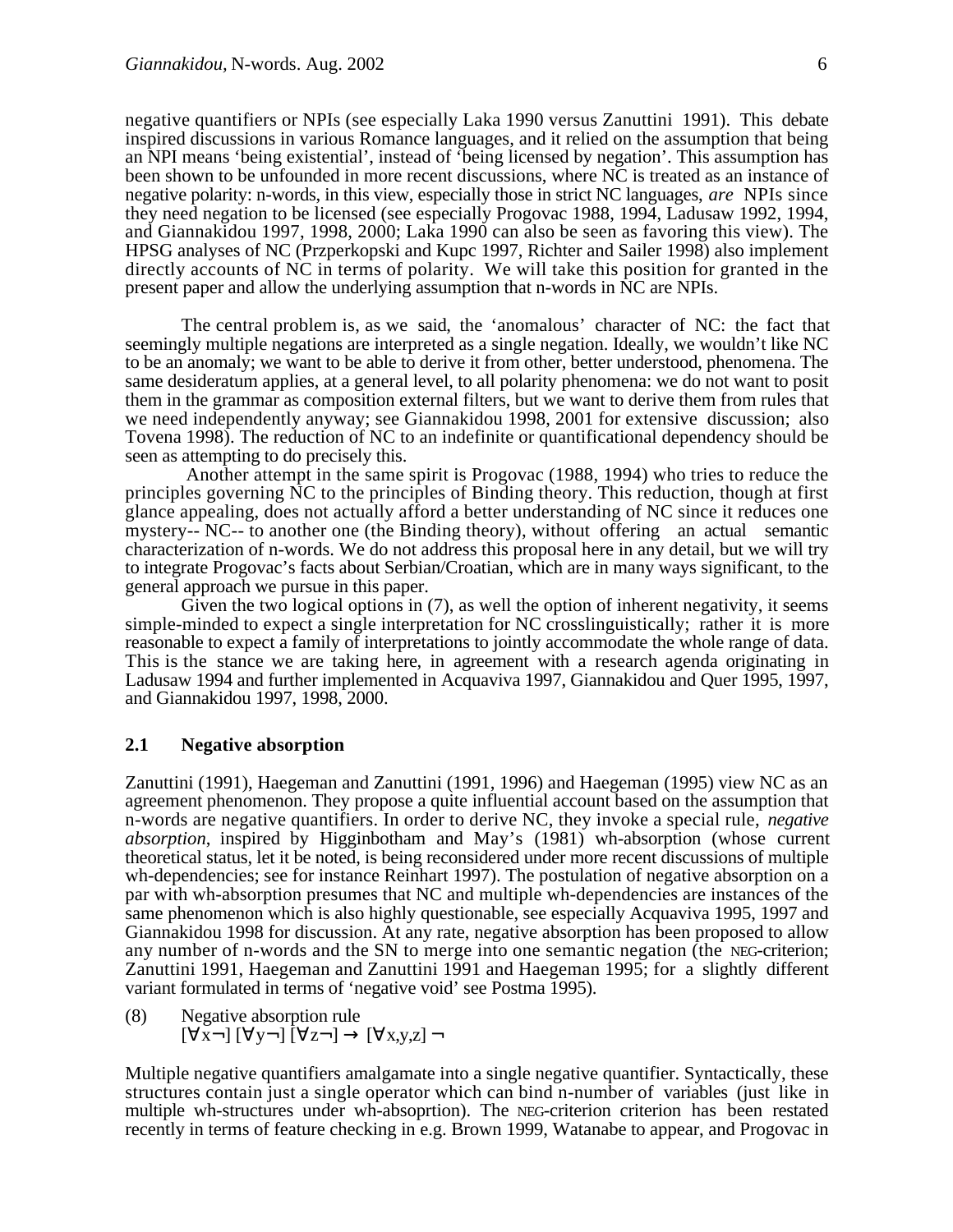press. The idea is, for example, in Brown 1999, that n-words contain an uninterpretable neg feature that must be checked against the appropriate head—negation; for Watanabe, the relevant feature is a focus feature. Given that interpretability of features is still largely undefined in the current state of the theory, as well as the fact that, as we shall see later in section 5, not all nword or NPI dependencies involve movement (in the sense of feature checking), I will stick here to the more classical version of the absorption approach.

Consider a sentence like the one below from Catalan with two n-words and SN: this sentence is assumed to contain a single negative quantifier which ranges over two variables:

| (9) | a. | dit res<br>No he<br>a ningú.                            |
|-----|----|---------------------------------------------------------|
|     |    | not have lsg said <i>n</i> -thing to <i>n</i> -person   |
|     |    | 'I didn't say anything to nobody.'                      |
|     |    | No x, y [thing $(x)$ person $(y)$ ] [said $(I, x, y)$ ] |

This analysis is generalized to a number of languages. Crucial to this analysis is the assumption that n-words are (syntactic) negative operators, hence semantically negative items. Zanuttini (1991), Haegeman and Zanuttini (1991, 1996) and Haegeman (1995) state that n-words in Romance and West Flemish are negative quantifiers. As such, n-words comprise a [+quantificational] and a [+negative] feature, where being [+quantificational] entails being a syntactic operator. Because n-words are quantifiers, their sentential scope must be syntactically derived by reaching a scope position at least by LF; being negative too, n-words must agree with a negative head. Both requirements are met by application of move- , which raises n-words to [Spec,NegP] or adjoins them to that position either at s-structure or at LF (but see Haegeman 1995 for the stronger claim that the NEG-criterion is uniformly satisfied at s-structure).<sup>3</sup> Once nwords reach [Spec,NegP], they enter a Spec-Head relation with the negative head. In this analysis, the relevant part of (9a) would look at LF as either (10) or (11) depending on whether we assume raising to [Spec,NegP] or adjunction to NegP:



The driving force for such configurations is the NEG-criterion, a well-formedness condition which applies to all elements bearing the feature [+negative] and which determines their distribution and interpretation. It requires that such expressions check their negative feature against a head endowed with it. Based on the WH-criterion as formulated in Rizzi (1990), Haegeman and Zanuttini state the NEG-criterion in (12):

#### (12) **The NEG-criterion**

a. A NEG-operator must be in Spec-head agreement relation with an  $X^0$  [NEG]. b. An  $X^0$  [NEG] must be in Spec-head agreement relation with a NEG-operator.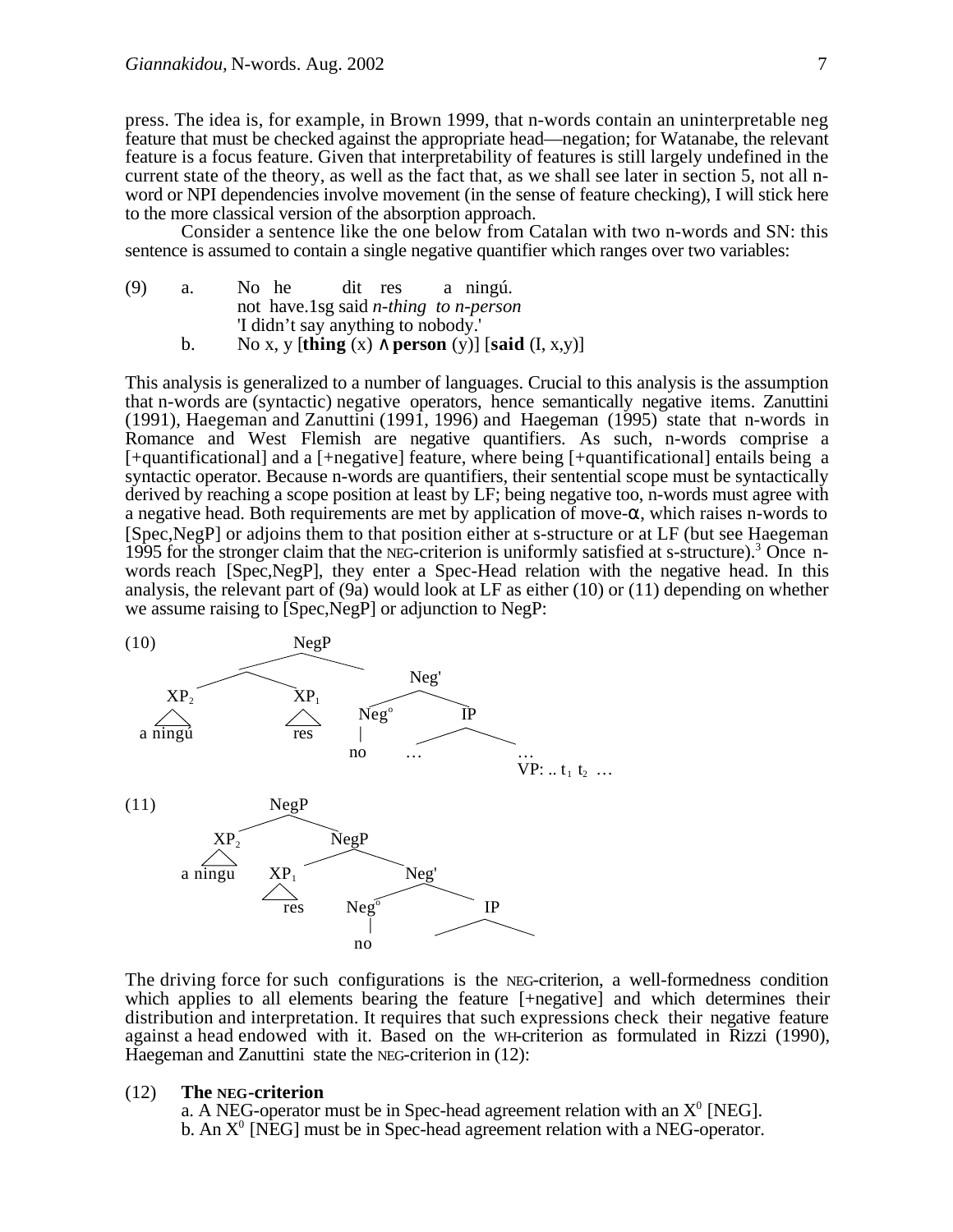Additionally, the following definitions obtain:

(13) a. NEG-operator: a negative phrase in a scope position; b. Scope position: left-peripheral A'-position [Spec,XP] or [YP,XP].

In fact, the NEG-criterion may be regarded as a particular realization of a more general constraint, the AFFECT-criterion (cf. Rizzi 1990, Haegeman 1992). (12) tells us nothing about the phonological realization of  $Neg^0$ , although the most plausible implementation of it would imply that the availability of NC must be linked to the realization of  $Neg^0$  (covert or overt), as in Zanuttini (1991); see also Moritz and Valois (1994). We saw, however, in footnote 2 that NC is allowed also with SN that are not heads but XPs. The negative head may be overt or covert, depending on language specific constraints. Strict NC languages like Greek, Catalan, and Slavic (where SN is obligatory) require that  $Neg^0$  be always overt. In languages where this does not hold like Italian, Spanish, and Portuguese such a requirement is absent. Evidently, the movement involved for the satisfaction of the NEG-criterion is an instance of A'-movement.

The detailed descriptions that will follow make it clear that the neg-criterion approach, posed in this generality, cannot be the correct analysis of NC. The underlying idea, which can be restated as negative quantifiers forming resumptive structures, may indeed be a useful one for a certain variety of NC— negative spread, which we discuss in section 3. But there are at least three problems with the particular implementation we outlined here. First, the characterization of the general class of n-words as negative quantifiers will be questioned in section 4; we see there that there is very little evidence that n-words are negative in most variaties of NC. We can, of course, still maintain that n-words are quantificational without being committed to negativity. This is indeed an appealing option, and is explored in various works (Deprez 1997, Giannakidou 1998, 2000, Puskas 1998, and others).

The second problem comes from the alleged uniformity between multiple whdependencies and NC and the reduction of the latter to the former. It has been emphasized numerous times in the literature that there are significant asymmetries between wh-dependencies and NC (see the references mentioned earlier). The discussion will not be repeated here, but we will take it as established that NC and wh-dependencies are distinct.

Finally, by invoking the special rule of negative absorption, whose role appears to be particular to NC, we have not succeded in getting rid of the anomalous character of NC. Instead, we have further established this anomalous character by reducing it to another 'special', hence also anomalous, mechanism: wh-absorption. Ideally, we would prefer a theory which derives the resolution of NC from a mechanism for which we have independent evidence in the grammar anyway.

## **2.2 N-words as indefinites**

The indefinites approach signals the first attempt to reduce NC to an independently motivated mechanism: that of indefinite binding. The approach was initiated in Ladusaw (1992, 1994) and was further developed in Acquaviva (1993, 1997), Giannakidou and Quer (1995, 1997), Giannakidou (1997), Déprez (1997, 2000), Richter and Sailer (1998), and others. The idea is that n-words are open formulae with no quantificational force of their own (Kamp 1981, Heim 1982). Like indefinites, n-words contribute a free variable and a predicative condition on that variable:

(14)  $[[$  uno studente $]] =$  **student**  $(x)$  $[$ [ nessuno studente  $]$ ] = **student**  $(x)$ 

N-words differ from regular indefinites in that they come with a *roofing* requirement ( Ladusaw 1992) which must be met at the sentence level. Roofing in Ladusaw is stated as a binding requirement: n-words must be bound by a semantically appropriate operator. In Giannakidou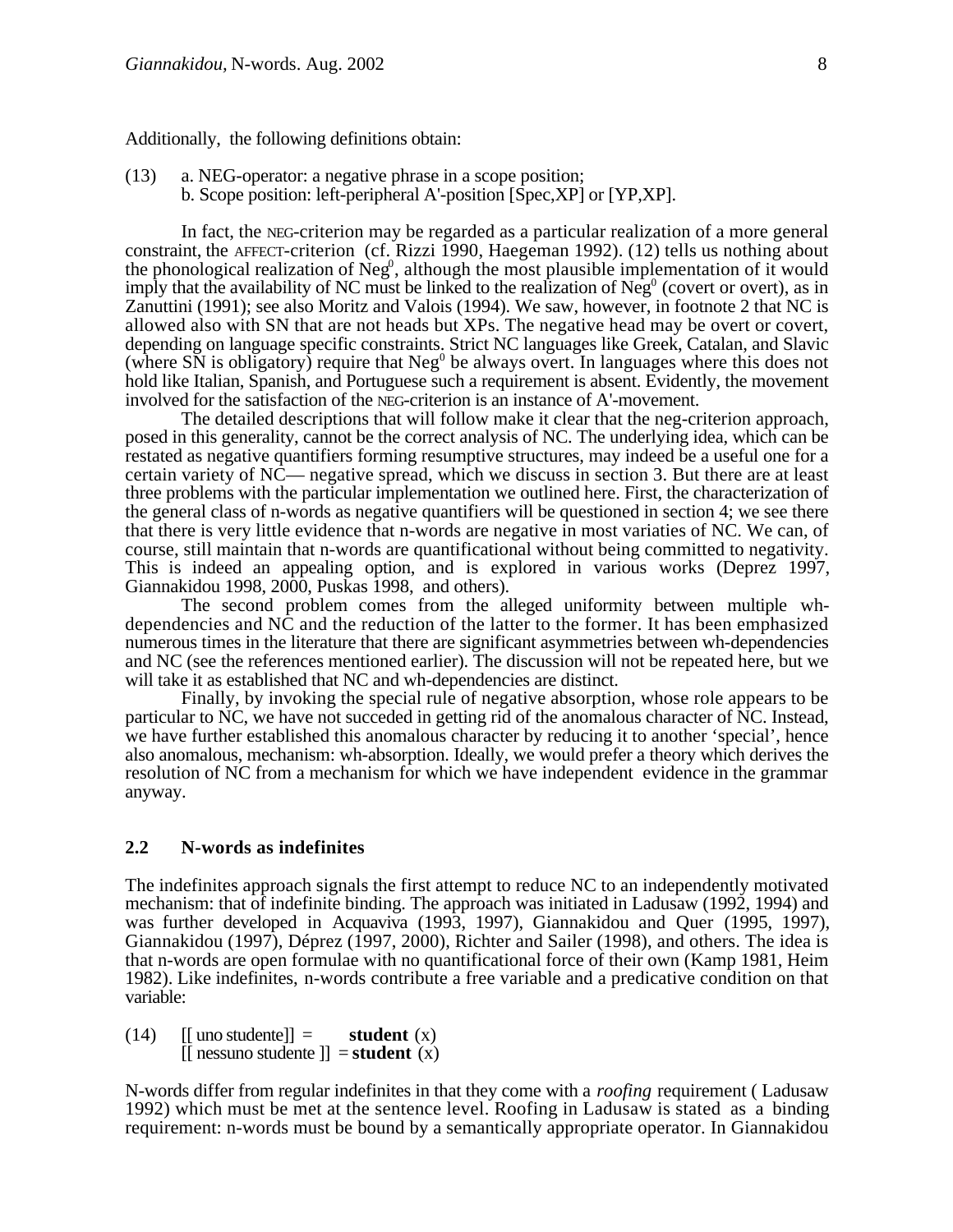and Quer (1995, 1995), and Giannakidou 1997 this requirement is generalized to nonveridical operators. Negation, of course, is not strictly speaking a variable binder since it is not a quantificational operator<sup>4</sup>; roofing, then, is better rephrased as a requirement that existential closure apply under negation (Giannakidou 1998). So, for the sentence we just discussed in (9a), we will have the structure below:

# (15)  $\qquad \qquad \neg \left[ \begin{array}{ccc} y & x \end{array} \right]$  (**thing**(x) **person** (y) **said** (he, x,y))]

The n-word variable is existentially closed in the scope of negation, i.e. in the VP. In Giannakidou (1997) it is further noted that this is the only level for application of existential closure; n-words, and other (negative) polarity indefinites can never be bound via text-level existential closure, as this would imply a wide scope reading with respect to negation, with the ensuing assertion of existence, which (negative) polarity indefinites do not have. In this account, the narrow scope of polarity indefinites and their polarity requirement are collapsed into the same source.

By assuming that n-words denote open formulae with no inherent quantificational force, the indefinites approach seems to offer an easy solution to the problem of NC: n-words do not contribute negation, only the SN does. This, however, turns out to be too easy a solution. The most obvious problem is that n-words do not exhibit the quantificational variability characteristic of indefinites, which are unselectively bound by quantificational (Q-) operators, acquiring thereby the Q-force of their binders. When construed with Q-adverbs, for example, n-words are never *bound* by them; instead they seem to remain existentially closed under negation in the VP domain. This is illustrated in the following example from Greek:

- (16) {Sixna/Pu ke pu}, otan o Janis ine thimomenos, dhen milai me KANENAN. '{Usually/Sometimes}, when John is upset he talks to nobody.'
- (17) a. USUALLYs  $\begin{bmatrix} R_{\text{esstr.}} \end{bmatrix}$  John is upset in s  $\begin{bmatrix} S_{\text{cope}} \end{bmatrix}$  x (**person** (x, s) **talk** (John, x,s))] b. SOMETIMESs  $\left[\begin{smallmatrix}R\text{estr}\end{smallmatrix}\right]$ John is upset in s $\left[\begin{smallmatrix}R\text{estr}\end{smallmatrix}\right]$  x (**person** (x, s) **talk** (John, x,s))]

Here we have two Q-adverbs with varying Q-force, but the interpretation of KANENAN remains 'zero people' for each situation the Q-adverb quantifies over. Thus, the Q-adverb does not bind the n-word variable. If indefinites, then, in addition to the roofing requirement, n-words would have to have another 'special' feature: they cannot be bound by a Q-operator. But this is a striking feature, given that being bound by Q-operator is a very basic property that indefinites generally have. PI indefinites not related to negation, e.g. free choice indefinites, actually do exhibit Q-variability of the standard kind (Giannakidou 2001:701-703).

One may argue that a potential ambiguity between negative and existential interpretations is indeed a case of Q-variability. This might be, for example, a suitable analysis for Romance, as n-words in these languages seem to be negative under negation but existential in non-negative environments (interrogatives, conditionals, restriction of , etc.; to be discussed in section 4). Such an analysis, however, would still have to deal with the following two problems: first, not all n-words exhibit this ambiguity. Greek NC n-words, for instance, which are only licit under negation and antiveridical operators, are never interpreted as existentials. In fact, as we will in section 4, in contexts favoring this interpretation Greek n-words are ungrammatical (interrogatives, conditionals, restriction of , etc); the same holds for Slavic and Hungarian nwords. On the other hand, we see in section 5 that there are n-words which are indeed interpreted existentially, roughly equivalent to *any* under negation, but these are interpreted *only* existentially, and hence there is no variability.

The second problem is that the derivation of the negative reading is non-compositional. If in the negative reading n-words involve -force, must be stipulated compositional externally, because negation alone can surely not provide it. Given that  $\neg$  and  $\neg$  are truth conditionally equivalent, it makes more sense to say that there is actually no quantificational variability, and that n-words contribute , which under negation, ¬, will give the negative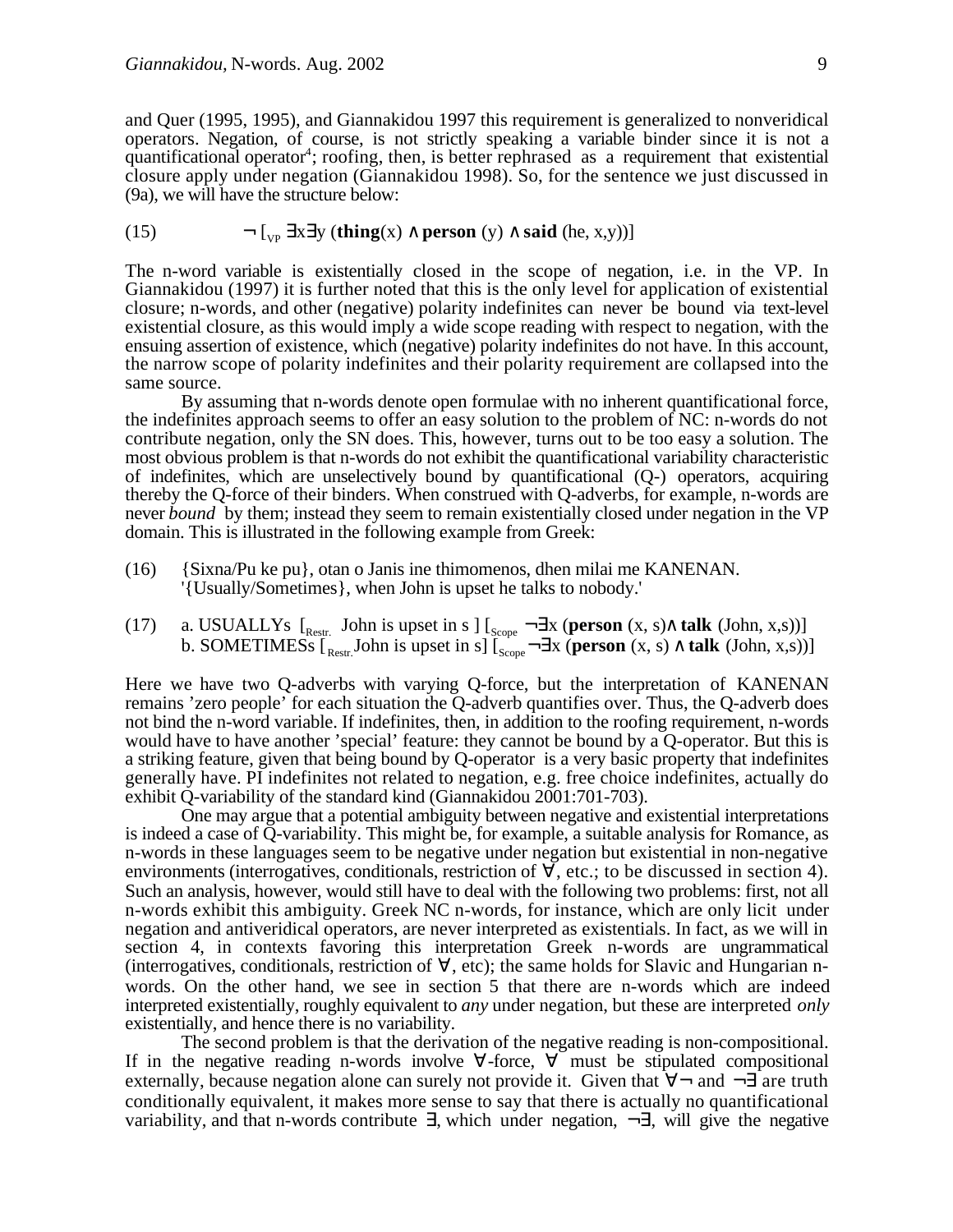meaning. In a nonnegative context, the existential import of will be preserved. This squares neatly with our previous observation that n-word indefinites can only be bound by an existential quantifier under negation, and by no other Q-operator. But if this is so, then the 'indefinites' analysis is no longer about indefinites; it is about existential quantifiers, and it is this reinterpretation that we adhere to in the present paper.

Let us finally note that an existential approach to n-words will have trouble handling the issue of locality arising in NC; we see in section 5 that NC crosslinguistically is generally not licensed long-distance (Zanuttini 1991, Longobardi 1991, Progovac 1994, Giannakidou 1997, 1998, 2000, Przepiorkowski and Kupc 1997, Brown 1999, among many others). If n-words were indefinites/existentials, it is surprising to find such locality constraints, as indefinites are generally thought to have 'unbounded' scope. In some cases even, e.g. in Polish and Russian, locality is very strict: NC is excluded from non-monoclausal domains, even if these domains are subjunctive-like or infinitival. The analysis of n-words as indefinites predicts that n-words will be licensed unboundedly as long as they remain in the scope of the licensing operator. Though this is true, as we shall see in section 5, of existential PIs under negation, e.g. *any*, it is clearly not true of n-words in NC.

#### **2.3 N-words and universal quantifiers**

A different line of reasoning is pursued in Giannakidou (1998, 2000). It is proposed that NC crosslinguistically must involve the two logically available possibilities: an existential *and* a universal construal. In a given language, the two construals may be realized by two different paradigms of n-words— as is the case in Greek—, but in others, a single paradigm may incorporate both meanings. This picture is recently supported by work on Hungarian in Suranyi (to appear), where it is shown that the two paradigms of Hungarian n-words actually have both interpretations each. In an earlier paper by Szabolcsi 1981, Hungarian n-words were uniformly analyzed as universals, which again supports the more specific argument that we need to allow for the universal quantifier option in the semantics of n-words crosslinguistically. Note also that certain languages, e.g. Hebrew, employ morphologically unversal n-word *kol* 'every', e.g. *kol yeled nivdak* 'Every child was examined', and *lo (neg.) nimce'u kol maxalot* 'No disease was found' (the data are from Mittwoch 2001:280). Obvioulsy, then, the hypothesis that there may be universal n-words is empirically well motivated. Significant motivation comes also from the parallelism between n-words and universal quantifiers in terms of their scope possibilities, which is what we consider first.

#### **2.3.1.Universal quantifiers and n-words: parallelism in scope**

In this section, we examine the scope parallelisms between n-words and universal quantifiers which support the hypothesis that n-words are universal quantifiers. The locality involved in NC, namely clause-boundedness, will be shown to be identical to the locality in quantificational dependencies. For simplicity, we concentrate on one language: Greek.

The first observation is that n-words in NC are generally not licensed long-distance. This is a crosslinguistic feature of NC, which we return to later (section 5.1). Greek lacks infinitives, but has three types of complement clauses: *oti, na,* and *pu* clauses. *Oti* is the indicative nonfactive complementizer and *pu* is the indicative factive one. *Na* introduces subjunctive clauses, but it is not a complementizer (Philippaki-Warburton 1993 and references therein). *Na*-domains in Greek usually behave on a par with infinitival and 'restructuring' domains of other languages (Aissen and Perlmutter 1983), which are known to be 'transparent' with respect to certain long distance dependencies (for reasons immaterial here). Greek n-words are not accepted in indicative complements of negated matrix predicates. NC is possible only in monoclausal domains and subjuncive *na-*clauses: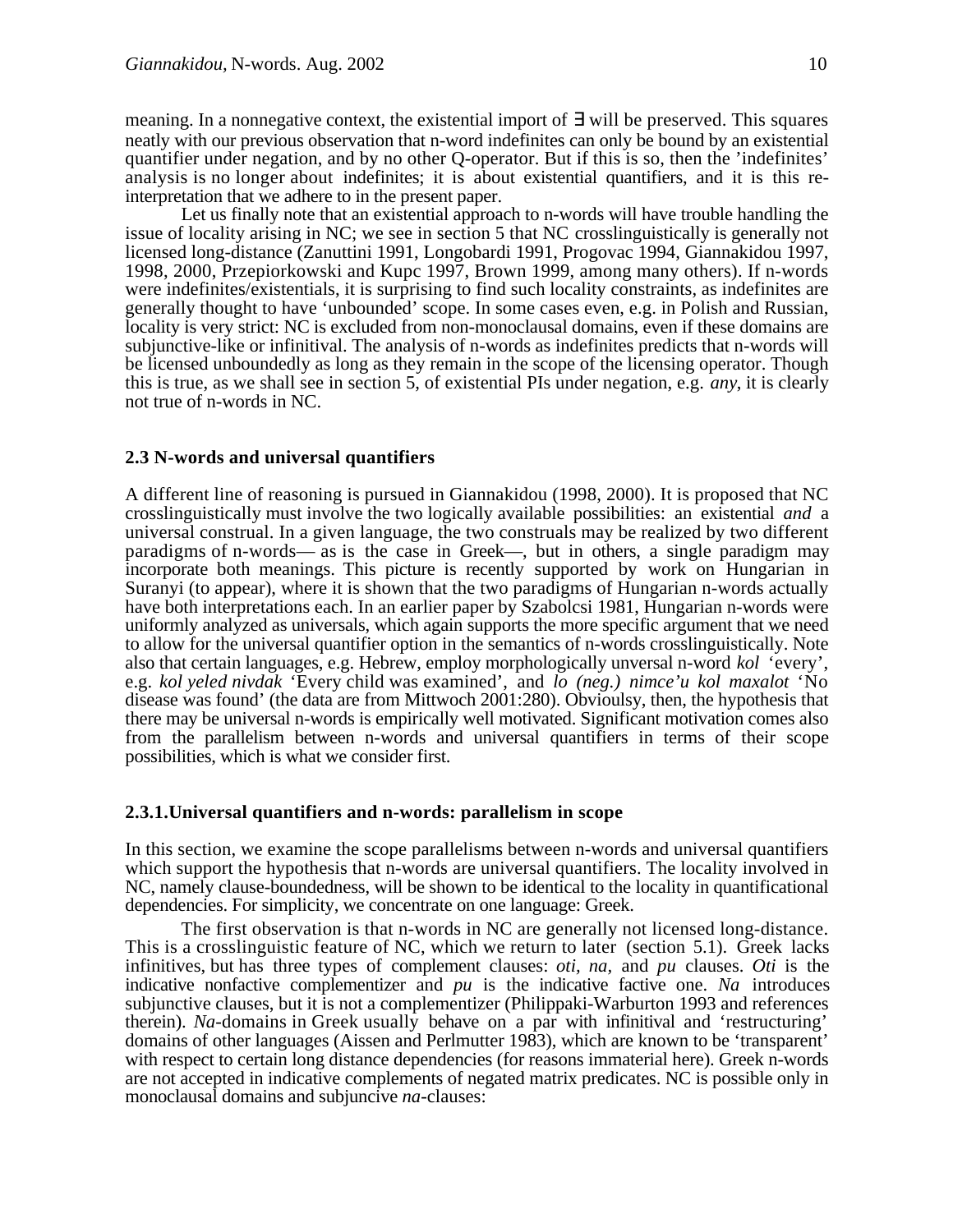| (18) | a.             | * O Pavlos dhen ipe                         |                       | [oti idhe KANENAN]. |
|------|----------------|---------------------------------------------|-----------------------|---------------------|
|      |                | the Paul not said.3sg that saw.3sg n-person |                       |                     |
|      |                | (Paul didn't say he saw anybody.)           |                       |                     |
| b.   |                | * Dhen lipame [pu pligosa KANENAN].         |                       |                     |
|      |                | not be-sorry.1sg that hurt.1sg n-person     |                       |                     |
|      |                | (I don't regret that I hurt anybody.)       |                       |                     |
|      | $\mathbf{c}$ . | O Paylos dhen the li                        |                       | [na dhi KANENAN].   |
|      |                | the Paul not want.3sg                       | subj see.3sg n-person |                     |
|      |                |                                             |                       |                     |

'Paul doesn't want to see anybody.'

This situation contrasts clearly with wh-dependencies which are freely allowed through *oti* complements, and partly through *pu* complements, which are weak islands (*pace* Roussou 1994, Varlokosta 1994). The details are presented in Giannakidou 1998, 2000, but the basic fact is illustrated here:

| $(19)$ a. |             | $P$ ion, ipe Pavlos oti idhe t <sub>1</sub> ? |                                        |
|-----------|-------------|-----------------------------------------------|----------------------------------------|
|           |             | who said.3sg the Paul that saw.3sg            |                                        |
|           |             | 'Who did Paul say that he saw?'               |                                        |
|           | $b_{\cdot}$ | $P$ jon, xarike                               | o Pavlos pu idhe $t_1$ ?               |
|           |             |                                               | who was-glad.3sg the Paul that saw.3sg |
|           |             | 'Who was Paul glad that he saw?'              |                                        |

Hence NC is clearly not a wh-dependency— it is also not a focus dependency, as *in situ* focus is indeed sanctioned through *pu* and *oti* complements:

| $(20)$ a. |                                                                 |                                                    |                                              | Milises me ti jineka [pu pandreftike PJON?] |  |  |
|-----------|-----------------------------------------------------------------|----------------------------------------------------|----------------------------------------------|---------------------------------------------|--|--|
|           |                                                                 |                                                    | talked.2sg with the woman who married.3sgWHO |                                             |  |  |
|           |                                                                 | "You talked to the woman who married who?"         |                                              |                                             |  |  |
|           | Milises me ti jineka [pu pandreftike to JANI]<br>$\mathbf{b}$ . |                                                    |                                              |                                             |  |  |
|           |                                                                 | talked.2sg with the woman who married.3sg the John |                                              |                                             |  |  |
|           |                                                                 |                                                    |                                              | 'You talked to the woman who married JOHN.' |  |  |

More detailed discussion of the asymmetries between focus and NC are found in Giannakidou 1998. What we note here is that the long-distance pattern we observe with NC cannot be reduced to that of wh-movement or focus. Giannakidou and Quer 1995, 1997 further show that the Greek picture describes correctly the facts in Spanish—see also Progovac 1994 for the observation that Serbian/Croatian n-words are licensed only in subjunctive clauses, and Zanuttini 1991 for Italian. Catalan n-words can be licensed in indicative clauses too, licensing existential readings- we return to the significance of this fact in section 5.1.

The second thing to note is that the generalization that NC is licensed long-distance only in subjunctive complements can occasionally be violated: n-words may appear in the indicative complements of epistemic neg-raising verbs, e.g. in the *oti* complement of *pistevo* 'believe':

| (21) | Dhen pistevo                       | foti idhes   | <b>KANENAN].</b> |
|------|------------------------------------|--------------|------------------|
|      | not believe.1sg                    | that saw.2sg | n-person         |
|      | 'I don't believe you saw anybody.' |              |                  |

N-word licensing in the complements of epistemic neg-raising verbs is generally very weak, and subject to performativity constraints, i.e. person (the embedding predicate must be 1st person singular), and tense constraints (only present tense is acceptable), as is shown in Giannakidou and Quer (1995, 1997:106-111) and Giannakidou (1997), where the availability of cases like (21) was linked to the parenthetical uses of neg-raising verbs (for a general discussion of negraising, see Horn 1978). If *pistevo* is modified by an adverb, neg-raising is blocked, and so is NC, because adverb modification forces the attitudinal reading. The fact is first observed in Veloudis 1982, where there is extensive discussion of the interaction between n-words and neg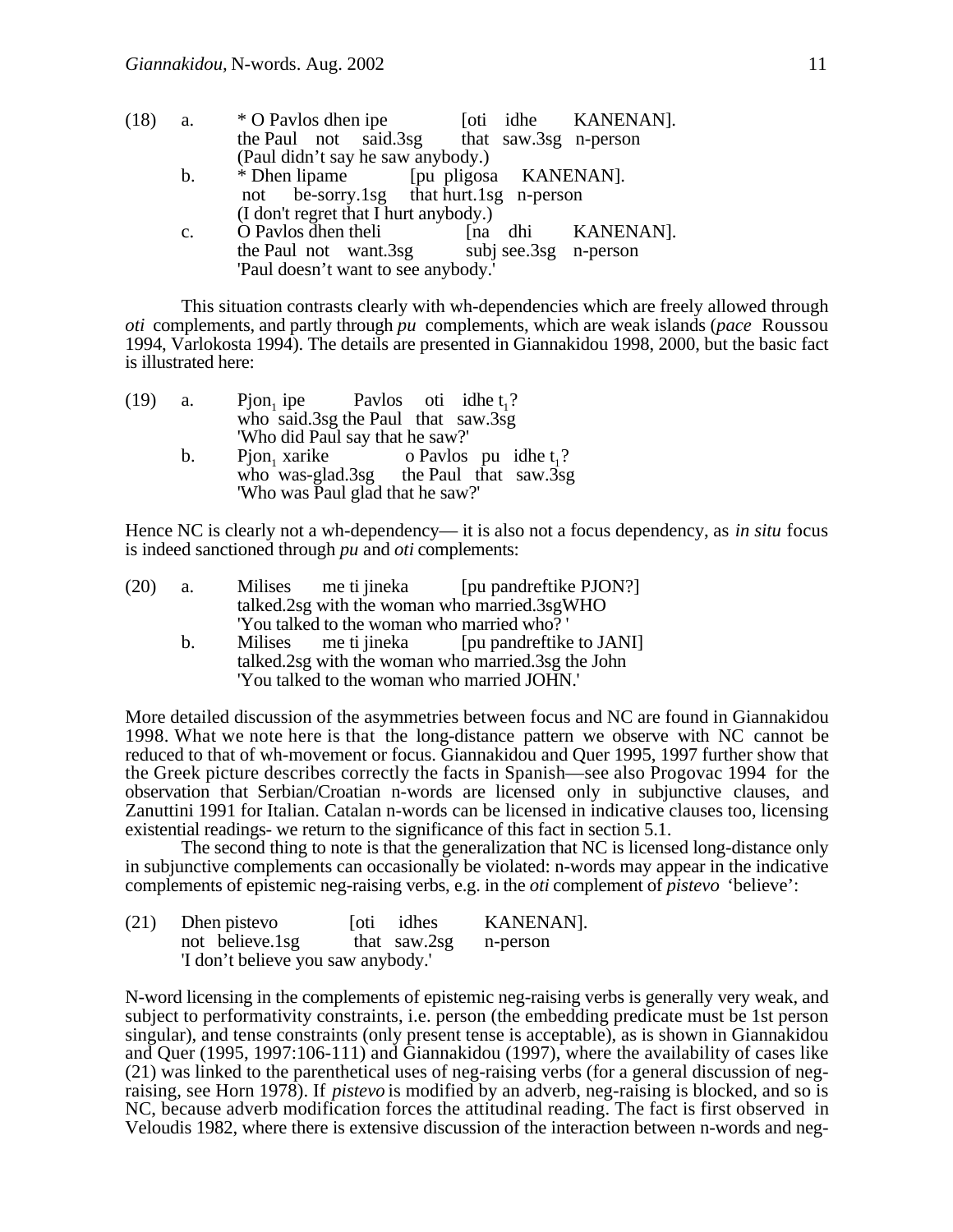raising.

- (22) Dhen pistevo adhikeolojita oti me apata. not believe.1sg unreasonably that me cheat.3sg 'I don't believe unreasonably that (s)he is cheating me. ' # I believe unreasonably that (s)he isn't cheating me. (23) \*Dhen pistevo adhikeolojita oti idhes KANENAN.
	- not believe.1sg unreasonably that saw.2sg n-person (I don't believe unreasonably that you saw anybody.)

Since *adhikeolojita* in (23) is an attitude modifier, *pistevo* cannot be used parenthetically. As a result, NC is not possible; compare this sentence to  $(21)$ , without the adverb.

Crucially, adverbs exhibit exactly the same blocking effect with quantifier scope. As shown in Farkas and Giannakidou (1996), *para poli* 'very much' prevents *kathe* 'every' from taking scope over *kapjos* 'some' in (24), although this is possible in (25), without the adverb; ">" reads as "scope over":

- (24) a. Kapjos kathijitis ithele para poli kathe ipopsifios s' afti ti lista some professor wanted.3sg very much every candidate in this the list na vri dhulja. subj find.3sg job 'Some professor wanted very much every candidate on this list to find a job.' b.  $\Rightarrow$ 
	- c.  $*$  >
- (25) a. Kapjos kathijitis ihele kathe ipopsifios s' afti ti lista na vri dhulja. some professor wanted.3sg every candidate in this the list subj find.3sg job 'Some professor wanted every candidate on this list to find a job.'
	- b.  $>$
	- c.  $>$

Example (25) can be true in a situation in which professors co-vary with students (e.g. if we have excellent recommendation letters for each student candidate). This indicates that *kathe ipopsifios* 'every candidate' scopes over the existential *kapjos kathijitis* 'some professor'. Sentence (24) lacks this reading: only one, very hopeful, professor is involved.

Related to this is a third fact: that universal quantifiers cannot scope beyond the clause they occur in, unlike indefinites, for instance, which can scope freely through one or more clause boundaries, or wh-phrases. Universal quantifers cannot cross the tensed clause boundary (for discussion see Farkas and Giannakidou 1996, Reinhart 1997). Exceptions to this generalization were presented in Farkas and Giannakidou 1996 involving *na-*clauses, which we discuss next; the effect can be reproduced in Romance and English with restructuring or infinitival domains.

Farkas and Giannakidou observe that universal quantifiers, i.e. *kathe*, can indeed scope over an indefinite in the main clause as long as it is found in a *na*-complement. From a *pu* or *oti* complement, *kathe* cannot take wide scope:

- (26) a. Kapjos kathijitis frondise kathe fititis s'afti ti lista na vri dhulja. some professor made-sure.3sg every student in this the list subj find.3sg iob 'Some professor made sure that every student in this list will find a job.'
	- $b. >$ c.  $>$
- (27) a. Kapjos fititis lipithike pu kathe kathijitis tis sxolis apolithike. some student was-sorry.3sg that every professor the department got-fired.3sg 'Some student regrets that every professor in the department got fired.'
	- b.  $>$
	- c.  $* >$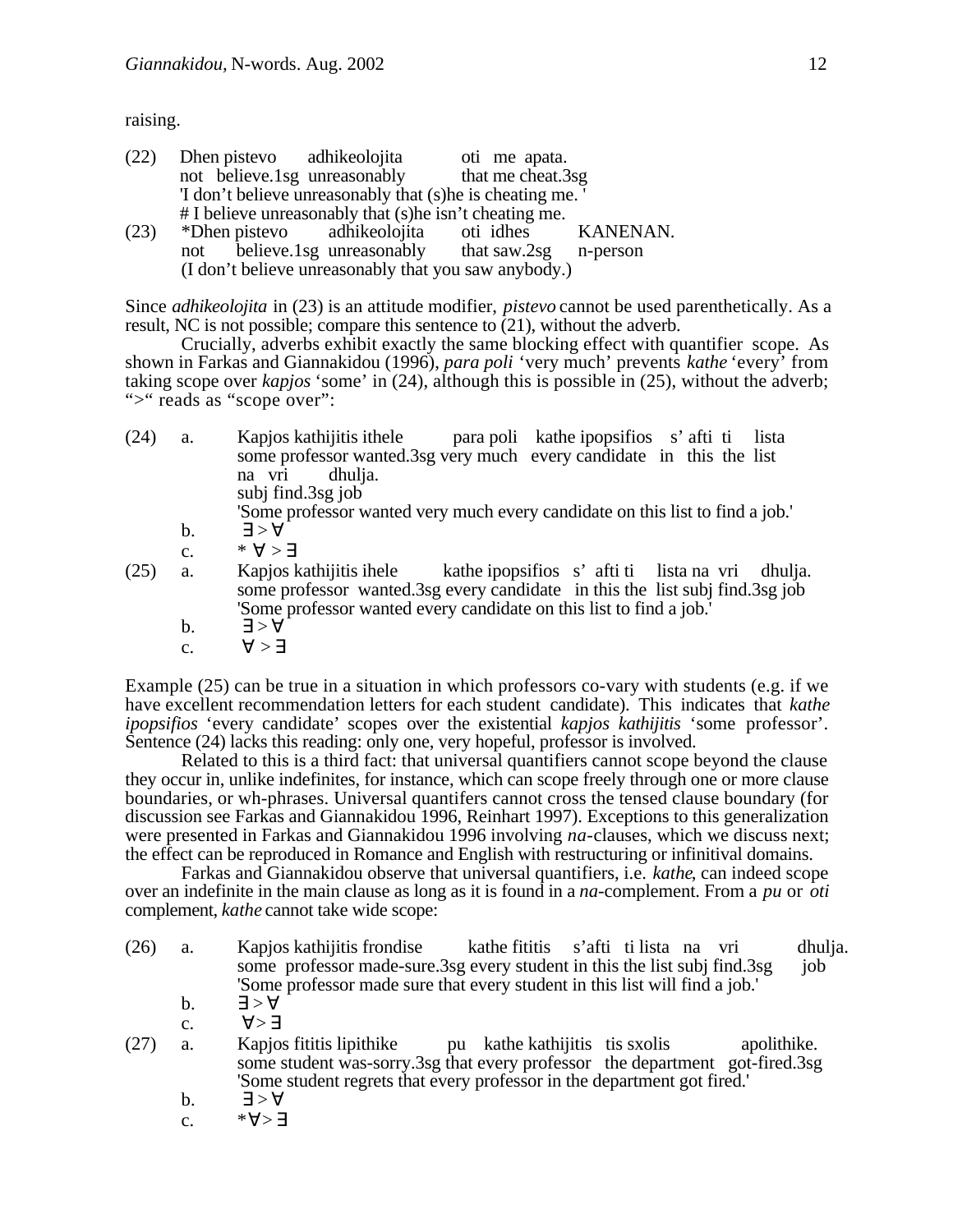- (28) a. Kapjos fititis ipe oti kathe kathijitis tis sxolis apolithike. some student said.3sg that every professor the department got-fired.3sg 'Some student said that every professor in the department got fired.'
	- $\mathbf b$ . c.  $*$  >

The *na*-sentence in (26) has a reading in which professors co-vary with students (as in the scenario mentioned above where there are different recommendation letters for each candidate); the sentences in (27) and (28) lack this reading, as indicated. Farkas and Giannakidou propose certain semantic constraints to account for what allows for wide scope, not of immediate relevance here. What matters is that we may assume safely that the following holds:

(29) *Clause-boundedness of universal quantifiers* The scope of is clause-bounded, except when occurs in an infinitival (or restructuring) domain.

But this is exactly the constraint we observed with NC in (18): NC is clause-bounded and possible long-distance only across *na*-complements; hence NC is clause-bounded in the way the scope of universal quantifiers is. The type of locality involved in NC, then, strongly implicates a quantificational dependency. Note that this conclusion is not necessarily an argument for Quantifier Raising (QR), although it is implemented as application of QR in Giannakidou 1998, 2000. The generalization can be cast also in a system where quantifers do not move; for an attempt to implement this idea as an instance of non-movement AGREE (Chomsky 2000), see Giannakidou and Merchant 2002.

## **2.3.2 Negative concord as a universal scoping above negation**

Greek n-words are universal quantifiers, which are additionally polarity sensitive-- since they need negation to be licensed. In the framework of polarity we are assuming, NPI-universals come with a sensitivity requirement which makes them different from non-sensitive universals: unlike these, which can combine with both positive and negative predicates, NPI-universals can only combine with negative (i.e. antiveridical) predicates. Just like in other polarity dependencies discussed in Giannakidou (1998), this distinctive feature must be encoded in the grammar as a type difference between non-sensitive universals and their NPI-counterparts.<sup>5</sup>

As NPIs, NPI-universals require the presence of negation, but they must move in a scope position above negation. This movement is motivated by (a) their sensitivity requirement to combine with an antiveridical predicate, and (b) the need to yield the correct interpretation for NC as  $\lnot$ , which is the only reading NC structures have.  $\lnot$ 

Consider now the following core sentences, and their respective interpretations. Since Greek is a VSO language, the orders are natural and quite common. Overt movement of emphatics is also allowed (and must be analyzed as topicalization, as we will see later in 2.3.4).

- (30) Dhen irthe KANENAS. not came.3sg n-person 'Nobody came. '
- (31) Dhen ipe o Pavlos TIPOTA. not said.3sg the Paul n-thing 'Paul said nothing. '

(32)  $x$  [**person** (x)  $\rightarrow$  **came** (x)]

(33)  $x \left[ \text{thing}(x) \rightarrow \text{said} (\text{Paul}, x) \right]$ 

The n-word is interpreted above negation, resulting in a universal negative statement.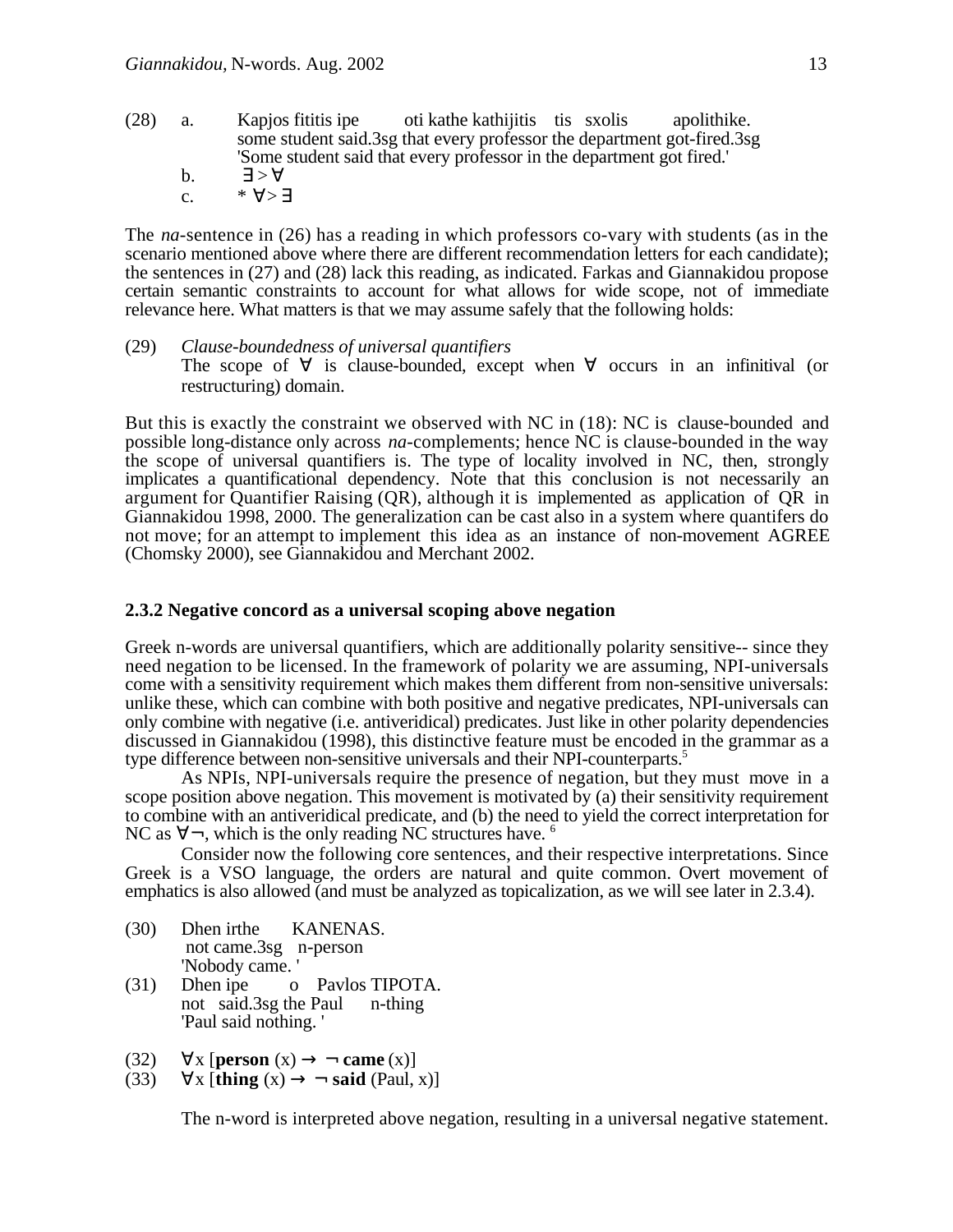Since we are dealing with quantifiers, the obvious way to derive this reading is to assume that KANENAN and TIPOTA undergo QR and scope above negation. Note that non-sensitive universal quantifiers like *kathe* 'every' cannot scope over negation from a VP-internal position. This fact has been noted for a number of languages (see Beghelli and Stowell 1997 for discussion; and Giannakidou 2000: 499-501, for an explanation of the contrast by invoking the Elsewhere principle of Kiparksy 1973).

Given that negation precedes the emphatics in the linear order, we must assume that the universal-over-negation reading is achieved by QR at LF. The proposed LFs are given below; for the '*.*'convention see Heim and Kratzer (1998); some irrelevant intermediate steps are suppressed.



In such configurations, KANENAS and TIPOTA undergo QR past *dhen* and land in [Spec, NegP], though an orthodox implementation of QR as adjunction (May 1985), in this case to NegP (or just IP, if one wishes to analyze *dhen* as a clitic), is equally conceivable. In either case, emphatics are interpreted outside the scope of negation, arriving at the desired logical representations. Nothing specific to NC such as absorption needs to be stipulated. Multiple occurrences of emphatics require successive adjunctions to NegP (or multiple specifiers as in Chomsky 1995; nothing crucial seems to rely on this choice).

The analysis presented above has one thing in common with the NEG-criterion approach: it proposes movement of the *n*-word to [Spec,NegP]. Yet, unlike the NEG-criterion, this analysis does not *rely* on the existence of NegP, and can be cast, as mentioned above, also in terms of adjunction to IP, if one does not want to postulate NegP, for example, or in order to account for NC with *without,* where there is no overt negation. In the context of NegP, the motivation of the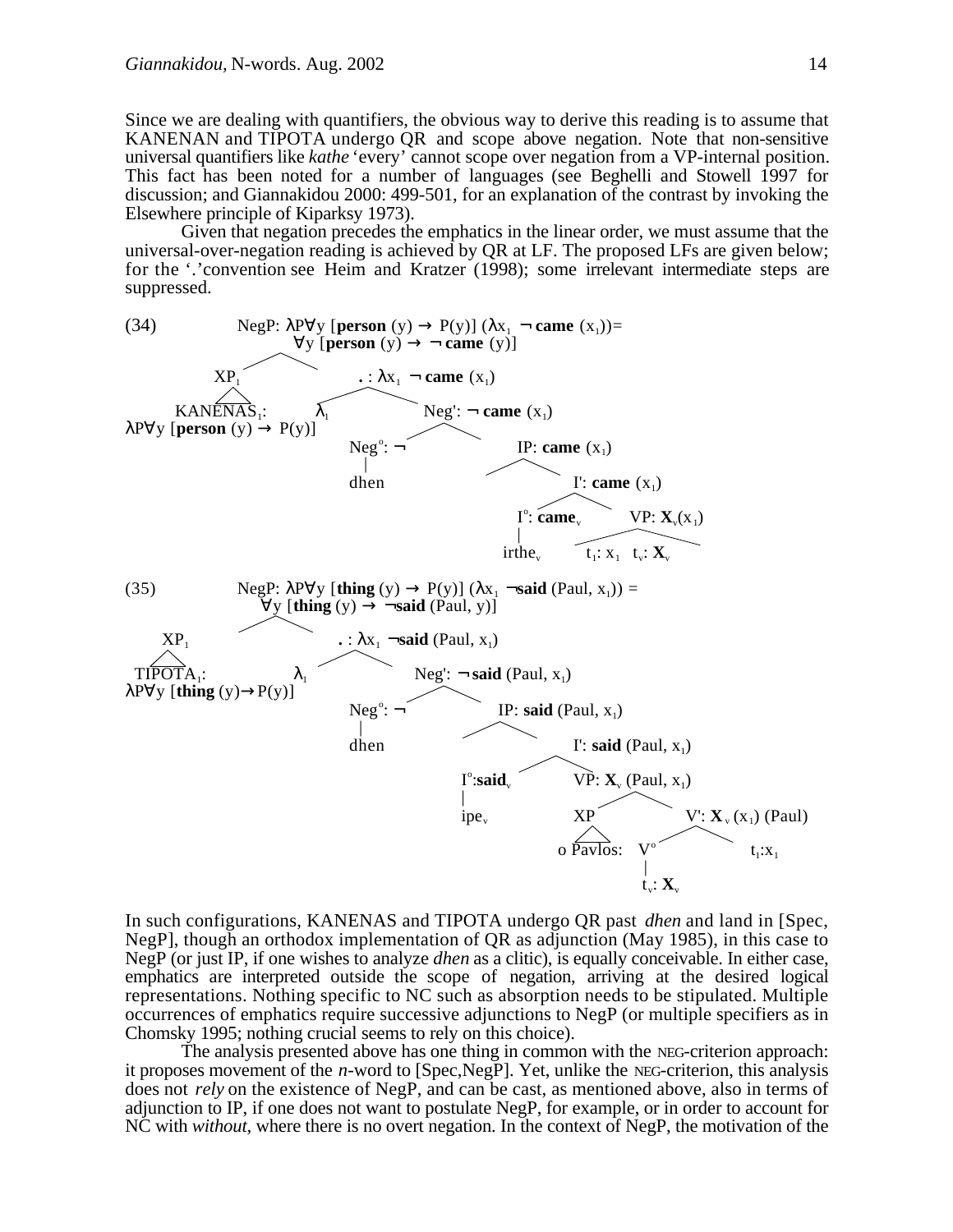movement to [Spec,NegP] in this analysis differs substantially from that in the proposals insipired by the NEG-criterion. In these approaches, the *n*-word moves in order to undergo absorption (or check its negative feature). In the account presented here, n-word movement to [Spec,NegP] is motivated by the correct interpretation of NC.

Additionally, this analysis seems to work independently of the syntactic status of the NM (whether it is the head or the specifier of NegP). Hence, unlike accounts based on the NEGcriterion, this proposal captures correctly the fact that NC arises with both  $X^0$  and XP SNs (cf. §1), without further adjustments.

#### **2.3.3 Commitment of existence**

The analysis of n-words as universal quantifiers predicts that universal n-words will give rise to an existential inference, just like universal quantifiers usually do. The issue is discussed extensively in Horn 1997, where it is shown that universal statements are not like regular conditionals which can be true also in case the antecedent is false. Rather, we tend to interpret universal quantifiers with non-empty restrictions: for example, we tend to evaluate *Every student left* as true only in a context where there are students; a continuation like *but there are no students* is highly disfavored (though not impossible, especially if instead of an episodic past tense we have a modal verb; see Giannakidou 1999:401-404 for discussion). With some universals, the existence condition is a presupposition, e.g. with *both* and *each*. We need not address at present the issue of what exactly the nature of these existence inferences with universals is; we will just refer to them as existential commitments, following Horn.

The presuppositional nature of existence with universals become visible with negation:

| (36) | $\alpha$ and $\alpha$ | $\#$ I Cleo dhen idhe kathe          | monokero. |
|------|-----------------------|--------------------------------------|-----------|
|      |                       | the Cleo not saw.3sg every           | unicorn   |
|      |                       | #Cleo did not see every unicorn.     |           |
|      | b.                    | $\neg$ [ x unicorn (x) saw (Cleo,x)] |           |

The sentence is odd, in Greek as well as in English. The source of oddity is that we presume that the restriction of the universal is non-empty, that is, that there are unicorns in the actual world, and this is a bizarre thing to assume.

Unlike universals, existential quantifiers do not express existential commitment under negation. The sentence below is fine, and can be continued with something like "because unicorns don't exist":

| $(37)$ a. |                                                                                  |  | I Cleo dhen idhe enan monokero. |  |
|-----------|----------------------------------------------------------------------------------|--|---------------------------------|--|
|           | the Cleo not saw.3sg a unicorn                                                   |  |                                 |  |
|           | 'Cleo did not see a unicorn.'                                                    |  |                                 |  |
|           | $\blacksquare$ . The contract of $\blacksquare$ . The contract of $\blacksquare$ |  |                                 |  |

b.  $\rightarrow$  **x** [unicorn (x) **saw** (Cleo,x)]

In the light of this contrast, the hypothesis that some n-words are universal predicts that those nwords will resemble other universal in presupposing, or being associated to, existence. Consider the sentences below, with an extensional and intensional verb:

| (38) | $\alpha$ . | # I Cleo dhen idhe KANENA monokero.              |                  |  |
|------|------------|--------------------------------------------------|------------------|--|
|      |            | the Cleo not saw.3sg n-                          | unicorn          |  |
|      |            | 'Cleo saw no unicorns.'                          |                  |  |
|      | b.         | x [unicorn $(x)$ $\rightarrow$ saw $(Cleo,x)$ ]  |                  |  |
| (39) | a.         | $#$ I Cleo dhen psaxni                           | KANENA monokero. |  |
|      |            | the Cleo not seek.3sg                            | unicorn<br>$n-$  |  |
|      |            | 'Cleo seeks no unicorns.'                        |                  |  |
|      | b.         | x [unicorn $(x)$ $\rightarrow$ seek $(Cleo,x)$ ] |                  |  |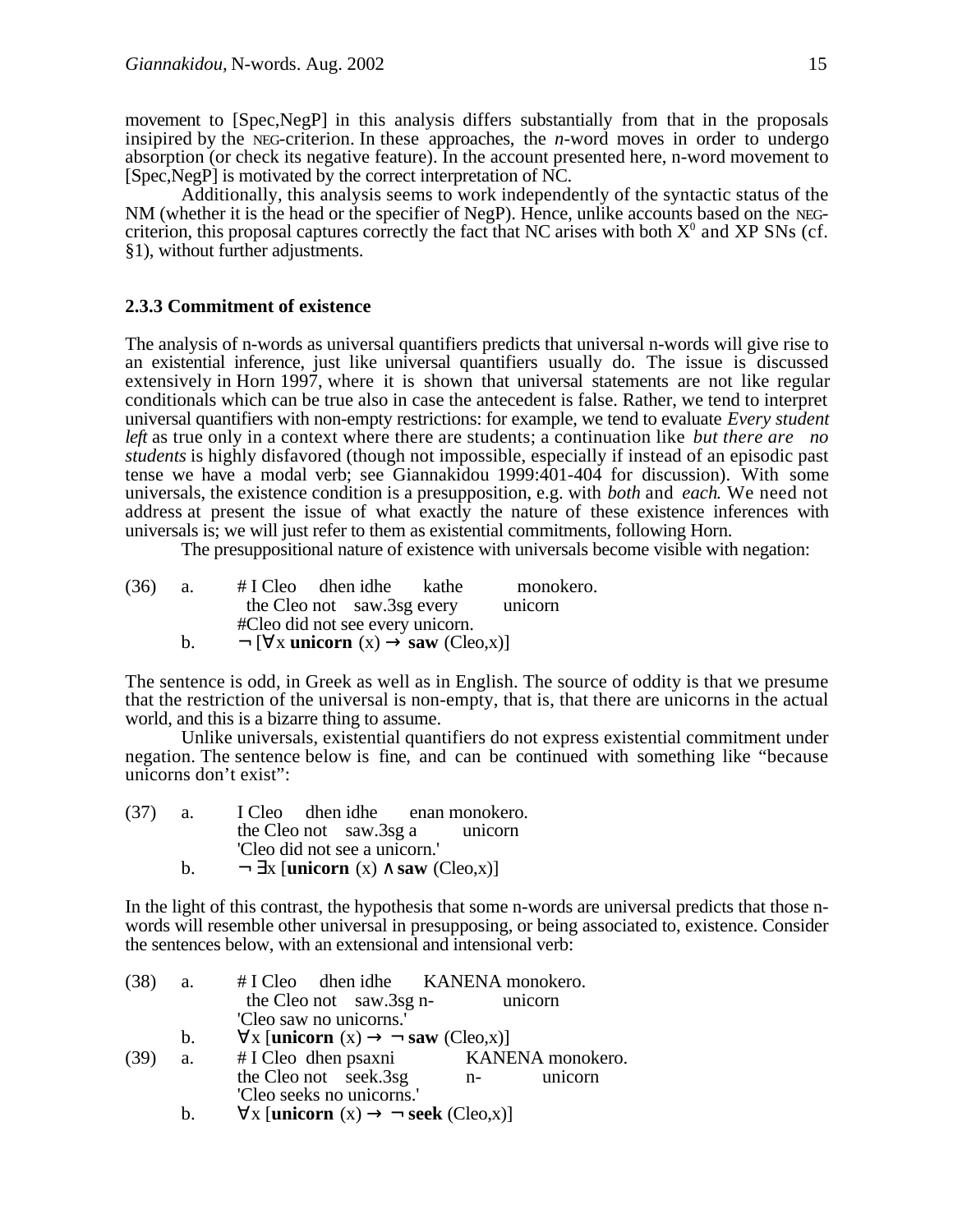These sentences are as odd as (36), and for exactly the same reason: we are forced to commit ourselves to existence of unicorns, which is of course an odd thing to do. Hence the sentences above support the assumption that emphatic n-words are universals and not existentials. (Note that the scope with respect to negation doesn't really matter, as existence commitment with regular universals survive despite the fact that the universal is interpreted under the scope of negation and not above it, as is the case with n-words).

Existential PIs (called *nonemphatics*; to be discussed more extensively in section 5), and bare NPs do not give rise to existential commitment, as expected. The following sentences are fine since we are not forced to question the speaker's grasp of the actual world:

| (40) | a. |  |                                |                                           | I Cleo dhen {idhe/ psaxni} kanena monokero. |
|------|----|--|--------------------------------|-------------------------------------------|---------------------------------------------|
|      |    |  |                                | the Cleo not saw.3sg/ seek.3sg n- unicorn |                                             |
|      |    |  | 'Cleo didn't see any unicorns. |                                           |                                             |
|      |    |  |                                | 'Cleo isn't looking for any unicorns.'    |                                             |
|      | b. |  |                                | I Cleo dhen {idhe/ psaxni} monokerus.     |                                             |
|      |    |  |                                | the Cleo not saw.3sg/ seek.3sg unicorns   |                                             |
|      |    |  | 'Cleo didn't see unicorns.'    |                                           |                                             |
|      |    |  | 'Cleo isn't seek unicorns.'    |                                           |                                             |
|      |    |  |                                |                                           |                                             |

The contrast between emphatics and nonemphatics/bare plurals we observe is in accordance with the position defended in Giannakidou (1997, 1998) that nonemphatics are interpreted as existentials inside the scope of the licensing operator. Bare NPs too are known to take narrow scope with respect to other operators (see Carlson 1977).

Finally, consider construals of emphatics with modal verbs like (41):

(41) Dhen epitrepete na apolisun KAMIA nosokoma. not is-allowed subj fire.3pl n- nurse 'They are allowed to fire no nurse.'

In construals with negative quantifiers and intensional verbs, sentences like the English translation of (41)—and especially their Dutch (*geen*) and German (*kein*) counterparts-- , are known to give rise to the three readings below (see Jacobs 1991, von Stechow 1993, Rullmann 1995, de Swart 1996):

| (42) | For each nurse x, one is not allowed to fire x.   | (wide scope)   |
|------|---------------------------------------------------|----------------|
|      | What one is allowed to do is not fire any nurses. | (narrow scope) |
|      | One is not allowed to fire any nurses.            | (split)        |

The three readings are truth conditionally distinct. The reading in (42b) is rather marginal without the appropriate context. On the wide scope reading, we talk about a particular set of nurses and one is not allowed to fire those nurses. On the so-called split reading, on the other hand, we do not talk about a particular set of nurses. Sentences with this reading are true if firings are about some nurse or other. The availability of the split reading has been taken to argue in favor a decompositional analysis of negative quantifiers as  $\neg$ , as in this reading the modal operator is interpreted in between negation and the existential quantifier (but see our discussion in 5.2.4 regarding the contrast between German and Dutch, on one hand, and English on the other).

Crucially, the Greek sentence in (41) has only one reading: the wide scope one. The other two readings, where negation and the intensional operator take wide scope over the quantifier, are excluded. This is precisely what the analysis of universal n-word predicts. (As expected, bare plural and nonemphatic construals are only interpreted narrow scope, or with the split reading).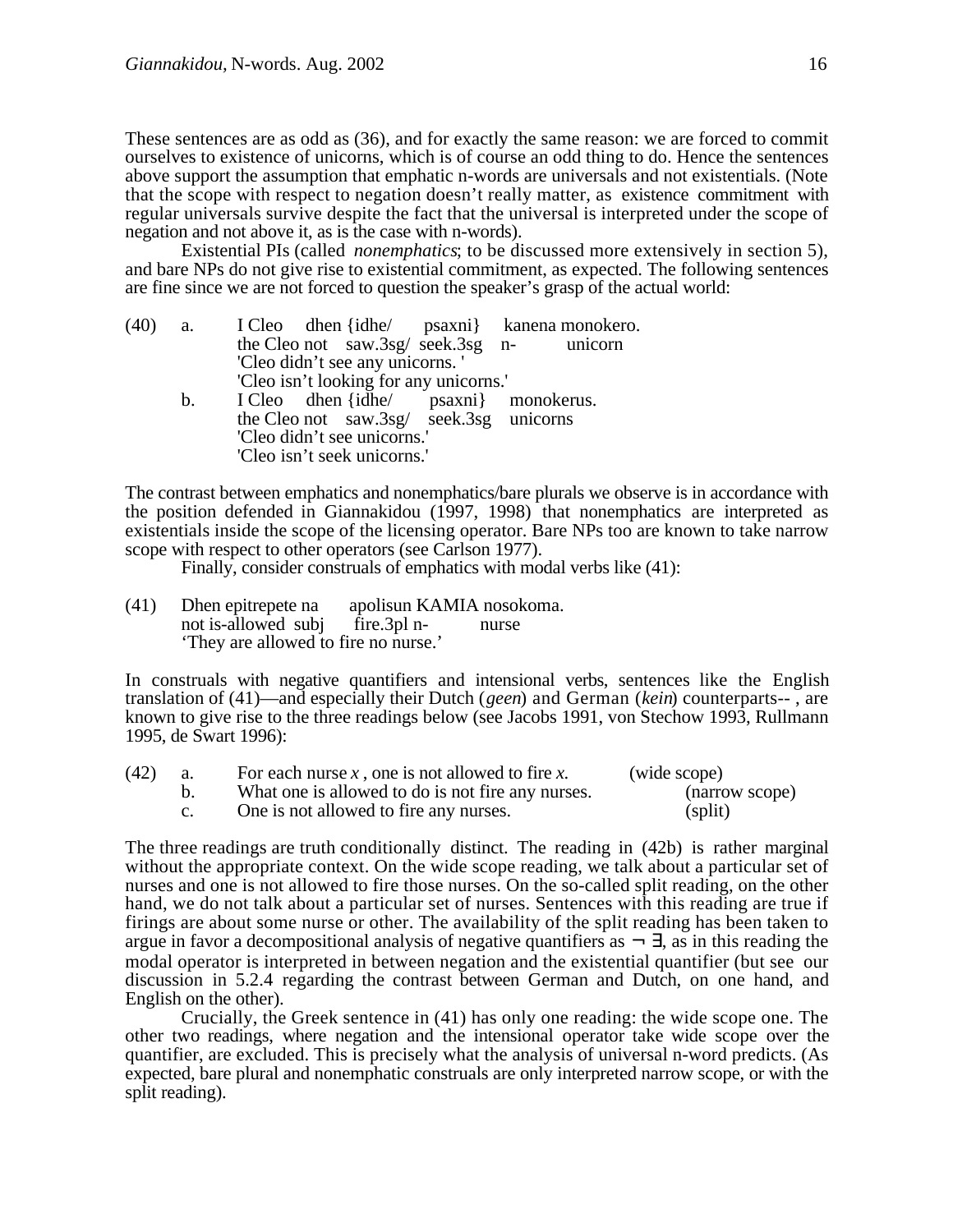## **2.3.4 Existence, familiarity, and topicalization**

In agreement with the existence commitment, universal n-words exhibit the property of familiarity. The notion is the one from Heim's file change semantics (Heim 1982): a quantifier is familiar if it carries an index which is already present in the files representing the previous discourse. Familiar quantifiers are thus presuppositional, i.e. they pick up discourse referents whose existence is previously established. Definite NPs prototypically denote familiar quantifiers, but universal quantifiers have also been taken to refer to familiar discourse referents, only in their case the discourse referent is a set rather than an individual (Kamp and Reyle 1993, Szabolcsi 1997). From a universal n-word, then, we expect familiarity; and this fact makes universal n-words prime candidates for topics, which can also undergo syntactic topicalization. These expectations are indeed borne out, as shown in Giannakidou 1998, 2000. In this section we briefly summarize the core facts, also because they make very clear predications crosslinguistically.

Consider the standard case below and its assigned semantic structure:

| (43) | a. | Dhen agorasa                           | KANENA vivlio.                                   |
|------|----|----------------------------------------|--------------------------------------------------|
|      |    | not bought.1sg                         | n- book                                          |
|      |    |                                        | 'I bought no book.' $(=$ I didn't buy any books) |
|      | b. | $x \text{ [book (x) - bought (I, x)]}$ |                                                  |

Negative sentences with emphatic n-words have constrained distribution: they cannot be uttered just out of the blue. Those with existential/indefinite PIs, however, though truth conditionally equivalent, can be used more freely and pose no requirement on the initial context, as we realize when we think of the respective sentence with *any*. The following two examples illustrate what it means to pose restrictions on the initial context:

## *Context 1.*

Background: A: You were shopping all day. Did you buy anything? Clothes? Books? Records?

| B: | a. | $# A$ , oxi. Dhen aghorasa        | KANENA vivlio. |                |  |
|----|----|-----------------------------------|----------------|----------------|--|
|    |    | oh no Not bought.1sg              | $n-$           | book           |  |
|    |    | # Oh, no. I bought no books.      |                |                |  |
|    | b. | A, oxi. Dhen aghorasa             |                | kanena vivlio. |  |
|    |    | oh no Not bought.1sg n-           |                | book           |  |
|    |    | 'Oh, no. I didn't buy any books.' |                |                |  |

In the background of this context, no reference to a particular set of books is established; the mentioning of books happens in a non-declarative sentence, hence no set of books is introduced in the set of files representing the common ground. In such a situation, the use of the emphatic n-word is totally inappropriate. Only the use an existential paradigm is felicitous-- the nonemphatic *kanena vivlio*, equivalent to *any* under negation (to be discussed shortly in section 5). The contrast supports the assumption that universal n-words denote familiar objects, unlike indefinite n-words which are standardly analyzed as novel (Heim 1982).

#### *Context 2.*

Background: A: I remember you told me about those books that you saw at the "Griekse Eiland". You wanted to buy them, right? What happened? Did you buy them after all?

- B: a. A,oxi. Piga ke ta idha, ala dhen aghorasa (telika) KANENA vivlio. Oh, no. I went at looked at them but I bought no book after all.
	- b. A, oxi. Piga ke ta idha, ala dhen aghorasa (telika) kanena vivlio.
		- Oh, no. I went and looked at them, but I didn't buy any book after all.

Unlike in Context 1, in Context 2, reference to a set of books has been established in the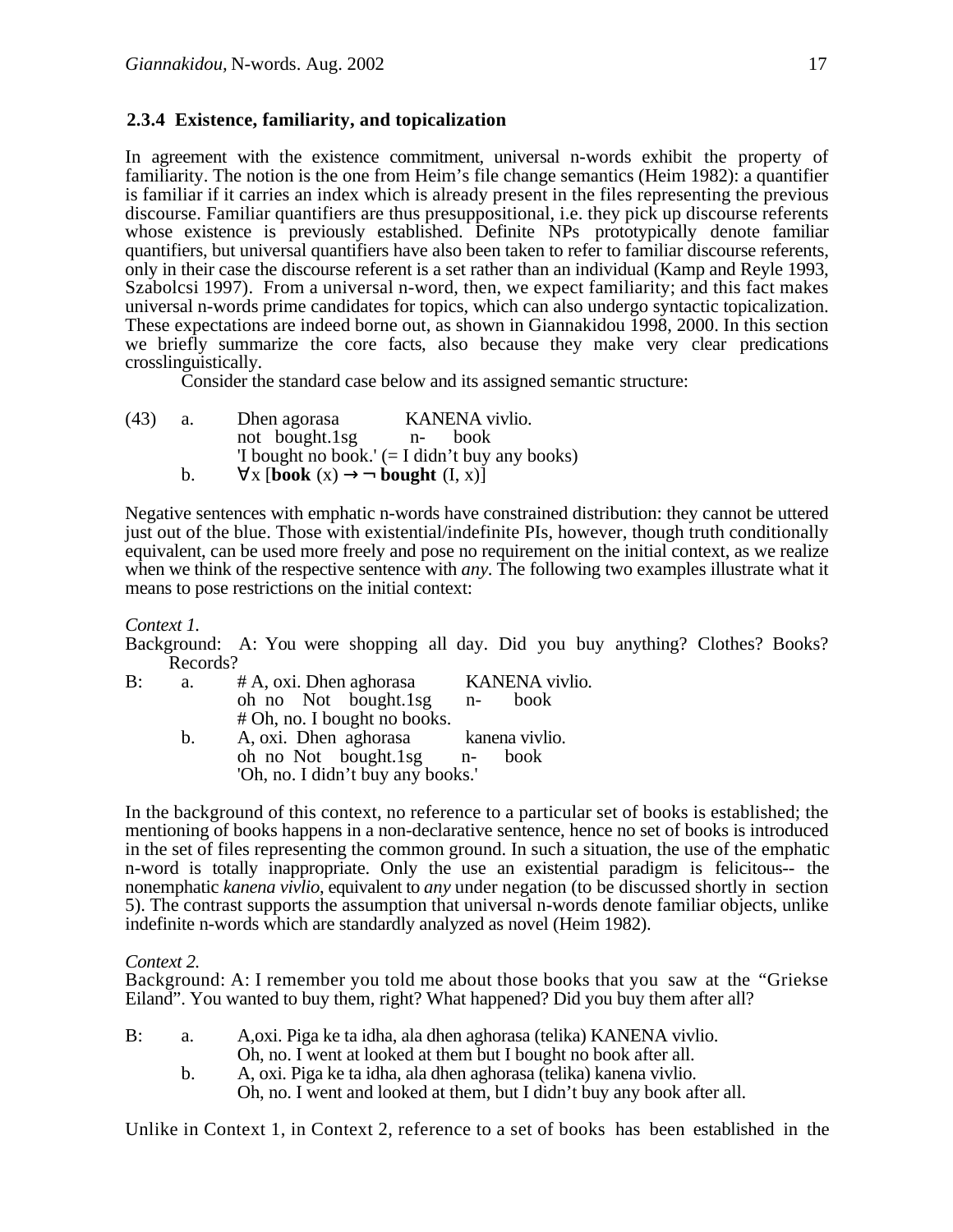background. This renders the utterance with the emphatic felicitous. As expected, the statement with the existential n-word is fine too.

Denoting familiar entities, universal n-words can actually undergo topicalization. Definite NPs are what we would consider 'prototypical' topics, since they are the prototypical familiar NPs; indefinites and weak NPs (in the sense of Milsark 1974), on the other hand, cannot be used as topics because they carry novel indices, i.e. they *introduce* objects in the discourse rather than presupposing them. Indefinites can be used as topics only if novelty is suspended, as it happens when indefinites are interpreted as partitives.

Since universal quantifers denote familiar discourse entities they can easily be used as topics, and even undergo syntactic topicalization across languages (for discussion and references see Giannakidou 2000; Cinque 1990, Rizzi 1997). We witness this in the clitic left dislocation (CLLD) examples below, where the universal object quantifiers appear in a left peripheral topic position, and they are linked to clitics in the base position:

| (44) | Kathe dhema to paredhosa                                | ston paralipti tu.   | Greek   |
|------|---------------------------------------------------------|----------------------|---------|
|      | every parcel it delivered. 1sg                          | in-the recipient its |         |
|      | 'As for every parcel, I delivered it to its recipient.' |                      |         |
| (45) | Tutti i tui libri, li ho                                | rimesso al posto.    | Italian |
|      | all your books, them have lsg                           | put-back in place    |         |
|      | 'As for your books, I put them back to their place.'    |                      |         |

In the above cases, the quantifier phrase is 'rich' in descriptive content: it is either a modifier/determiner, or additional modifers are used; bare quantifiers cannot be topicalized (Giannakidou 1997, 1998, Anagnostopulou 1997):

| (46) | * Kathena, ton idha. |                                      | Greek |
|------|----------------------|--------------------------------------|-------|
|      |                      | everybody $\frac{1}{2}$ him saw. 1sg |       |

The requirement for rich descriptive content is not a mystery; rich descriptive content helps us indentify the discourse referent. This seems to be necessary for universal quantifiers, because otherwise, the universal quantifier picks up a set too large for a proper discourse referent. Crucially, emphatic n-words can also be left dislocated and co-indexed with clitics:

- (47) [KANENAN fititi]<sub>1</sub> dhen (ton<sub>1</sub>) na erxete stin ora tu. n- student not him saw.1sg subj come.3sg on time his 'I saw no student arriving on time.'
- (48) [KANENA apo ta vivlia] $\sum_{n=1}^{\infty}$  [KANENA apo ta vivlia]  $d$ hen to<sub>1</sub> agorasa telika. from the books not it bought.1sg finally 'I bought none of the books after all.'

The presence of the clitic is not obligatory—but in itself, the fact that emphatic n-word preposing allows clitics argues for a topic analysis of these, and against an assimilation of such structures to focus preposing which strictly requires a gap in the base position (Tsimpli 1995). The appearance of the clitic is again sensitive to the richness of the descriptive content of the preposed emphatic or the sentence predicate. As we see in (49), bare emphatics are incompatible with clitics:

(49) \* KANENAN<sub>1</sub> dhen ton<sub>1</sub> idha. n-person not him saw.1sg 'Nobody I saw.'

A parallel is observed in the preposing of Italian n-words. As noted in Rizzi (1997), bare *nessuno* cannot be coindexed with a clitic, but if we enrich its descriptive content and combine it with a relatively "heavy" predicate, clitics become fine: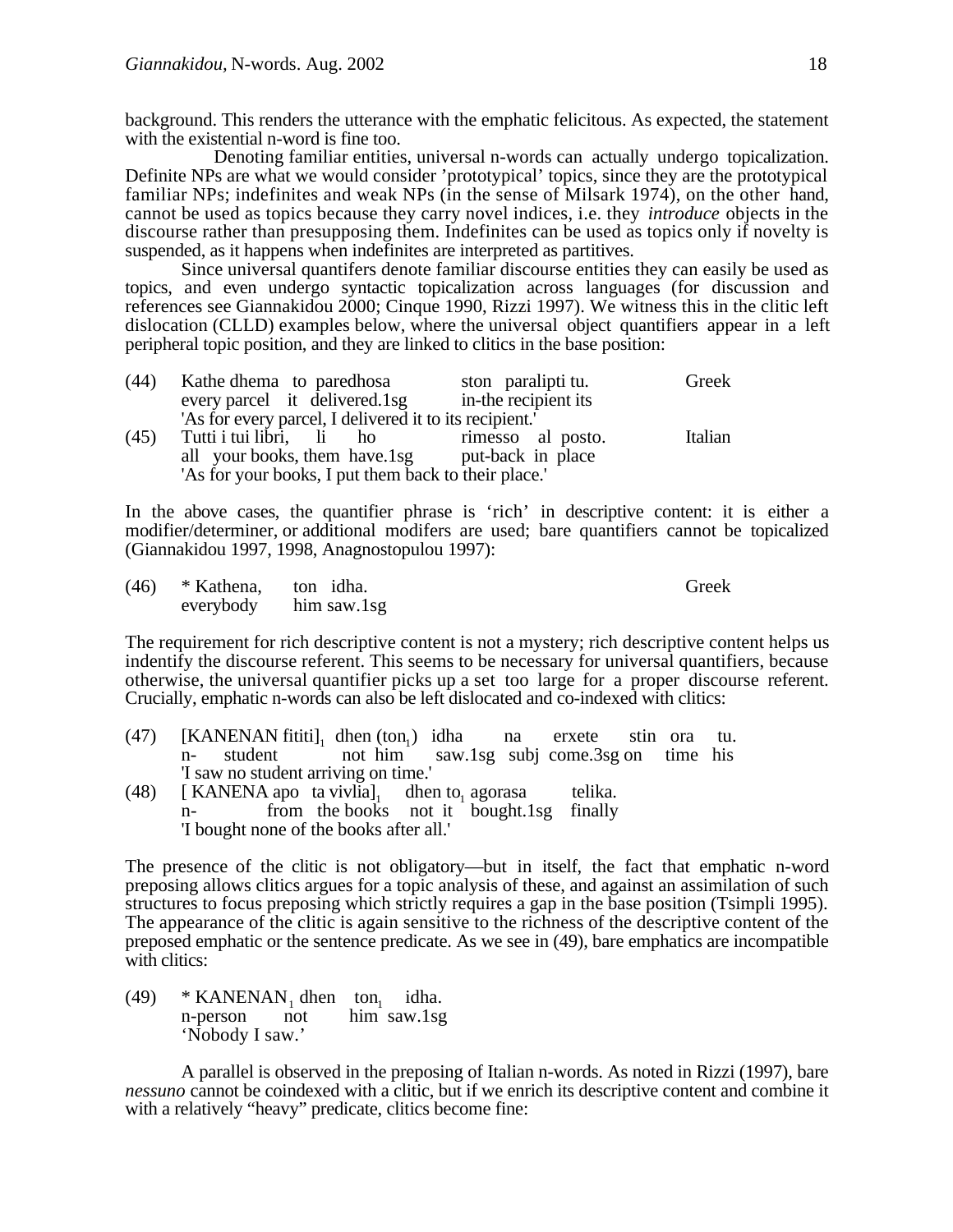- (50) \* Nessuno l' ho visto. n-person him have.1sg seen
- (51) Nessuno {di loro/ in questo dipartimento} l' ho visto parlare con Maria. n-person of them / in this department him have.1sg seen talk with Maria 'I saw {none of them/no-one in the department} talking to Mary.'

The above contrasts are consonant with the idea that n-words can be used as topics. We will not pursue the matter in more detail here; see Giannakidou 1998, 2000 for additional diagnostics supporting this conclusion.

#### **2.3.5 Summary**

The theory implemented in Giannakidou 1998, 2000 proposes a 'pluralistic' view of NC, where n-words can be either universal or existential, or ambiguous between the two readings. A number of novel diagnostics are offered for universality, which we summarize here in points (a), (b) and (c). In section 5, we augment this list with the diagnostics in (d)-(f).

(52) Diagnostics for universal n-words

A universal n-word has the following properties:

- (a) It is licensed only by local negation; long distance licensing may be allowed only through an infinitival or subjunctive clause.
- (b) It expresses existential commitment, i.e. we tend to interpret it with a non-empty restriction.
- (c) It can be used as topic in topicalization structures. It these cases it may be coindexed with a clitic pronoun (or a pronoun performing the respective function, if a language does not employ clitic pronouns).
- (d) It can be modified by modifiers corresponding to *almost/absolutely*.
- (e) It cannot bind donkey pronouns.
- (f) It cannot be used as predicate nominal.

In section 5 we will further review a number of tests for existential import of n-words. The predictions for other languages are, then, clear, and we should be able to use the proposed diagnostics in order to trace the relevant Q-force of a given n-word paradigm.

Notably, the theory does not predict that all n-words will exhibit the features of the Greek ones-- on the contrary, because we acknowledge that negative statements can also exhibit an underlying existential structure, we expect languages to realize this option too. In such languages, however, n-words will behave differently with respect to the diagnostics above. We see, for example, that Slavic n-words, e.g. Polish, Russian and Serbian, exhibit a mixed behavior in satisfying criteria (a), (d), and (e), and partly (b), but at the same time, they violate (f) and can occur as predicate nominals, or they do not always give rise to existence commitments. (The topicalization test still needs to be checked.) Suranyi 2002 further notes that Hungarian n-words can be presuppositional and non-presuppotional, depending on the syntactic position they are found, a finding also supporting the pluralistic view on NC that we presented here.

Having familiarized ourselves with the theoretical options for n-words and NC, we can now illustrate of the empirical picture. We will see that for the correct interpretation of n-words we need two basic options: n-words can be either universal quantifiers or existential ones. In certain positions they can also receive a negative meaning, primarily in the preverbal position or in negative spread; but this happens only with a subset of n-words, mainly in Romance languages.

#### **3. Two basic varieties of negative concord and the distribution of n-words**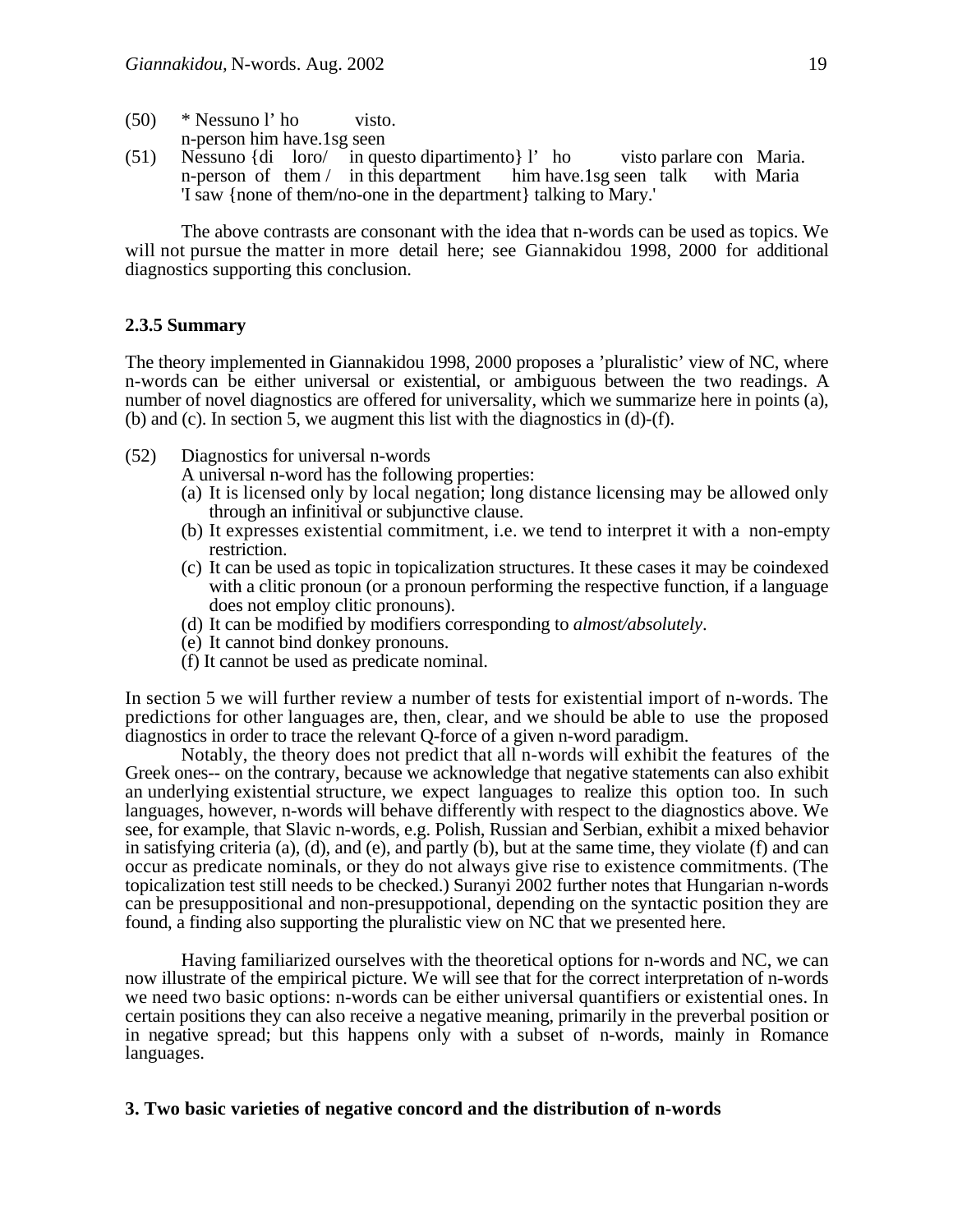A central division in the description of NC is that between 'strict' NC and non-strict NC (Giannakidou 1998). In this section we illustrate the distinction which we will use as a guide, for the taxonomy of n-words in section 3.2.

## **3.1 Strict and non-strict varieties of negative concord**

'Peter never drives.'

Strict NC varieties always require the presence of SN; in (2) we saw examples of this variety. It does not matter whether the n-word is a subject, object, or adjunct, or whether it is preverbal or postverbal. In strict NC varieties, the presence of SN is obligatory. We illustrate this below with examples from Serbian/Croatian (Progovac 1994:40,41) and Greek:

| (53) | a.            | Milan $*(ne)$ vidi nista.<br>Milan not see.3sg n-thing<br>'Milan cannot see anything.'                  | Serbian/Croatian; Progovac 1994:40, 41 |
|------|---------------|---------------------------------------------------------------------------------------------------------|----------------------------------------|
|      | $\mathbf b$ . | Milan nikada $*(ne)$ vozi.<br>Milan n-when not drive.3sg<br>'Milan never drives.'                       |                                        |
| (54) | a.            | O Petros $*(then)$ idhe<br>TIPOTA.<br>the Peter not saw.3sg n-thing<br>"The Peter didn't see anything." | Greek                                  |
|      | b.            | O Petros POTE *(dhen) odhiji.<br>the Peter n-ever not drive.3sg                                         |                                        |

Besides Greek and Serbian/Croatian, all other Slavic languages, as well as Hungarian, Romanian, and Japanese exhibit the property of strict NC. Even in structures with multiple nwords the presence of SN is obligatory, as we see in the examples below (from Giannakidou 2000, Przepiórkowski and Kupc 1998, Puskás 1998, and Watanabe to appear, respectively):

| (55) | KANENAS $*(then)$ ipe<br>TIPOTA.                  | Greek     |
|------|---------------------------------------------------|-----------|
|      | not said.3sg n-thing<br>n-person                  |           |
|      | 'Nobody said anything.'                           |           |
| (56) | *(nie) uderzyl nigogo.<br>Nikt                    | Polish    |
|      | not hit.3sg n-person<br>n-person                  |           |
|      | 'Nobody hit anybody.'                             |           |
| (57) | Balázs *(nem) beszélt<br>senkivel semmiröl.       | Hungarian |
|      | Balázs not spoke.3sg n-person n-thing             |           |
|      | 'Balázs didn't talk about anything with anybody.' |           |
| (58) | iwa-nak-atta.<br>Dare-mo nani-mo                  | Japanese  |
|      | n-person n-thing say.neg.past                     |           |
|      | 'Nobody said anything.'                           |           |

Hence Greek, Hungarian, Japanese, and Slavic languages form a natural class in terms of strict NC, and require the SN even when more than one n-word occurs in a sentence. Strict NC structures never receive double negation readings, as emphasized in the studies just mentioned.

The situation in Romance is quite different: the presence of SN is not obligatory, and two n-words may co-occur in the absence of it, as in the sentences below. This variety of NC is known as 'negative' spread (den Besten 1986).

| (59) | а. | Nessuno ha                     | letto | niente. | Italian |
|------|----|--------------------------------|-------|---------|---------|
|      |    | n-person have.3sg read n-thing |       |         |         |
|      |    | 'Nobody read anything.'        |       |         |         |
|      |    | diio<br>Nadie                  | nada. |         | Spanish |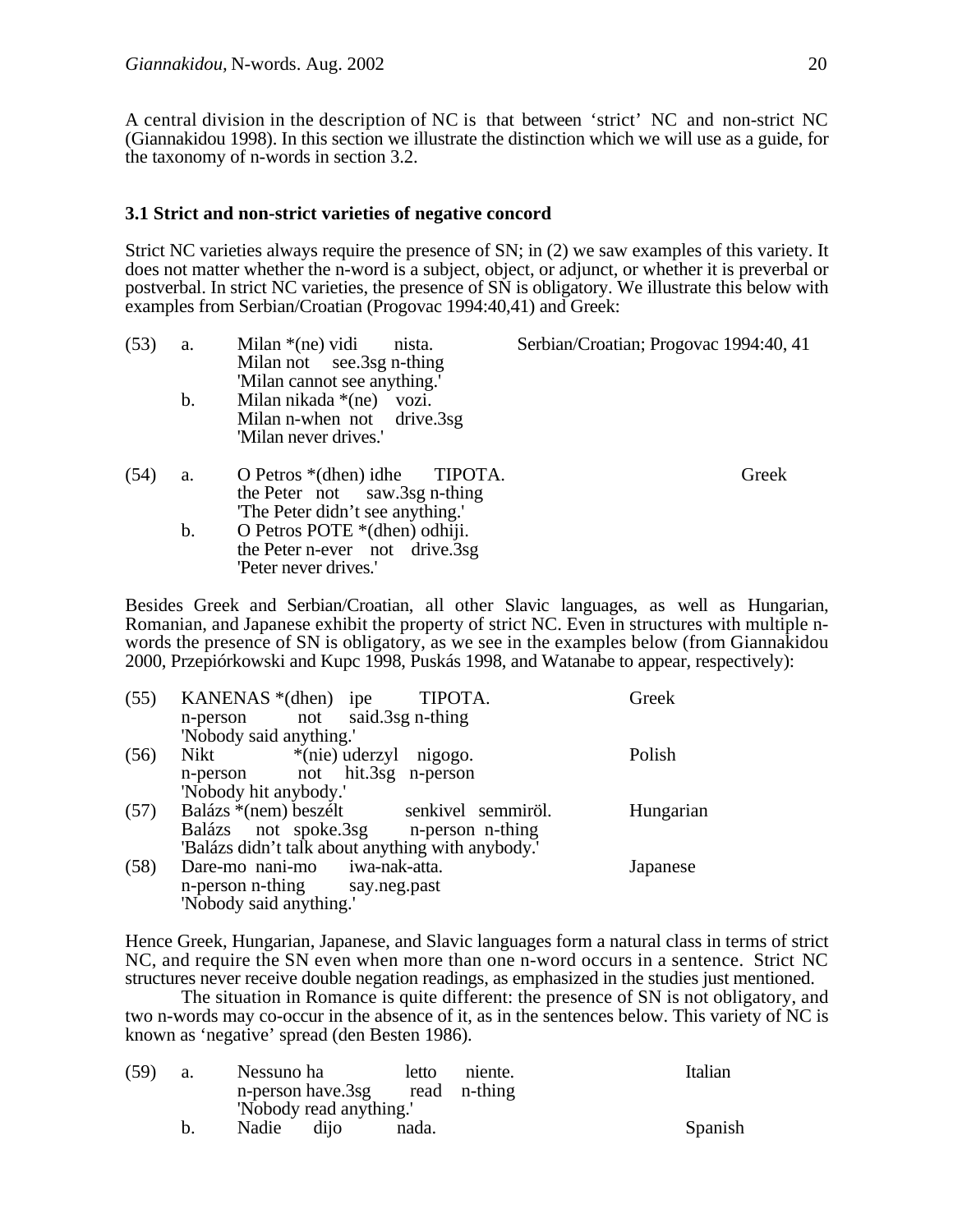|                | n-person said.3sg n-thing    |            |
|----------------|------------------------------|------------|
|                | 'Nobody said anything.'      |            |
| $\mathbf{c}$ . | Ningú va<br>dir res.         | Catalan    |
|                | n-person aux.3sg say n-thing |            |
|                | 'Nobody said anything.'      |            |
| d.             | Ninguem viu nada.            | Portuguese |
|                | n-person saw.3sg n-thing     |            |
|                | 'Nobody saw anything.'       |            |

Crucially, if we insert SN in languages above we get a double negation reading; but Romanian and Catalan seem to be an exception to this. Catalan in particular allows optionally for SN with a NC (single negation) reading:

(60) Cap estudiant (no) va dir res. n-student not aux.3sg say n-thing 'No student said anything.'

There are more subtle details to be addressed here. The most important one to note is that although negative spread is fine with 'bare' n-words, i.e. n-words as independent NP constituents, it seems to be disallowed when n-words are used as modifiers or determiners. The fact has been noted in Acquaviva (1997) for Italian (and attributed to Manzotti and Rigamonti 1991), but it has not been discussed much in the relevant literature.

| (61) |    | ??Nessuno studente ha letto nessun libro. | (Acquaviva 1997: 69) |
|------|----|-------------------------------------------|----------------------|
|      | n- | student has read n- book                  |                      |

The sentence above is reported impossible on the intented NC reading. Similarly, structures with two n-words functioning both as determiners are excluded in Spanish and Catalan (Josep Quer, personal communication). Compare the two sets of sentences below:

| (62) | a.<br>b.      | dijo<br>Ningún estudiante<br>(no) va dir<br>Cap estudiant<br>not said<br>student<br>n-<br>'No student said anything.' | nada.<br>res.<br>n-thing                       | Spanish<br>Catalan |
|------|---------------|-----------------------------------------------------------------------------------------------------------------------|------------------------------------------------|--------------------|
| (63) | a.            | ??Ningún estudiante contestó                                                                                          | ninguna pregunta                               | Spanish            |
|      | $\mathbf b$ . | student answered.3sg<br>n-<br>?? Cap estudiant va contestar<br>student aux.3sg answer<br>n-                           | question<br>$n-$<br>cap pregunta<br>n-question | Catalan            |

According to the native speaker's intuition, the unacceptable judgment in Spanish is due to the fact that it points to a double negative reading which is, however, not possible. In Catalan, on the other hand, if we add SN 'non' the result is a NC reading 'No student answered any question' and not the double negative reading 'it is not the case that no students answered any questions'. This is so because addition of SN in Catalan does not yield double negation, as we just saw  $(60)$ .

We surely want to link these facts to other distinctive feature of Romance NC regarding the position of n-words (preverbal or postverbal) that we tackle immediately below. Most importantly, if the relevant n-words were inherently negative, we wouldn't expect to see the contrasts presented here; double negative and NC readings should be freely allowed (depending on whether we apply the rule of negative absorption or not), contrary to fact. On the other hand, the different judgements we get between bare n-words and determiner n-words could be made to follow if we assumed that bare n-words are negative quantifiers, but determiner words are indefinites: the non-co-occurrence of two determiner n-words would then follow as a nonlicensing, since there is no negation. Two bare n-words, on the other hand, would form a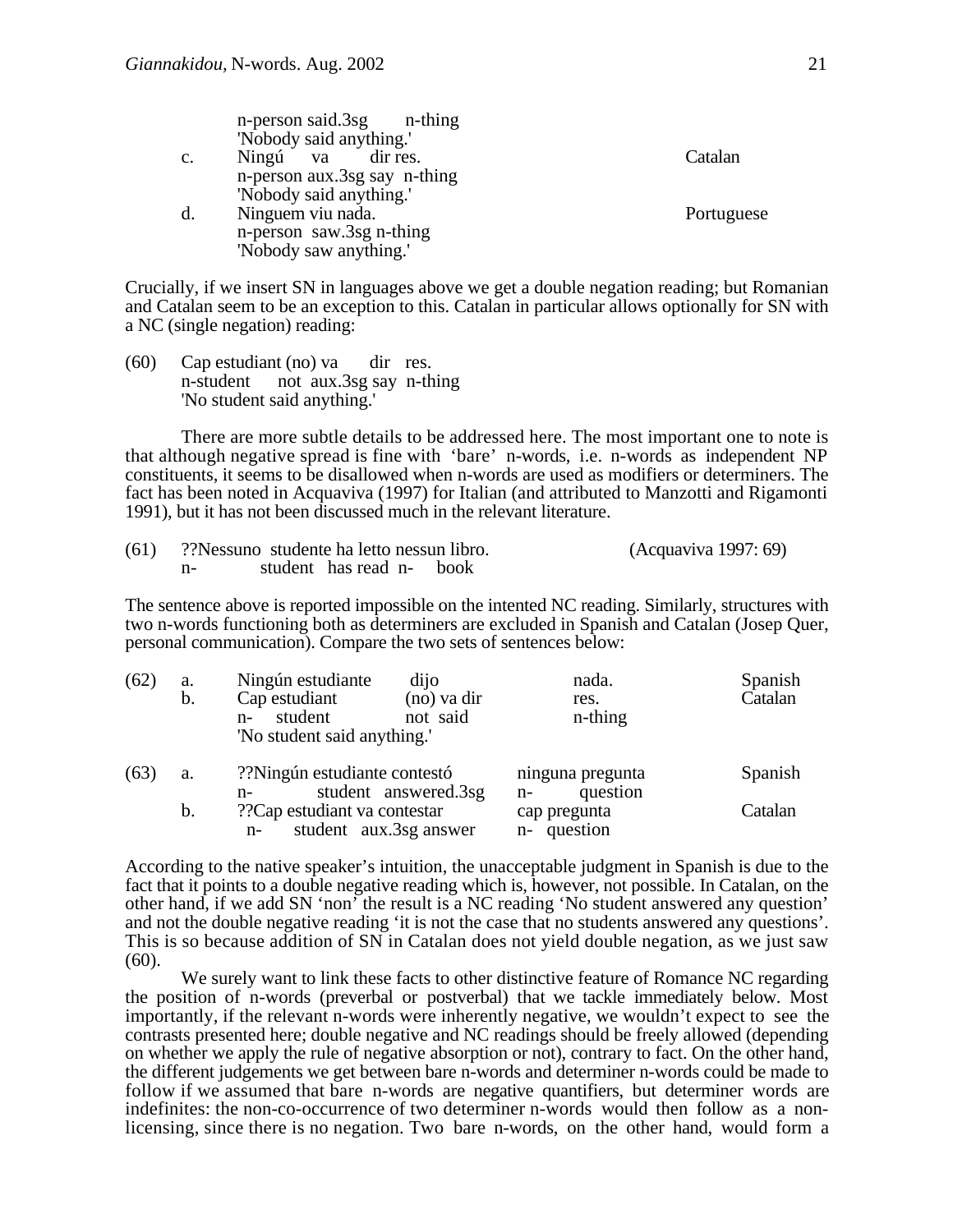branching negative quantifier structure yielding one negative reading. In fact, the reinterpretation of negative absorption as branching quantification seems to be a desirable move for explaining the pattern of negative spread (as suggested in Giannakidou 1997: 151; see Sag and de Swart 2002 for an implementation of this idea as resumptive quantification in French).

Going back to the comparison between strict and non-strict NC varieties, we should note again that Greek, Hungarian, and the Slavic languages do not exhibit negative spread and require SN, regardless of the number of n-words. In the example below (from Giannakidou 2000) we see that the number of n-words that can occur in a sentence is unlimited, and the presence of SN is still obligatory:

(64) KANENAS \*(dhen) ipe POTE TIPOTA se KANENAN. Greek n-person not said.3sg n-ever n-thing to n-person 'Nobody ever said anything to anybody.'

Given this clear empirical contrast between Romance languages and strict NC languages regarding the obligatoriness of the SN, it seems reasonable to expect that the semantic properties of n-words in these two core varieties will not be the same. The existence of negative spread, as well as the fact that double negation readings arise with bare n-words and negation indicates that these particular n-words may indeed contribute negation, as we just suggested; but in strict NC varieties n-words obviously do not convey logical negation, since they always need SN, and license only NC readings.<sup>7</sup>

Not all Romance languages, however, allow negative spread; recall example (60) above from Catalan, which allows the SN with more than one n-words. Romanian forms an even stronger exception: it *requires* strict NC, and does not allow negative spread at all (data from Bernini and Ramat 1996: 176, 186)

- (65) a. Nimeni  $*(nu)$  vine. n-person not come.3sg 'Noone is coming.'
	- b. Nimeni \*(nu) vazu nimic. n-person not saw.3sg n-thing 'Nobody saw anything.'

 Obviously, then, the semantic content of n-words in Romance is not uniform. Instead we seem to have a scale which includes on the one end Romanian, which is strict NC, and on the other end Spanish, Italian and Portuguese which allow for negative spread. Catalan is in between the two ends. This situation clearly suggests that the semantic content of Romance n-words vis-àvis negativity must be different in each variety.

Before closing this section it is worth reminding that, as noted in footnote 1, negative spread patterns are marginally found in languages that typically do not exemplify NC, e.g. Dutch and German. These cases, however, are restricted to certain contexts, and exhibit special emphatic intonation which marks their exceptional use.

| (66) | Hier hilft                | KEINER | KEINEM.  | German |
|------|---------------------------|--------|----------|--------|
|      | here help.3sg n-person    |        | n-person |        |
|      | 'Noone helps anyone here. |        |          |        |

Negative quantifiers can, then, occasionally form branching structures, independent of NC. It seems that almost none of the NC languages that have been thoroughly studied in the literature makes exclusive use of negative spread. French may be an exception to this generalization, as we shall see in 3.3.

## **3.2. The position of n-words: preverbal versus postverbal**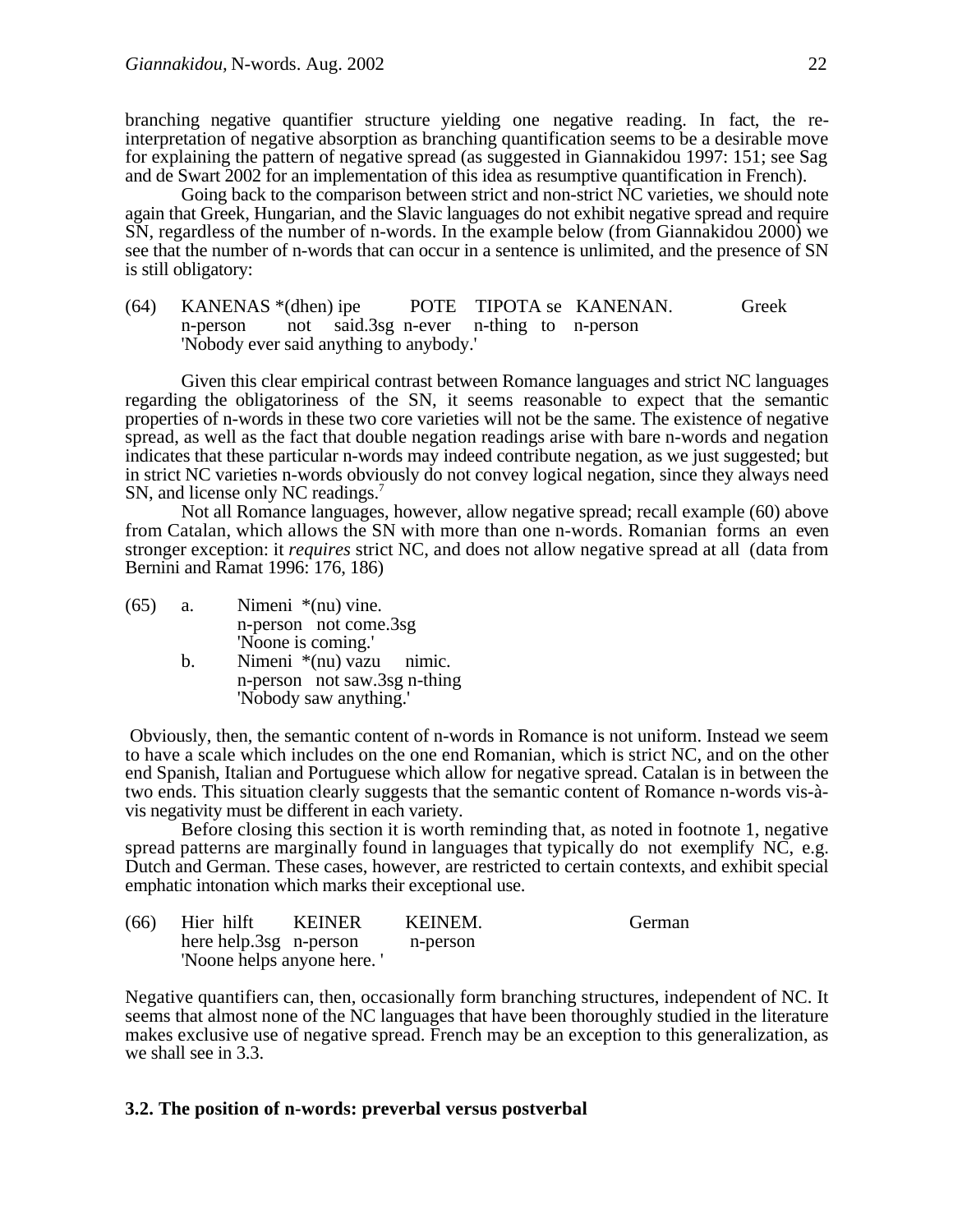A distinctive feature of non-strict NC varieties of Romance is that the presence of the SN may be disallowed even in structures with one n-word. This happens when the n-word is preverbal, as we see in the examples below from Spanish and Italian (Zanuttini 1991). Generally, then, while preverbal n-words exclude SN, postverbal ones require it. This fact is further illustrated below with data from Spanish:

| (67) | a.            | Mario $*(\text{non})$ ha visto nessuno.<br>Mario not has seen n-person<br>'Mario didn't see anybody.' | (Italian; Zanuttini 1991) |
|------|---------------|-------------------------------------------------------------------------------------------------------|---------------------------|
|      | $\mathbf b$ . | Nessuno (*non) ha visto Mario.<br>n-person not has seen Mario<br>'Nobody saw Mario.'                  |                           |
| (68) | a.            | Pedro $*(no)$ ha visto a nadie.<br>Peter not has seen n-person<br>'Peter didn't see anybody.'         | Spanish                   |
|      | b.            | Nadie (*no) ha visto a Pedro.<br>n-person not has seen Pedro<br>'Nobody saw Pedro.'                   |                           |

The b-sentences with preverbal n-words have the expected single negation NC reading only if SN is absent. The reading is illustrated below for the Spanish sentence; the universal negation is employed for uniformity, but as we said, the existential version is equivalent:

(69)  $x$  [**person** (x)  $\rightarrow$  **saw** (x, Pedro)]

If we do insert SN, we get the double negation reading:

| (70) | a.          | Nadie no ha visto a Pedro.                                |
|------|-------------|-----------------------------------------------------------|
|      |             | n-person not has seen Pedro                               |
|      |             | 'Nobody saw Pedro.'                                       |
|      | $h_{\cdot}$ | $\neg$ saw (x, Pedro)])<br>$\neg$ ( x [ <b>person</b> (x) |

The asterisk in the b examples in (67) and (68) is intended to show the absence of this double negation reading. Putting the facts together, we have to conclude that in preverbal position the nword itself seems to contribute a negation, so that the addition of SN amounts to the addition of one more negation in the logical structure. The obvious question is: if the NC rule cancels out multiple negations in postverbal positions, why doesn't it apply in the case of preverbal ones? If n-words are negative we should expect double negative readings to arise indiscriminately with preverbal and postverbal positions.

The best we can come up with is to stipulate an additional syntactic condition that negation must be expressed at the topmost level of the sentence, and that this can be done either by SN itself, or by an n-word (which is essentially the proposal in Zanuttini 1991). Once the nword is inserted, the condition is satisfied, and the insertion of SN would add another logical negation; the condition would not affect the postverbal postion, obviously. Crucially, the condition would affect not only a preverbal subject, but also a topicalized preverbal n-word. Note also that the condition concerns exclusively the combination of a preverbal n-word and SN: we don't have double negative readings with a preverbal and a postverbal n-word in negative spread. Apparently, this is so because with two bare n-words a different operation applies— the formation of negative branching— hence the negation-topmost condition does not apply. At any rate, to the extent we need the negation-topmost condition— and we do seem to need it— we accept that the n-words that the condition applies to convey, in certain positions, logical negation.

In strict NC, e.g. Greek and Slavic, we do not observe preverbal versus postverbal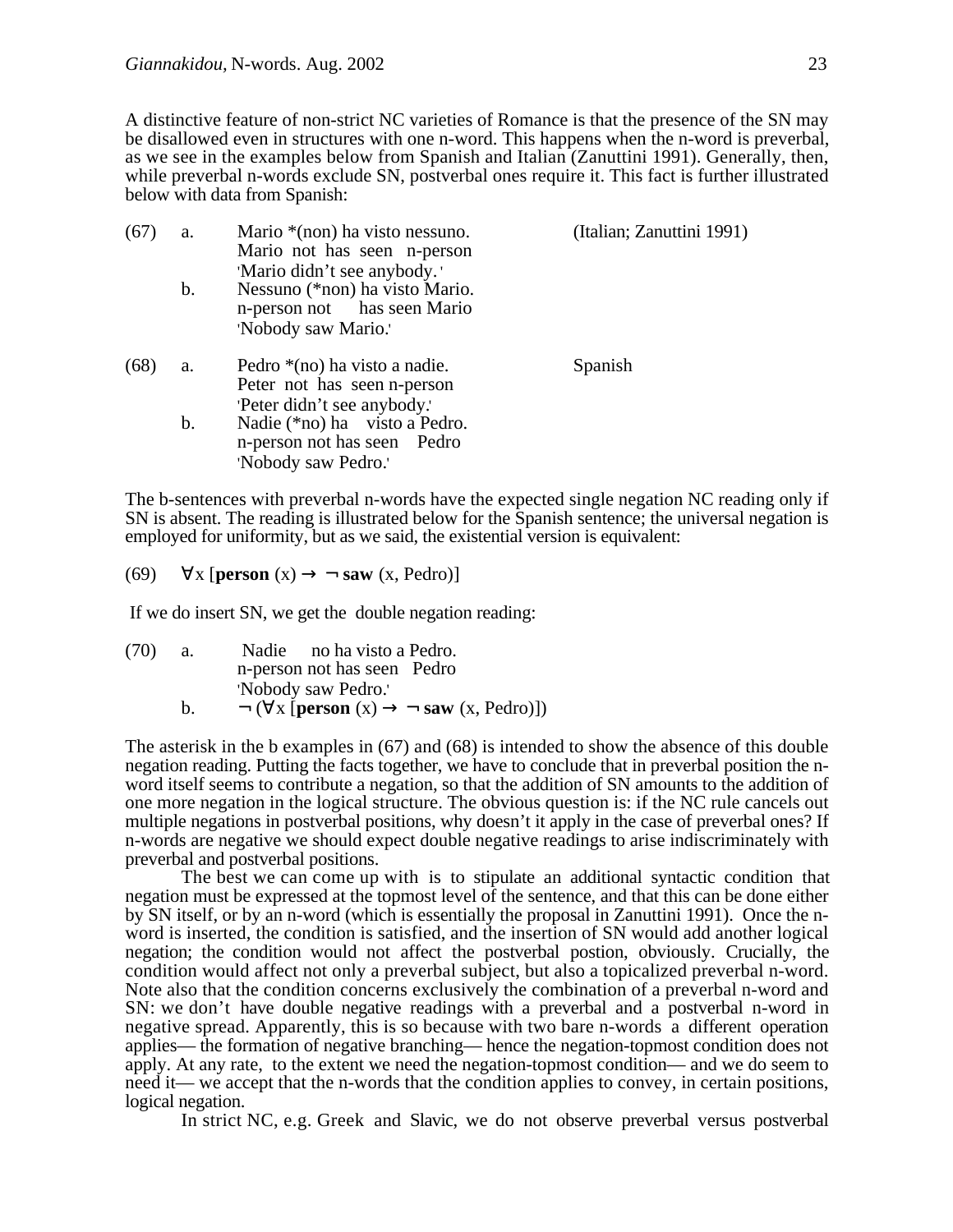contrast; the SN is obligatorily regardless of the position of the *n*-word (see Progovac 1994, Giannakidou 1998, 2000 and works cited there).<sup>8</sup>

| (71) | a.            | Mario $*(ne)$ vidi ni(t) koga.<br>Mario not see.3sg n-person<br>'Mario cannot see anyone.'      | (Progovac 1994: 37) |
|------|---------------|-------------------------------------------------------------------------------------------------|---------------------|
|      | $\mathbf b$ . | $Ni(t)ko * (ne)$ vidi Mario.<br>n-person not see.3sg Mario<br>'Nobody can see Mario.'           | (Progovac 1994: 37) |
| (72) | a.            | O Petros *(dhen) idhe KANENAN.<br>the Peter not saw.3sg n-person<br>'Peter did not see anyone.' | Greek               |
|      | b.            | KANENAS *(dhen) idhe ton Petro.<br>n-person not saw.3sg Peter<br>'Nobody can see Peter.'        | (Progovac 1994: 37) |

Crucially, both patterns are attested in Catalan, as a preverbal n-word optionally allows the NM whereas a postverbal one requires it (see Quer 1993). Compare the sentence below to the ones above from Spanish and Italian:

| <b>a.</b> | Ningú (no) ha vist en Pere. | Catalan |
|-----------|-----------------------------|---------|
|           | n-person not has seen Pedro |         |
|           | 'Nobody saw Pedro.'         |         |
| $b_{1}$   | En Pere no ha vist ningú.   |         |
|           | Peter not has seen n-person |         |
|           | 'Peter didn't see anybody.' |         |
|           |                             |         |

The sentence (a) has the NC reading in (69) and not the double negative one in (70); compare to Hungarian in fn. 9. This fact correlates with the restricted negative spread observed in Catalan that we noted previously in 3.2. The correlation is supported further by Romanian, which does not tolerate negative spread and behaves just like strict NC varieties in requiring the presence of SN even with preverbal n-words, as we saw in (65). So, again, we are forced to conclude that it is impossible to invoke a uniform characterization for n-words in Romance, certainly not in terms of negativity. The implication of this is that we can't invoke a uniform rule for NC in this language family either.

## **3.3 A typology of n-words**

Having illustrated the basic patterns of negative concord, we summarize the results in this section in a typology of n-words. Before we present the final classification, however, there is a language that deserves special mention, and which we have not discussed so far: French.

French can be seen as a language with exclusive use of negative spread. The reason for this is that, although French n-words *personne, rien,* etc co-occur with the negative marker *ne*, this marker arguably does not convey logical negation:

| (74) | *Marie n'a vu Paul.                     |
|------|-----------------------------------------|
|      | Intended meaning: Mary didn't see Paul. |
|      | Marie n'a pas vu Paul.                  |

'Mary didn't see Paul.'

Logical negation is expressed by *pas*; this explains the quite overwhelming tendency in colloquial French to drop *ne* altogether. Crucially, *pas* and n-words cannot co-occur, but two (or more) n-words with *ne* are fine: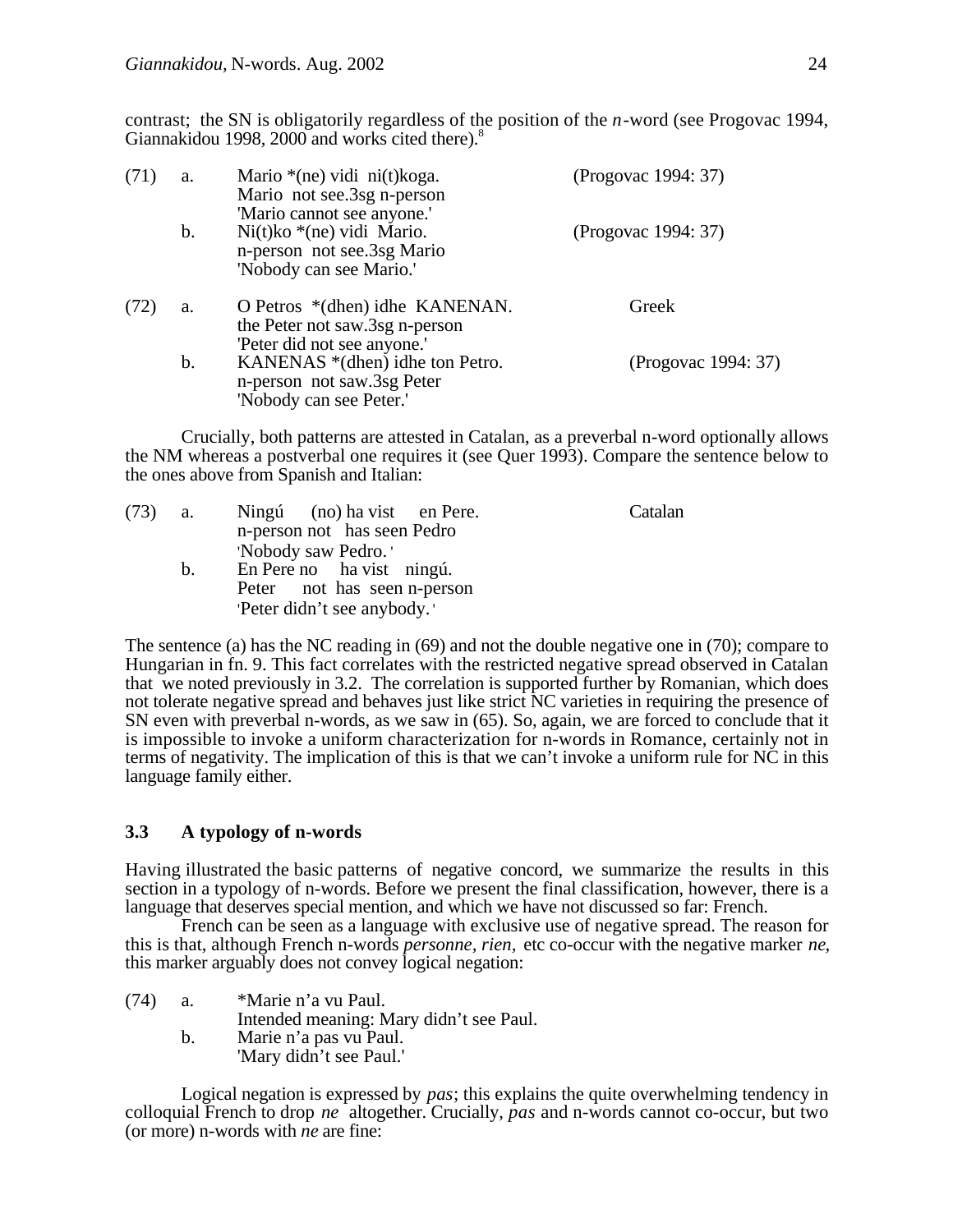- (75) \* Marie n' a pas rien dit. (Mary didn't say anything.)
- (76) Personne n'a rien dit. 'Nobody said anything.'

We can conclude then, that patterns with French n-words and *ne* are patterns of negative spread, which squares with the observation that *ne* can also be dropped. French appears to be unique in that it employs only negative spread and strictly excludes NC proper.

French n-words have been treated in the literature as negative quantifiers (Corblin 1996, Larrivée 1995 among others), as quantificational elements with the force of *zero* N (Déprez 1997), as indefinites (Corblin and Tovena 1999) and non-negatives (Rowlett 1998), and as ambiguous (Sag and de Swart 2002). Note that sentences with multiple French n-words are systematically ambiguous between a NC and a double negation reading (see a recent posting in the Linguist list 10.1799 by Misako Kitamoto with statistics on this ambiguity based on a sample of 26 speakers), which support the hypothesis that French n-words must be both negative and non-negative. Since we have proposed that negative spread can be analyzed as involving a branching quantifier structure, it seems plausible to say that, at least in negative spread, French n-words are indeed negative quantifiers. But French n-words can also be used in non-negative sentences, e.g. interrogatives, with existential meaning (as we shall see next in section 4), hence we must also allow for a existential interpretation. In section 5, however, we see that French n-words do not receive non-quantificational interpretations, e.g. they cannot be used as predicate nominals, with negation. This fact is clearly problematic for the indefinite-only analysis, as this analysis predicts French n-words to be fine predicate nominals.

We are now in position to provide a typology of n-words in Romance, Slavic, Greek and Hungarian based on the distinction between strict and non-strict NC and the emprirical characteristics emanating from this distinction.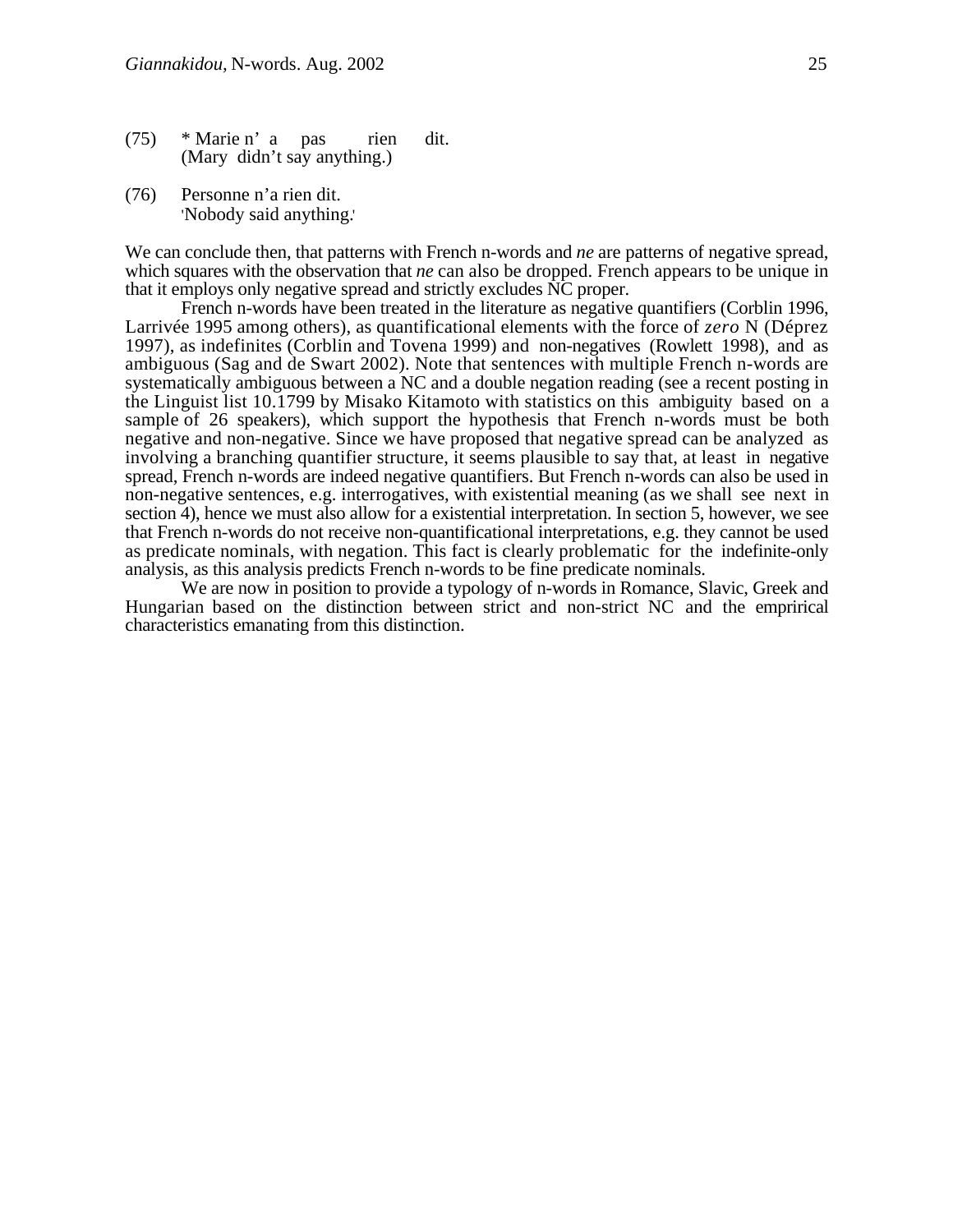| Language           | $PreVn-word + SN$ | $PostV$ n-word+SN | <b>Negative Spread</b> |
|--------------------|-------------------|-------------------|------------------------|
| 1. Greek           | Yes               | Yes               | No                     |
| 2. Hungarian       | Yes               | Yes               | No                     |
| 3. Polish          | Yes               | Yes               | N <sub>o</sub>         |
| 4. Russian         | Yes               | Yes               | No                     |
| 5.Serbian/Croatian | Yes               | Yes               | No                     |
| 6. Romanian        | Yes               | Yes               | N <sub>o</sub>         |
| 7. Catalan         | Yes               | Yes               | Yes                    |
| 8. Italian         | N <sub>0</sub>    | Yes               | Yes                    |
| 9. Spanish         | N <sub>0</sub>    | Yes               | Yes                    |
| 10. Portuguese     | N <sub>0</sub>    | Yes               | Yes                    |
| 11. French         | N <sub>0</sub>    | N <sub>0</sub>    | Yes                    |

Table 1: *The distribution of N-words in Negative Concord*

We have a continuum with strict NC on the one end (rows 1-6) and negative-spread-only on the other, identified with French in row 11, which systematically licenses double negative readings. In between we have Catalan, closer to the strict NC end, and Italian, Spanish, and Portuguese, closer to the French end. Keep in mind that the proper set of comparison here is the set of Germanic negative quantifiers which do not allow NC, and therefore answer 'no' to the three possibilities indicated in the table. French is almost identical to the Germanic situation, save for those cases where multiple occurrences of n-words do not allow for double negative readings. We will compare this table to Table 2 in 5.2, where the semantic tests are included; the most important test is, as we will see, the ability to occur in nonnegative contexts with nonnegative readings. We will see that almost all n-words in the non-strict varieties (6-11) can do this; the only exception seems to be Portuguese.

Obviously, n-words in strict NC cannot be characterized as negative in any sensible way (although they can still provide negative fragment answers; we turn to this immediately). For these languages, then, an approach along the lines of negative absorption must be prima facie excluded.

## **4 The issue of negativity**

Let us consider now in more detail the 'negativity' of Romance n-words. Recall first that unambiguously negative quantifiers appear only in languages *without* NC, e.g. German, Dutch, and English (West Germanic). As we mentioned earlier, the standard diagnostics are two. First, negative quantifiers contribute negative meaning in the absence of SN. Second, when they cooccur, or when they co-occur with a SN, only double negative readings arise. Both facts are illustrated below.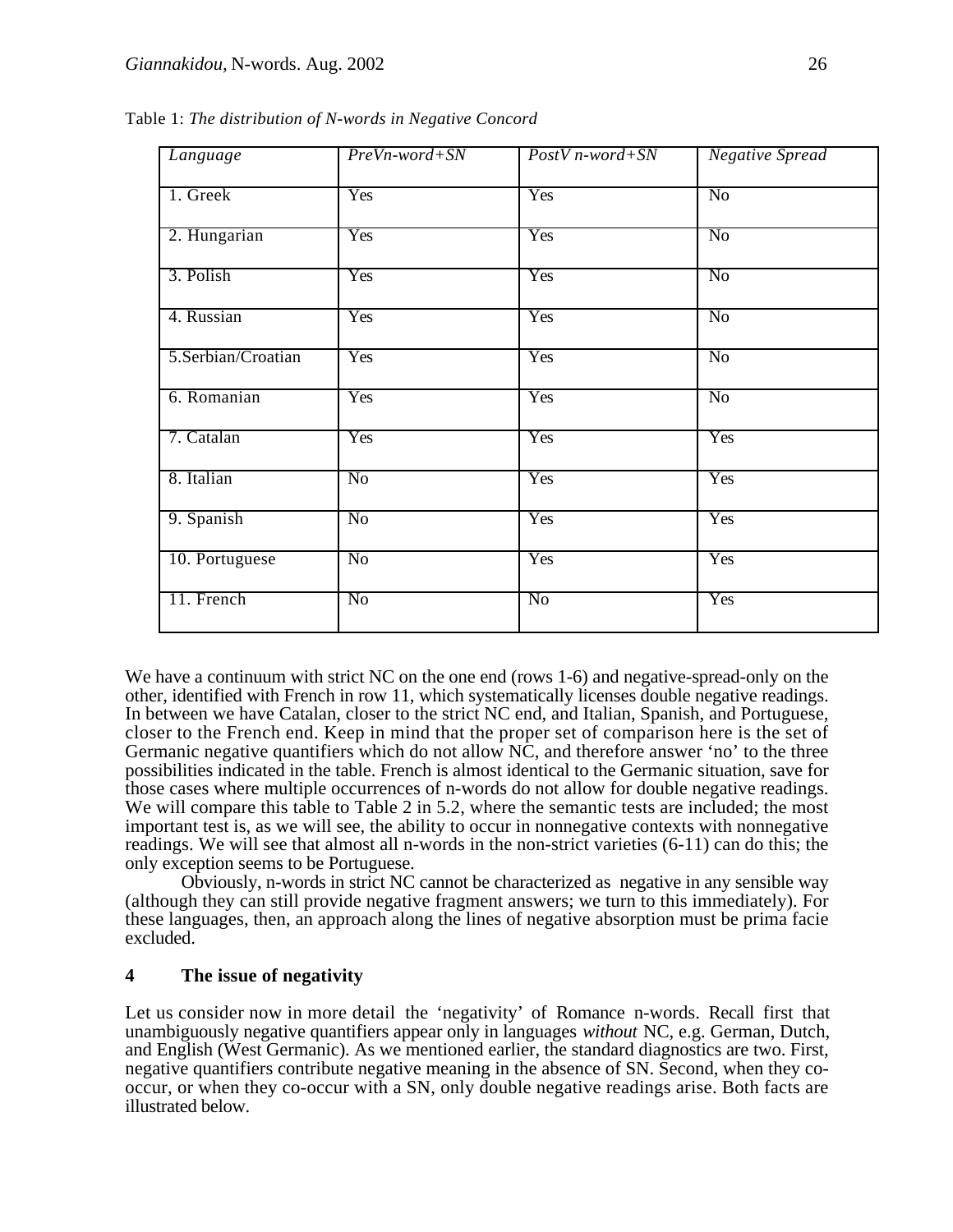| (77) | a. | Heeft Frank niemand                                                             | gezien? | Dutch |
|------|----|---------------------------------------------------------------------------------|---------|-------|
|      |    | have.3sg Frank nobody                                                           | seen    |       |
|      |    | 'Is it true that Frank saw nobody?'                                             |         |       |
|      | b. | Frank heeft niet niemand gezien.                                                |         |       |
|      |    | Frank have.3sg not nobody seen                                                  |         |       |
|      |    | 'It is not the case that Frank didn't see anybody.'                             |         |       |
|      |    | # Frank didn't see anybody.                                                     |         |       |
|      | c. | Niemand zei niets. Iedereen had iets te vertellen.                              |         |       |
|      |    | nobody said.3sg nothing everybody had something to say                          |         |       |
|      |    | 'It is not the case that nobody said anything. Everybody had something to say.' |         |       |

In the above sentences *niemand* and its English counterpart are interpreted as negative quantifiers. The same can be said for *niets* 'nothing'. I give here the version with without implying that this is the only option; negative quantifier construals can also admit ¬∃ readings (if this is how we chose to interpret n-words as predicate nominals, for example; the issue becomes relevant in 5.2).

| (78) | а.          |                                                               | $\lceil \text{minmand} \rceil = P \times \lceil \text{person}(x) \rceil$ | $\neg$ <b>P</b> (x)] |
|------|-------------|---------------------------------------------------------------|--------------------------------------------------------------------------|----------------------|
|      |             | $[[ \text{ nobody} ]] =$                                      | $P \times [person(x)]$                                                   | $\neg$ <b>P</b> (x)] |
|      | $c_{\cdot}$ | $\lfloor \ln \left( \frac{1}{1 - \epsilon} \right) \rfloor =$ | $P \times [$ thing $(x) \rightarrow P(x)]$                               |                      |

So negative quantifiers in West Germanic are inherently negative n-words. Crucially, languages with such n-words do *not* exhibit NC. Sentences like (77b,c) are unambiguously double negatives. The question now becomes: are Romance n-words, in the non-strict varieties of NC (including Catalan) identical to their counterparts in non-NC languages?

## **4.1 Negative meaning and ellipsis**

The most popular alleged piece of evidence for the negativity of n-words comes from the fact that n-words can occur in fragment answers with negative readings (see Zanuttini 1991 for the original observation for Italian). This fact holds for strict as well as non-strict varieties, so we will address it in general terms here:

| (79) | O: | Who arrived?    |         |
|------|----|-----------------|---------|
|      | a. | Nessuno.        | Italian |
|      |    | 'Nobody.'       |         |
|      | h. | <b>KANENAS.</b> | Greek   |
|      |    | 'Nobody.'       |         |

I assume the following definition of what counts as a fragment answer:

(80) Fragment answer An answer to a wh-question  $Q$  is a fragment answer iff:

- (a) corresponds in form to the wh-XP constituent in Q; and
- (b) is interpreted as a proposition.

It follows from (a) and (b) jointly that a fragment answer is an elliptical structure, since is a non-sentential constituent which nevertheless receives the interpretation of a sentence. Hence, in the fragment answer above, *Nessuno* and *KANENAS* identify *who* arrived, and, although what appears as an answer in each case is just a NP, the fragment answer they each form is actually interpreted as a proposition meaning *Nobody arrived*. What has not been sufficiently appreciated in the previous literature is that the fact that n-words are interpreted negatively in the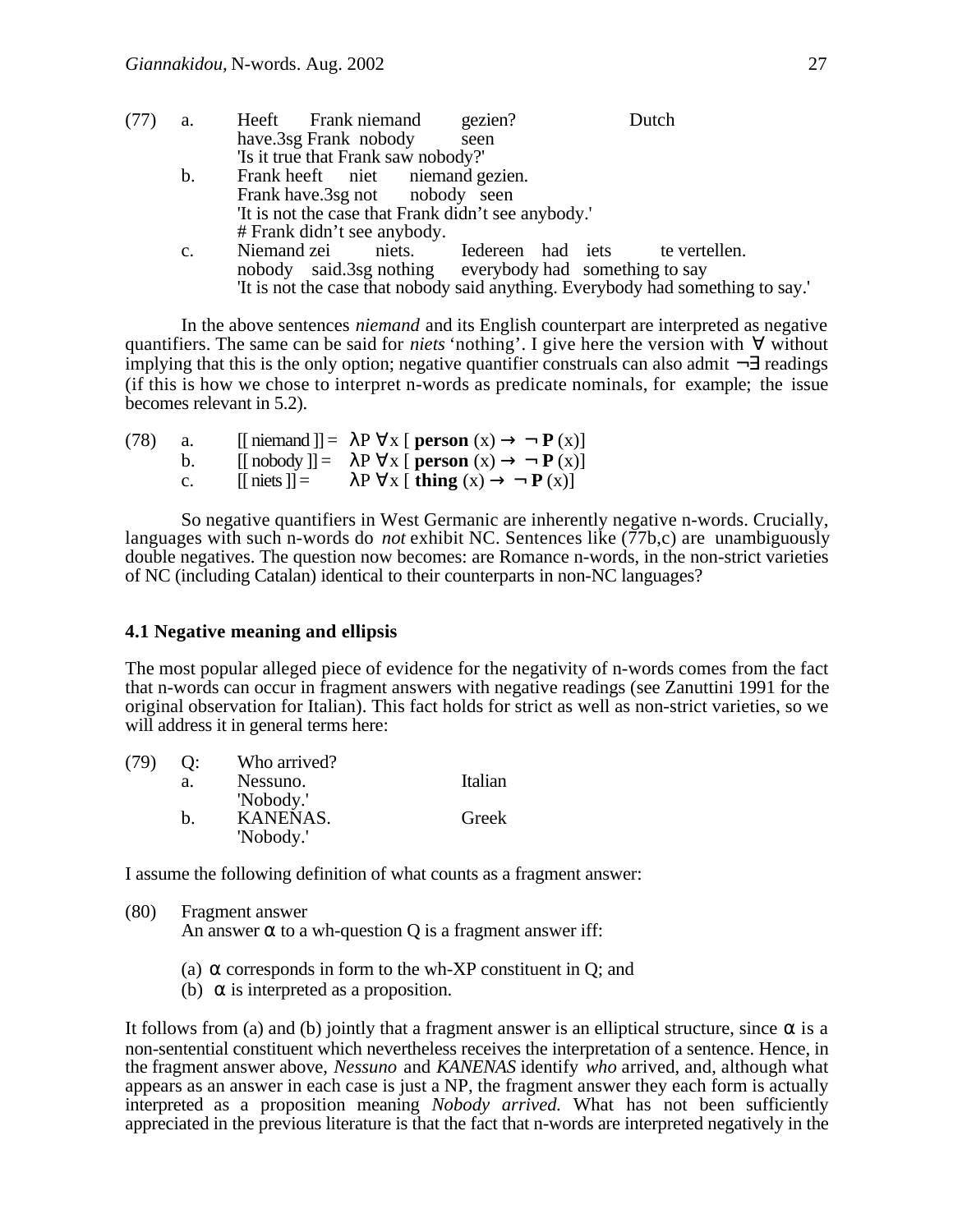absence of overt negation does not prove that they are negative. Rather, negation here arises from the fact that we have ellipsis. If we were to spell out full structure, the presence of negation would be indispensable, as indicated below; strikethrough indicates elided material<sup>9</sup>:

 $(81)$  A: KANENAS [\*(dhen) irthe]. n-person not arrived.3sg Nobody [arrived].

There are two similar cases which might indicate that n-words contribute negative meaning in elliptical contexts: (a) coordinations (disjunctions, and possibly also conjunctions), and (b) some apparently equative structures which are interpreted like comparatives, invoking alternatives. We give here Greek examples (from Giannakidou 2000) but similar facts have been documented for Romance (Zanuttini 1991) and Slavic (Przepiórkowski and Kupc 1998):

- (82) Thelo na pandrefto ton Petro i KANENAN (alo). want.1sg subj marry.1sg the Peter or n-person (else) 'I want to marry either Peter or nobody (else).'
- (83) O Petros ine toso psilos oso KANENAS (alos) stin taksi tu. the Peter is as tall as n-person (else) in-the class his 'Nobody else in Peter's class is as tall as Peter is.' (Implicating that: Peter is taller than anybody else in his class. Not: Peter is as tall as everybody else in his class.)
- $(84)$  ... i  $[*(dhen)$  thelo na pandrefto KANENAN. or not want.1sg subj marry.1sg n-person ... or I don't want to marry anybody.
- (85) ... oso [**\***(dhen) ine] KANENAS alos stin taksi tu. as not is n-person else in-the class his Peter is as tall as nobody else in his class.

In these cases, the addition of 'alo' *else*, which seems necessary for most speakers, signals that we are considering alternatives. Reduced co-ordinations have been argued to be an instance of clausal ellipsis by numerous authors (see Johnson 1996; the same holds for clausal comparatives, for a recent discussion see Lechner 2001).

Further evidence that we are dealing with clausal ellipsis is provided by the fact that in the coordination example (86) the preposition *me* 'with' cannot be omitted; this is in agreement with other cases of moved remnants under ellipsis, such as in gapping and sluicing, since Greek does not allow proposition stranding (see Merchant 2001 for the correlation between preposition stranding and the (un)availability of prepositions under ellipsis). On the other hand, DPs *can* be coordinated in general, as in (87):

- (86) The lo na miliso me ton Petro  $\{i/\text{ke}\}$  \*(me) KANENAN (alo). want.1sg subj talk.1sg with the Peter {or/and} with n-person (else) 'I want to talk to Peter {or/and} nobody (else).'
- (87) Milisa me ton Petro ke ti Maria. talked.1sg with the Peter and the Mary 'I talked to Peter and Mary.'

Likewise, prepositions cannot be omitted in negative answers:

(88) Q: Me pjon milises? with whom talked.2sg 'Who did you talk to?' A: \*(Me) KANENAN.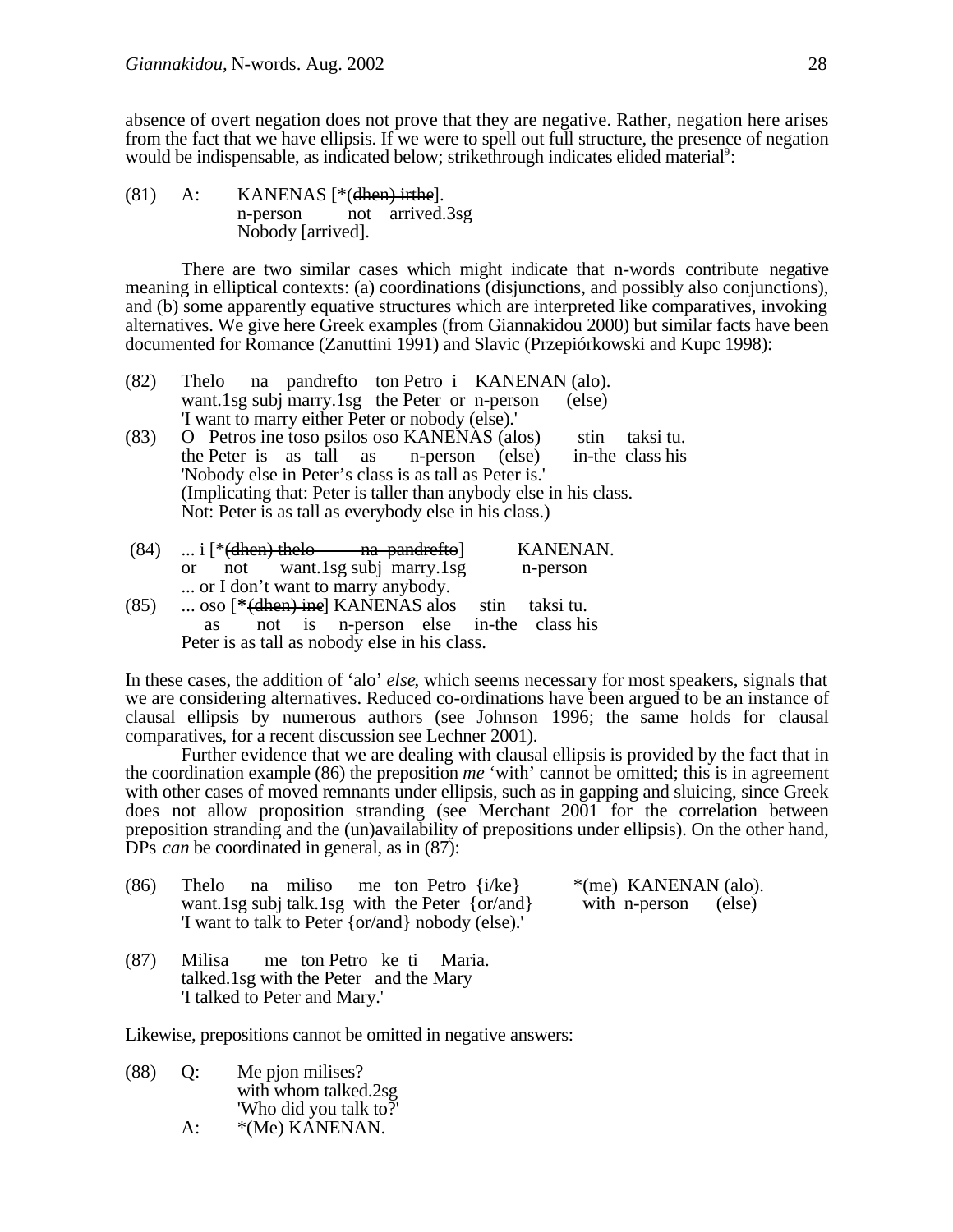#### ' (To) Nobody.'

Again, we see that a language which does not allow preposition stranding, Greek, does not allow omission of the preposition in a negative fragment answer; but in English, a language allowing preposition stranding, the preposition can be omitted with no cost. Hence we have to say that the negative meaning in elliptical fragments arises not as an inherent contribution of the n-word, but rather as the result of their being associated with negation at the level at which ellipsis is resolved.

Watanabe (to appear) questions the ellipsis argument by raising the problem of the antecedent. If the elliptical LF contains negation in a fragment answer , where does this negation come from? The problem is that the antecedent is actually positive; and this goes against the assumption that the ellipsis structure and that of its antecedent must be syntactically isomorphic. Syntactic isomorphism however, is a highly controversial assumption, as shown recently in Merchant (2001), and one that Giannakidou (2000) does not share. Merchant illustrates numerous problems with the arguments for syntactic isomorphism; the problems with LFidentity were also well-known in the purely semantic approaches to ellipsis, and they were even noted in more syntactic approaches like Fiengo and May 1994, where 'vehicle change' was introduced to explain away some of them.

Merchant 2001 proposes an alternative based on (a particular implementation of) semantic isomorphism: the antecedent proposition must semantically license the elliptical one. Licensing is, roughly, a relation between inferences: the elliptical proposition will be licensed only if it can be inferred by the proposition that serves as its antecedent. Following Kartunnen 1977, where questions denote the set of their true answers, a negative fragment answer is indeed licensed semantically by its antecedent in Merchant's terms: a negative answer is part of the denotation of a question, and thus a possible inference from it. A question like *who arrived?*, denotes the Q-set we see below. This set contains a negative proposition as a possible answer:

(89) Domain: {Frank, Bill} Q: {Frank arrived, Bill arrived, Nobody arrived}

So we do have an appropriate antecedent for a negative fragment answer; but it is found in the *denotation* of the question, and need not be part of its syntax. That it is the semantics that we need becomes evident in the fact that a plain declarative sentence, like the one below, does not serve as an appropriate antecedent for this kind of ellipsis:

(90) A: O Janis irthe. 'John arrived. ' B: # Oxi, KANENAS. 'No, nobody did.'

The denotation of an extensional declarative sentence is just a single proposition; if it happens to be positive, as above, it cannot license semantically an ellipsis which needs a negative antecedent.

It thus seems safe to conclude that the negative meaning in ellipsis fragments is not evidence for an inherent negative meaning of n-words. It is a little more complicated to trace the negative antecedent in the coordination and the comparative examples which also license the negative ellipsis; but note that these structures involve alternatives (worlds and degrees), and this may provide the basis for a successful search.

Most importantly, items which indeed have inherent negative meaning, like *udhis* 'nobody' and *udhen* 'nothing', are *not* construed with negation. *Udhis, udhen* are remnants from ancient Greek with very limited use in the modern language. They are negative quantifiers, and, as we see below, cannot co-occur with negation.

(91) Udhen neoteron (\*dhen) exomen. nothing new not have.1pl 'We don't have any new developments.'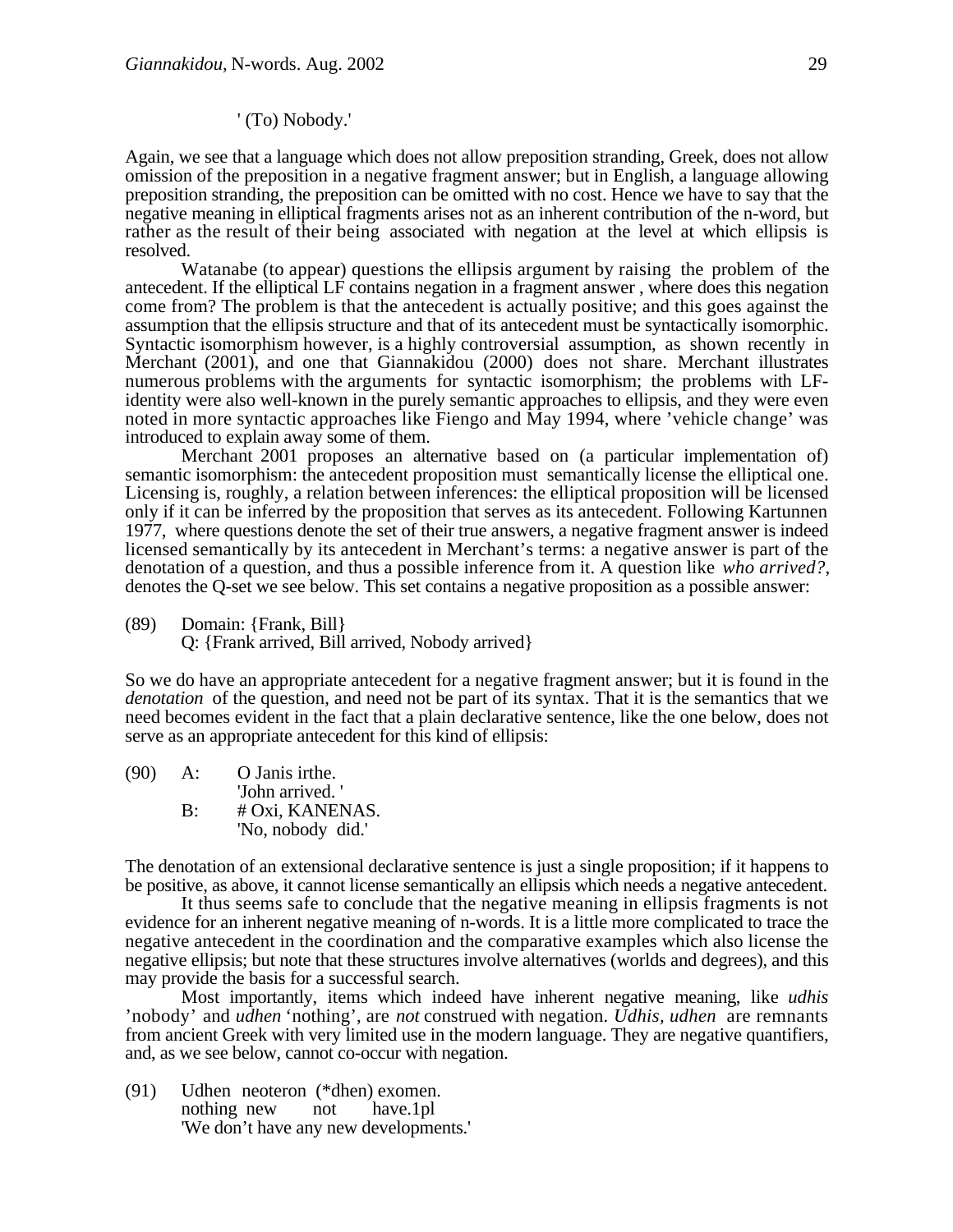Sentences like the above belong to a formal register, but when appropriate, they don't allow negation. The absence of NC in ancient Greek is parallel to the absence of NC in English, German and Dutch, and due, apparently, to the fact that a negative quantifier paradigm is employed in these languages. $\frac{1}{2}$ 

It appears, therefore, that the ellipsis facts question directly the assumption that n-words are negative quantifiers. True, this conclusion seems safer to make for strict NC varieties, where the SN is obligatory in every case. But what about non-strict varieties of n-words?

#### **4. 2 Nonnegative readings of n-words**

The decisive fact here is that most Romance n-words can be used in nonnegative contexts without contributing negation. These contexts are typical polarity structures, e.g. interrogative sentences, conditionals, superlatives, and restrictions of universal quantifiers. The fact has been noted numerous times in the literature, and is illustrated below with examples from Catalan, Spanish, and Italian (Quer 1993, Laka 1990 and Acquaviva 1997, respectively):

| (92) | a.             | diràs<br>res?<br>Li                                                                                                                        | Catalan                                 |
|------|----------------|--------------------------------------------------------------------------------------------------------------------------------------------|-----------------------------------------|
|      |                | him/her tell.fut.2sg anything                                                                                                              |                                         |
|      | $\mathbf{b}$ . | 'Will you tell him/her anything?'<br>Si aneu enlloc, digueu- m'ho.                                                                         |                                         |
|      |                | if go.2pl anywhere, tell.imp.2pl me                                                                                                        |                                         |
|      |                | 'If you go anywhere, let me know.'                                                                                                         |                                         |
|      | c.             | Tothom qui vulgui res, que m'ho digui.<br>everybody who want.3sg anything, that me tell.3sg                                                |                                         |
|      |                | "Everyone who wants something, should let me know."                                                                                        |                                         |
| (93) | a.             | Perdimos la esperanza de encontrar ninguna salida.<br>lost.1pl the hope to find<br>exit<br>$n-$<br>"We lost hope of finding some way out." | Spanish                                 |
|      | $\mathbf b$ .  | Todo aquel que tenga hada que dicir<br>all who that have 3sg n-thing that say<br>'Everyone who has anything to say'                        |                                         |
| (94) | a.             | E venuto nessuno?<br>have.3sg come n-person<br>'Has anyone come?'                                                                          | Italian                                 |
|      | b.             | l'idea piu stupida che abbia<br>E –<br>be.3sg the idea more stupid that have.subj.3sg<br>'It's the dumbest idea I have ever had. '         | mai avuto nessuno.<br>ever had n-person |

In the above sentences, n-words are unable to contribute negation by themselves. Instead, they are interpreted merely as existential quantifiers, as evidenced by the translations. The comparison with the Germanic (77a), which is a negative question, is quite telling. We have to conclude, therefore, that these Romance n-words, unlike the Germanic ones, are not negative quantifiers. Note that this conclusion holds even for the most relaxed variety of French, which allows both a negative and an existential reading:

(95) Est-ce que tu a vu personne? 'Did you see anybody?' Or, 'Is it true that you saw nobody? '

Hence, Romance n-words are at best ambiguous between a negative and a non-negative, existential meaning.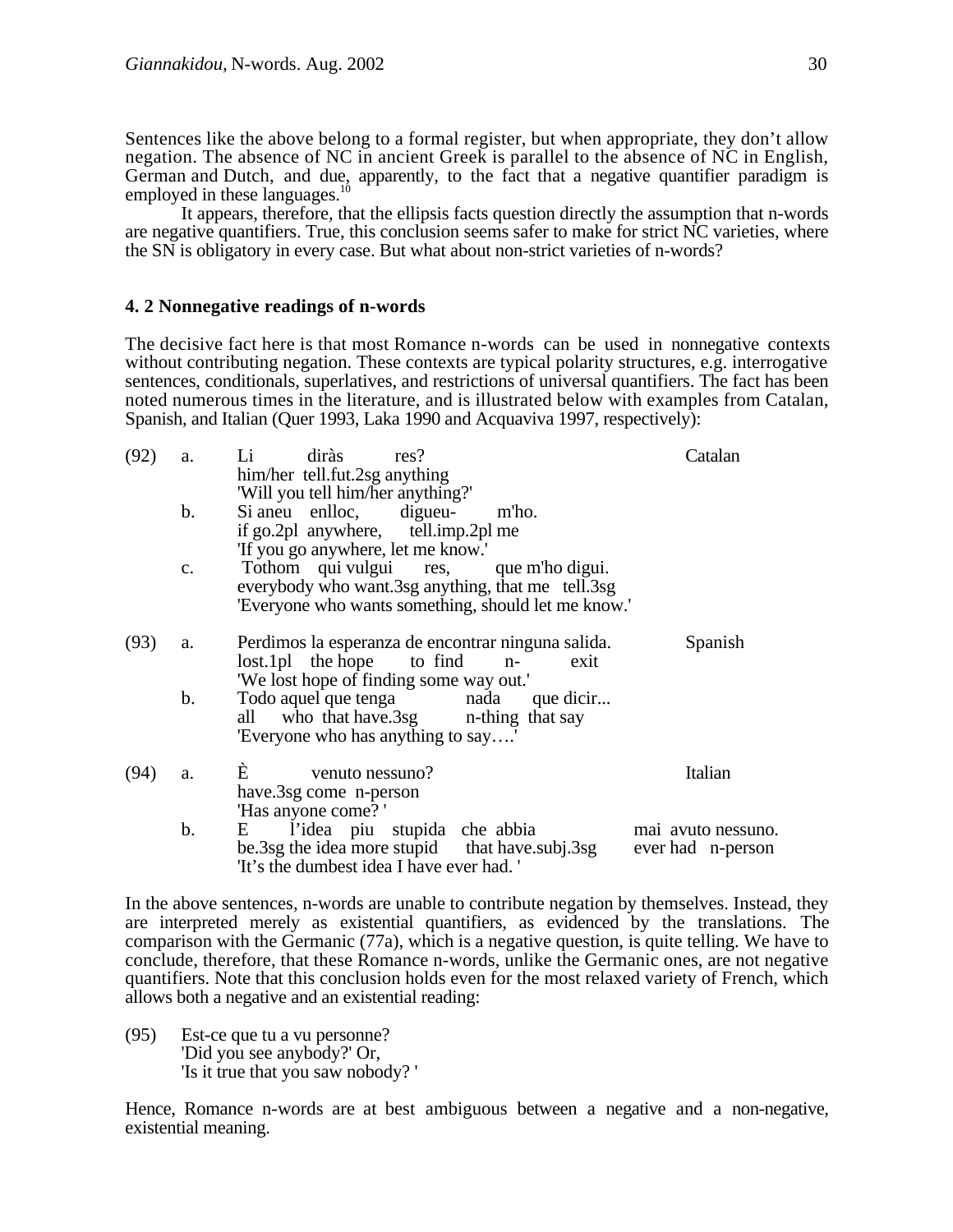In contrast to the rest of Romance, Romanian and Portuguese n-words cannot appear in nonnegative structures at all. This implies that these n-words apparently cannot contribute negative meaning themselves; though this does not seem to be a correct assumption for Portuguese, which, unlike Romanian, allows negative spread and n-words in preverbal position without negation. (We compare the two languages again in the concluding section). Additionally, Romanian and Portuguese n-words seem unable to contribute existential meaning; in this they are in sharp contrast with the rest of Romance languages, which allow existential readings with their n-words to varying degrees. For this purpose an unambiguously existential item is employed:

| (96) | a.             | Telefonou { $*$ ninguém/alguém }?                                                       | Portuguese |
|------|----------------|-----------------------------------------------------------------------------------------|------------|
|      | $\mathbf{b}$ . | (Intended meaning: Did you call anybody?)<br>Se vem {*ninguém/alguém} estamos perdidos. |            |
|      |                | 'If anybody comes, we are lost.'                                                        |            |
| (97) | a.             | A telefonat $\{\text{*nimeni/cineva}\}$ ?<br>(Intended meaning: Did you call anybody?)  | Romanian   |
|      | b.             | Dac vine {*nimeni/cineva} sîntem pierdu†i.                                              |            |

'If anybody comes we are lost.'

(There seems to be no difference between European and Brazilian Portuguese in this respect.). The fact that these n-words are unable to contribute an existential quantifier also casts serious doubt to the hypothesis that they are indefinites. If they were, we would expect an existential reading, contrary to fact.

N-words in strict NC languages exhibit exactly the same pattern: they are not licit in nonnegative contexts. The point is illustrated here with interrogatives:

| (98) | a.             | *Da li Milan voli           | nitkoga?        | Serbian   |
|------|----------------|-----------------------------|-----------------|-----------|
|      |                | that Q Milan love.3sg       | n-person        |           |
|      | b.             | *Nikto<br>zvonil?           |                 | Russian   |
|      |                | called.3sg<br>n-person      |                 |           |
|      | $\mathbf{C}$ . | Maria semmit?<br>*Olvassot  |                 | Hungarian |
|      |                | read.past.3sg Maria n-thing |                 |           |
|      | $\rm d$ .      | *Idhes                      | <b>KANENAN?</b> | Greek     |
|      |                | saw.2sg<br>n-person         |                 |           |

Greek, Hungarian, and Slavic n-words are ungrammatical without negation. This implies that they are unable to contribute negation on their own, as West Germanic n-words do, despite the fact that their morphological make up seems to have a negative component. As previously, a plausible conclusion must be that n-words in strict NC are unable to contribute an existential quantifier independently of negation either.

An additional conclusion for n-words in strict NC varieties is that these n-words are negative PIs (NPIs), and not just PIs, as those n-words occurring in non-negative contexts arguably are. This claim must obviously be extended to Portuguese, excluding thereby the nword from a nonnegative context as a licensing failure.

The picture we draw here regarding negativity clearly supports the position that we have been arguing for all along, namely that n-words do not form a semantically uniform class across languages. It also seems hard to pin down a class of n-words that are just negative; though Portuguese may be such a case, as we suggest later in the conclusions. Generally, when in nonnegative contexts n-words are either interpreted existentially (Italian, Spanish, Catalan), or they cannot be interpreted at all and are thus ruled out (Romanian, and strict NC). At best, we can only find n-words that are ambiguous between negative and nonnegative readings (French).

Given that n-words may indeed have existential readings, we need to check, finally, what the characteristics of existential readings are, and what their impact is on the analysis of nwords. This is the direction we take next.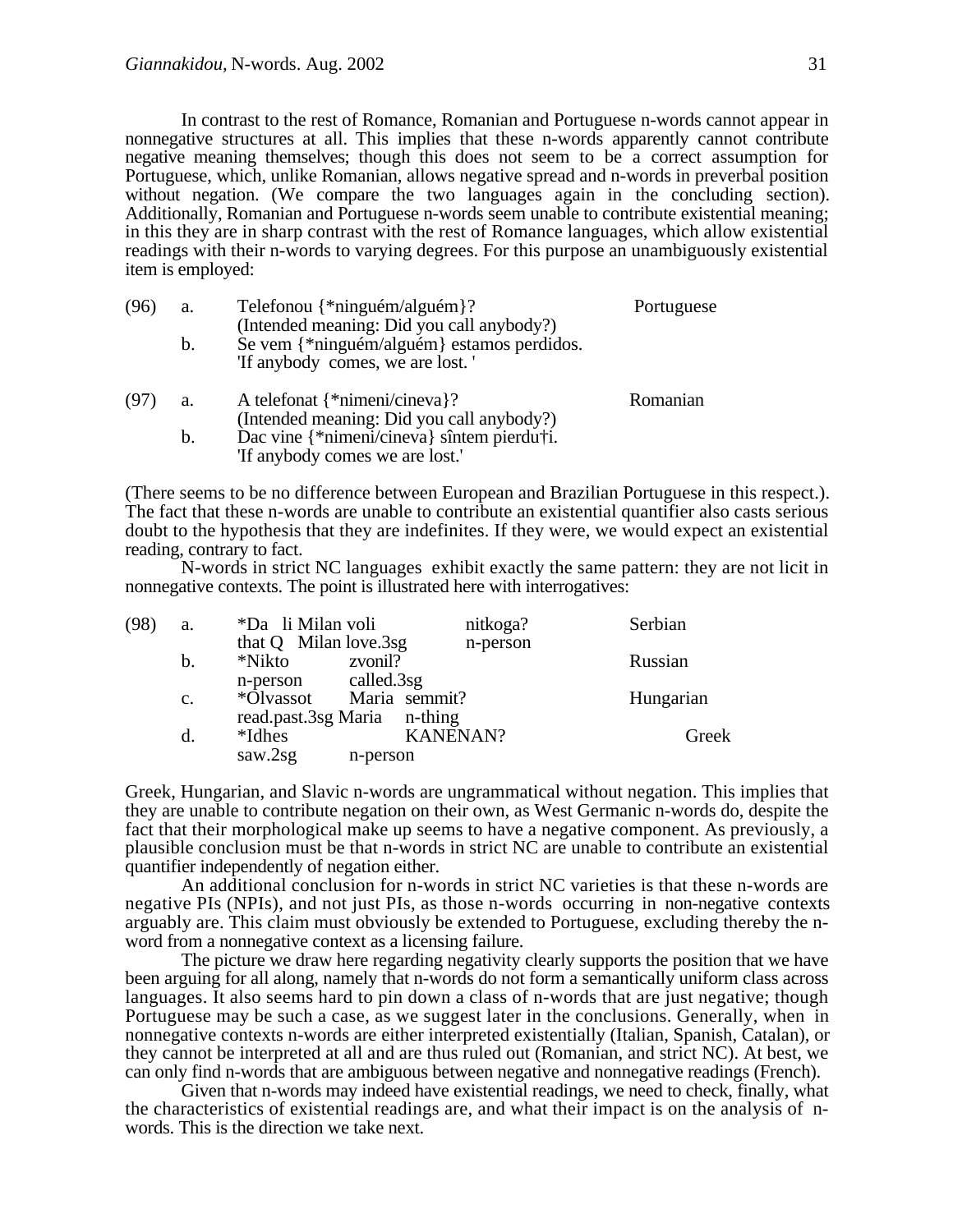## **5 The possibility of having an existential polarity item under negation**

Consider a language like English which employs a negative quantifier and *any* under negation:

| (99)       | a. | I didn't buy any book(s).                   | Existential negation |
|------------|----|---------------------------------------------|----------------------|
|            |    | $\neg$ x [book (x) bought (I, x)]           |                      |
| $(100)$ a. |    | I bought no book.                           | Universal negation   |
|            |    | $X$ [book $(X)$ ¬<br><b>bought</b> $(I, x)$ |                      |

The two sentences are, of course, truth-conditionally equivalent (though there pragmatic differences; recall our discussion in section 2.3). But crucially, the negative sentence with a PI like *any* unquestionably involves an existential under negation. <sup>11</sup> Standard English does not exhibit NC. But imagine that we have a language which is like English in employing an existential item like *any* under negation, but unlike English, it also has NC. In this language NC must be identified with universal negation, and the n-words used must correspond to a universal quantifier. In Giannakidou 1998, 2000 it is argued that Greek is such a language.

On the other hand, imagine a language that has NC, but unlike Greek and English, does not exhibit a separate existential dependency under negation. If we can show that n-words in that language are not negative, then they must be ambiguous between the universal and existential readings we have identified here. In Giannakidou 2000 it is suggested that (a number of) Slavic n-words must belong to this type; we illustrate the relevant diagnostics in 3.2. Recall from 2.2. that we do not want to treat this as an indefinite ambiguity, as there is no evidence for quantificational variability, and the universal meaning cannot be introduced in this context without violating compositionality. Rather, as genuinely ambiguous, we would expect the Slavic n-words in question to jointly exhibit the properties of universal n-words that we have thoroughly discussed so far, *and* those of existential items that we will present here.

Whether we call existential items 'n-words' or just PIs seems a harmless terminological choice; the characterization 'PI' nevertheless reflects more accurately the fact that these items are not strictly negative PIs and are licensed routinely in non-negative polarity environments- some existential PIs in more environments than others, *any* being very broad in this respect. Nwords which receive existential interpretation are also licensed in nonnegative environments with precisely this interpretation, as we saw in 4.1.

The syntax of existential dependencies under negation and NC differ in one important respect: locality. This basic difference manifests itself in three ways, which I illustrate immediately in 5.1. There are also clear semantic differences between existential PIs and nwords under negation, to be presented immediately afterwards in 5.2. The discussion will provide us with a number of diagnostics that will enable clear comparisons between languages, which we summarize in 5.3.

#### **5.1 Negative concord versus existential dependencies: locality**

In this section, we illustrate that, unlike NC, existential dependencies under negation are not clause-bounded. The argument can be made very clearly for Greek, so I follow here closely the discussion in Giannakidou 2000. Greek has the paradigm of emphatic n-words that we have already been discussing; next to it, Greek employs a homophonous nonemphatic paradigm, illustrated in (101); the English gloss here is intended to capture the semantic affinity to the existential import of *any* (but nonemphatics do not have free choice readings):

| (101) | kanenas | 'anyone, anybody' |
|-------|---------|-------------------|
|       | tipota  | 'anything'        |
|       | pote    | 'ever'            |
|       | puthena | 'anywhere'        |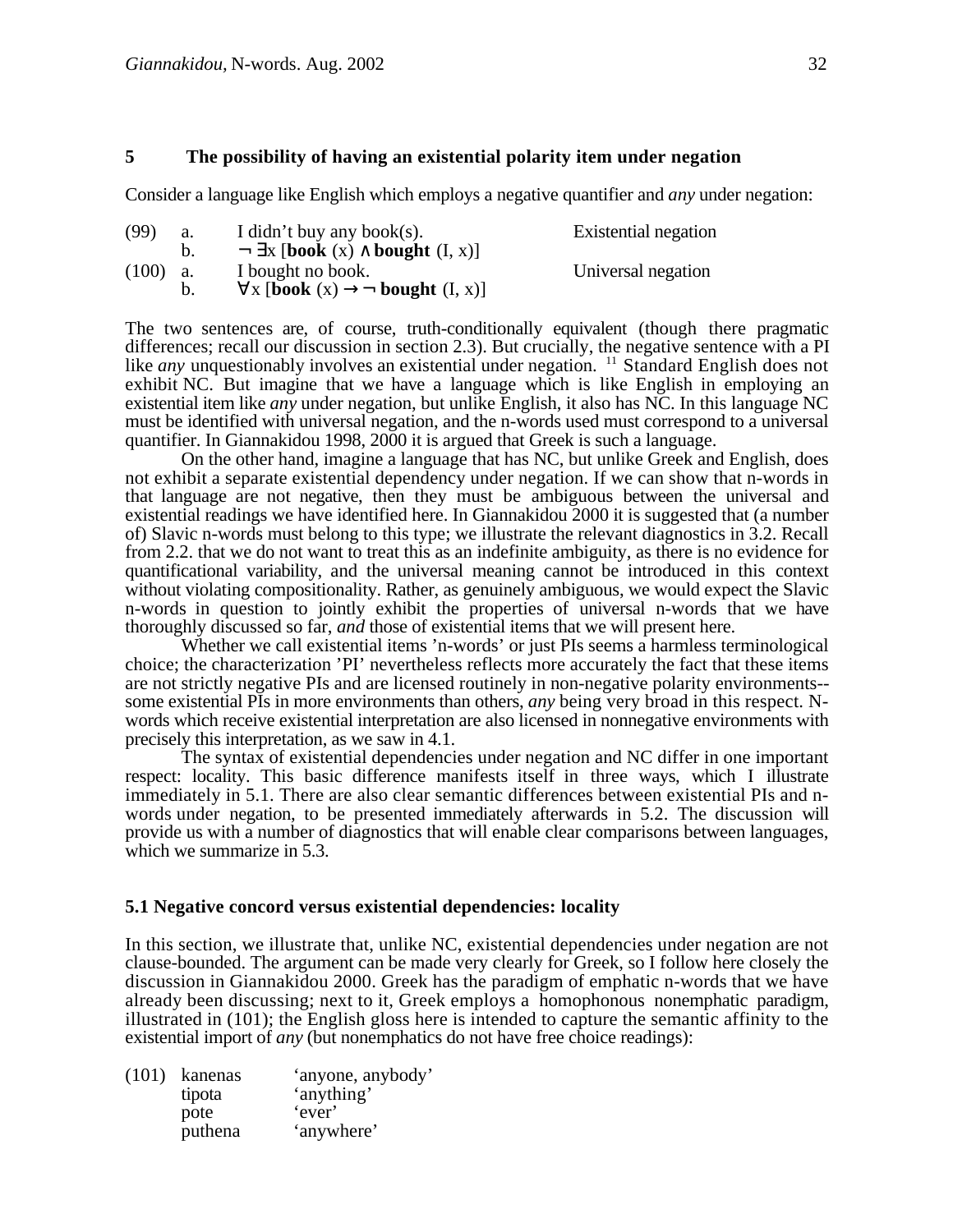In Giannakidou 1998, 2000 emphatic accent is not focus, but a morphological feature that distinguishes emphatics from nonemphatics.<sup>12</sup>

That nonemphatics are interpreted existentially becomes evident when we consider their interpretation in nonnegative contexts. Nonemphatics occur freely in these contexts, as the equivalents of *any*; emphatics, on the other hand, never occur in nonnegative contexts:

| (102) Pijes {pote/*POTE} sto Parisi?                         |       |                   | [interrogative]           |
|--------------------------------------------------------------|-------|-------------------|---------------------------|
| went.2sg n-ever in-the Paris                                 |       |                   |                           |
| 'Have you ever (=sometime) been to Paris?'                   |       |                   |                           |
| $(103)$ An dhis tin Elsa {puthena/*PUTHENA}, na tis milisis. |       |                   | [conditional]             |
| if see.2sg the $E$ . n-where,                                |       | subj her talk.2sg |                           |
| 'If you see Elsa anywhere (=some place), talk to her.'       |       |                   |                           |
| (104) I Maria bori na milisi me {kanenan/*KANENAN}.          |       |                   | [strong intensional verb] |
| Mary may3sg subj talk with n-person                          |       |                   |                           |
| 'Mary may talk to anybody (=somebody)'                       |       |                   |                           |
| (105) Pare {kanena/*KANENA} milo.                            |       |                   | [imperative]              |
| $take.imp.2sg$ n-                                            | apple |                   |                           |
| Take any (=some) apple.                                      |       |                   |                           |

The inability of emphatic n-words to occur in nonnegative structures shows that they are NPIs, and not just affective polarity items (APIs), as nonemphatics have been characterized in Giannakidou 2000. APIs are interpreted existentially. Romance n-words take over (some of) these API uses that Greek emphatic n-words cannot perform, as we saw, and when they do, Romance n-words are also interpreted existentially.

The licensing of emphatic n-words, as we saw in 2.3, is local in the sense of clausebounded, but the licensing of nonemphatics is unbounded (as first observed in Giannakidou and Quer 1995, 1997). Syntactically, therefore, nonemphatic APIs behave on a par with *any* and their licensing is quite unconstrained. To appreciate the empirical extent of the freedom of licensing of existential PIs, we present here three representative differences with NC n-words.

## **5.1.1 N-words in islands**

Nonemphatics are licensed in syntactic islands. The examples below illustrate this with a relative clause and an adjunct, but more examples are given in Giannakidou 1998. Quer 1993, 1994 reports a similar observation about Catalan n-words, an example of which is given in (108) (from Quer 1993: 30):

|  |                                                 |  |                                                      | $(106)$ Dhen prodhosa mistika [pu eksethesan {kanenan/*KANENAN}]. |
|--|-------------------------------------------------|--|------------------------------------------------------|-------------------------------------------------------------------|
|  |                                                 |  | not betrayed. 1sg secrets that exposed. 3pl n-person |                                                                   |
|  | "I didn't reveal secrets that exposed anybody." |  |                                                      |                                                                   |

- (107) Dhen milisa [epidhi ithela na prosvalo {kanenan/\*KANENAN}]. not talked.1sg because wanted.2sg subj offend.1sg n-person 'I didn't talk because I wanted to offend anybody (but because I had to).' SCOPE: NOT [Because... anybody]; # [Because ....anybody] NOT talked
- (108) a. No vindra perque vulgui fer res amb ningu. not will-come becaue want.1sg do n-thing with n-person 'I will not come because I want to do anything with anybody.'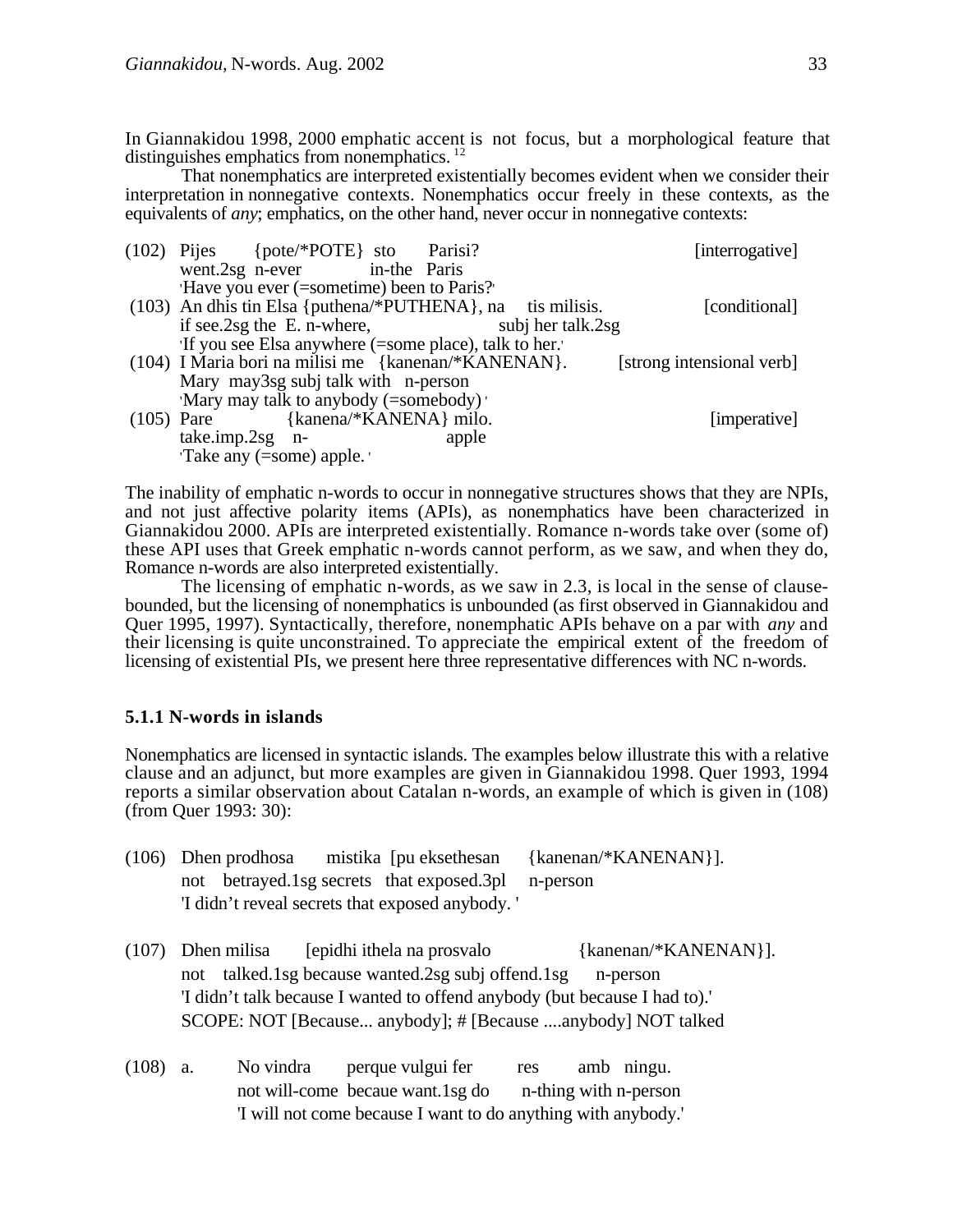b. No dire secrets que puguin ofendre ningu. not will-tell secrets that can.pl offend n-person 'I wouldn't reveal secrets that could offend anybody.'

In this respect, nonemphatics and Catalan n-words are like *any*, which is also fine in islands as we see in the glosses; emphatic n-words, on the other hand, contrast clearly with these and are ungrammatical. The fact that they occur in islands makes it hard to argue that nonemphatics and *any* are licensed by movement; rather, it seems more reasonable to say that they are licensed in situ as in Giannakidou and Quer (1995, 1997), and Giannakidou (1997, 1998).

The interpretation of nonemphatics and Catalan n-words is identical to *any*: it is existential, as indicated in the translations. The relevant reading is always with *any* and the nwords under negation, in agreement with Linebarger 1980, 1987, as indicated in (107). If *any* and the n-words are outside the scope of negation, they are illicit, a fact noted in Quer 1993. We see this in the sentence below:

(109) \*Dhen milisa, epidhi ithela na prosvalo kanenan ke epidhi mu ixan apogorepsi na miliso. \*I didn't talk; because I wanted to offend anybody and because they forbade me to talk in the first place. SCOPE: [*because* clauses] NOT talked

In this sentence, the *because* clause is not in the direct scope of negation, as required for these cases (by Linegarger's *Immediate Scope Constraint*). The problem, of course, is that in this scoping the *because*-clauses are not negated at all, hence the licensing requirement that PIs be in the scope of its licenser is not met, and the PI becomes ungrammatical.

Again, it is important to note that to the extent that n-word licensing is possible in islands, the n-words that successfully occur there are existentials. Negative quantifiers are of course also allowed as in *I didn't talk because I wanted to offend nobody* but then they contribute negative meaning. Catalan n-words and Greek nonemphatics do not have this interpretation, and seem to behave just like existentials. Greek emphatics, on the other hand, are unacceptable in islands because they would have to move out of the island in order to scope above negation. It is important to note that n-words in other strict NC varieties exhibit clearly the pattern of Greek emphatic n-words, and not that of nonemphatics or Catalan n-words.

#### **5.1.2 N-words in embedded clauses**

The basic fact, which correlates with the observations we just made regarding n-words in islands, is that only items with existential meaning can be licensed long-distance. In this, nonemphatic APIs are again parallel to *any*. We have already seen in section 2.3. the locality constraints imposed on emphatics and the parallelism with quantifier scope. We provide here the relevant contrastive data.

Emphatic items are not accepted in indicative complements of negated matrix verbs. NC is possible only in monoclausal domains and *na*-clauses. Nonemphatics, on the other hand, and existential/indefinite dependencies with *any* are fine:

| $(110)$ I Ariadhni dhen ipe   |                                             | oti idhe |        | $\{tipota/*TIPOTA\}.$ |
|-------------------------------|---------------------------------------------|----------|--------|-----------------------|
|                               | the Ariadne not said.3sg that saw.3sg       |          |        | n-thing               |
|                               | 'Ariadne didn't say that she saw anything.' |          |        |                       |
| $(111)$ I Ariadhni dhen theli |                                             |          | na dhi | {kanenan/KANENAN}.    |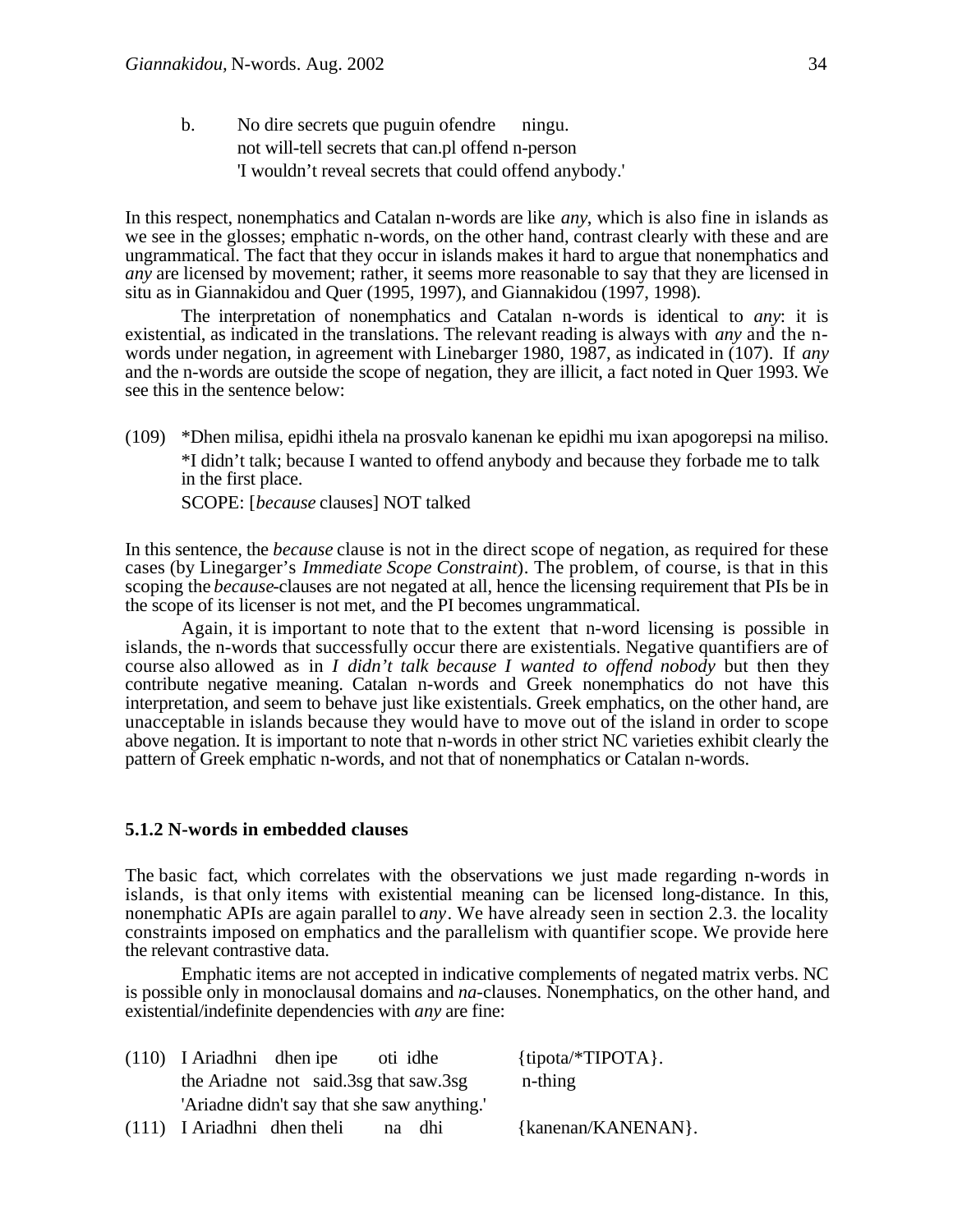the Ariadne not want.3sg subj see.3sg n-person 'Ariadne doesn't want to see anybody.'

The embedding may not be limited to just one complement clause, as illustrated in the sentence below (from Giannakidou 1998); the translation indicates that the same holds for *any*:

(112) Dhen ipa oti pistevo oti itheles na me katigorisis se kanenan. Not said.1sg that believe.1sg that wanted.2sg subj me accuse.2sg to n-person 'I didn't say that I thought that you wanted to badmouth me to anybody.'

Emphatics are, of course, unacceptable in such cases. The ban on long distance licensing generalizes onto a significant number of n-words in Romance, and strict NC varieties, as illustrated below.

- (113) Serbian/Croatian (Progovac 1994: 41)
	- a. Milan ne tvrdi [da Marija poznaje {\*ni(t)koga/i(t)koga}]. Milan not claim.3sg that Maria know.3sg n-person 'Milan does not claim that Mary knows anybody.'
	- b. Ne zelim da vidim {ni(t)koga/i(t)koga}. not wish.1sg that see.1sg n-person 'I do not wish to see anybody.'

We see in these sentences that so-called *i-NPIs* (the terminology is from Progovac 1994) in Serbian/Croatian are just like nonemphatics in generally being licensed long distance. *Ni*-*NPIs,* on the other hand, are just like emphatics and are licensed only locally. Serbian/Croatian and Greek appear to be identical in this respect: they have two n-word paradigms under negation, of which only one can be licensed long distance; and it happens to be existential. This direct mapping, however, breaks down when we consider clausemate negation. In contrast to Greek, the existential paradigm *i(t)koga* is not licensed with local negation (Progovac 1994: 42):

(114) \*Marija ne poznaje i(t)koga. 'Mary doesn't know anybody.'

This fact generalizes over a number of languages in Slavic, and also Hungarian (see the data in Haspelmath 1997, and the works mentioned in this paper on the individual languages). The impossibility of the existential dependency under clausemate negation clearly suggests that nwords must do this job. The anti-locality effect of existentials in these languages was assimilated to the anti-locality we find in pronouns in Progovac 1994; but in the context we assume here it can be seen as a case of blocking: the existential PI is blocked by clausemate negation because the n-word is used to express this meaning. It seem unavoidable, then, to conclude that Slavic n-words do have existential meanings, a conclusion to be supported later on by the fact that they can be used as predicate nominals and that they do not always allow presuppositional readings with negation.

# **5.1.3 Preceding negation**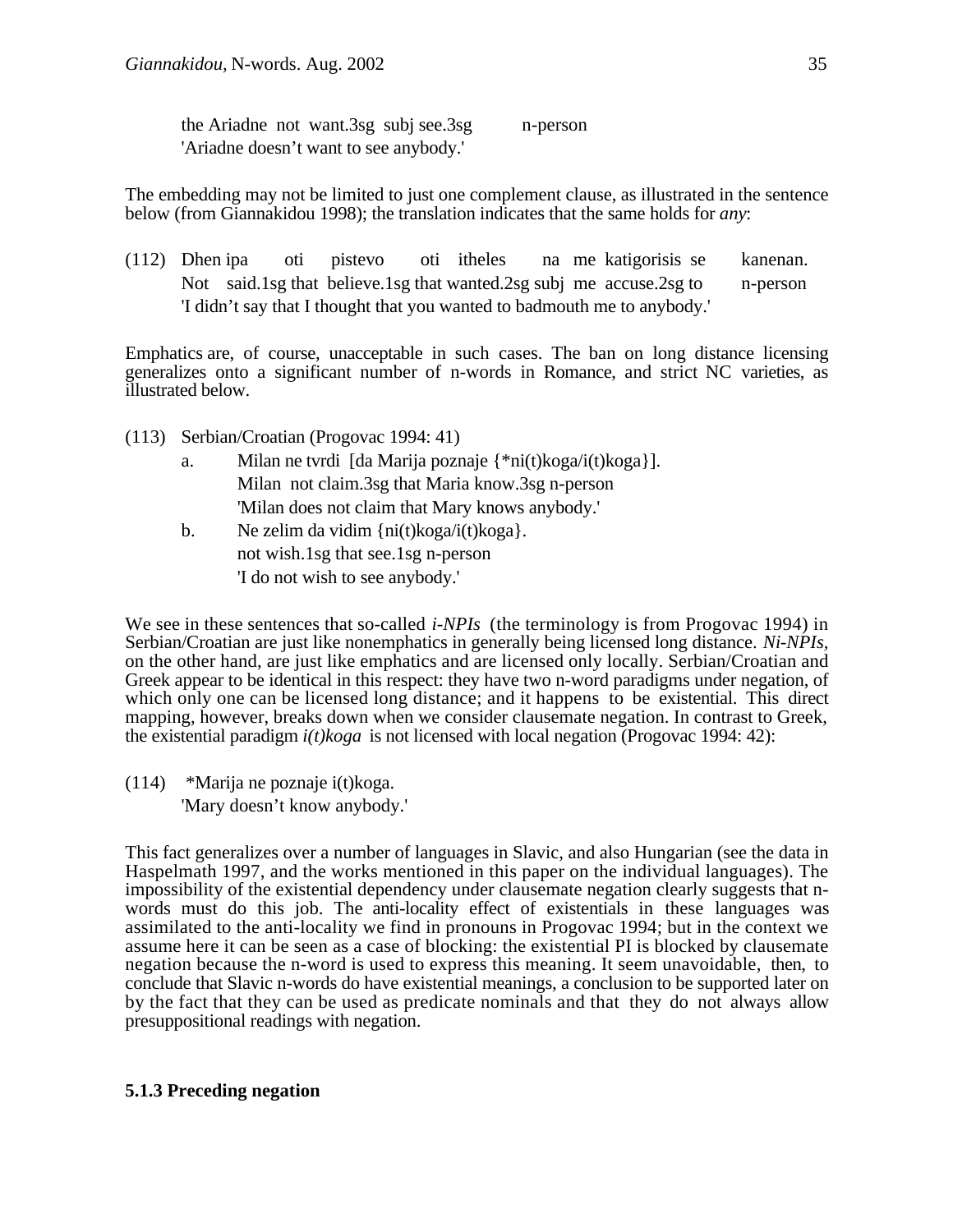Finally, another typical characteristic of an existential dependency is that the PIs involved in it cannot directly precede negation, as indicated in (115b); nonexistential n-words, on the other hand, can.

| (115) | a.          | KANENAN dhen idha.     |     |         |
|-------|-------------|------------------------|-----|---------|
|       |             | n-person               | not | saw.1sg |
|       |             | 'I saw nobody.'        |     |         |
|       | $h_{\cdot}$ | *Kanenan dhen idha.    |     |         |
|       |             | * Anybody I din't see. |     |         |

The n-word preposing is always optional. Again, we observe the parallel with nonemphatics and *any* here; the usual assumption for these items is that they must be licensed in the c-command domain of their licenser in order to be grammatical, and that c-command must hold at s-structure (though extensive arguments have also been presented recently that c-command must hold at LF (see Uribe-Etxebarria 1994, Giannakidou 1998; also Hoeksema 2001 for noting the insufficiency of the s-structure conditions.) We need not delve into further details. What matters is that, unlike Greek nonemphatics, n-words in the other languages we are considering, including of course also emphatics, can freely precede negation, hence they are in sharp contrast with existential/indefinite PIs.

To conclude this section, we saw that unlike universal n-word licensing, existential licensing under negation is unbounded, proceeds through islands, and is not subject to sstructure c-command. Hungarian, Slavic, and many Romance languages lacking the existential paradigm under negation, obliterate the distinction overtly attested in Greek.<sup>13</sup> This explains, for instance, why some of these n-words occur in islands (recall the Catalan n-words), or why they receive existential interpretations in the absence of negation (recall the data in section 4).

Next, we review some additional diagnostics which will help us further decide whether an n-word could be existential or not.

## **5.2 Existential polarity items and the semantics of n-words**

In this section, we review some central arguments in support of the observation that the semantic import of PIs like *any* and nonemphatics is existential. We contrast the semantics of the two paradigms to that of universals on the basis of a number of diagnostics.

#### **5.2.1** *Almost/absolutely* **modification**

-quantifiers, but not indefinites of existentials ( ), can be modified by *almost/absolutely* (see Dahl 1970 and Horn 1972 for the original observation). We see below that only emphatics admit *almost/absolutely* modification.

| $(116)$ a. | b.             | * Electra was willing to accept {absolutely/almost} something.<br>Electra was willing to accept {absolutely/almost} everything.             |
|------------|----------------|---------------------------------------------------------------------------------------------------------------------------------------------|
| $(117)$ a. |                | sxedhon {KANENAN / * kanenan}.<br>Dhen idha<br>not saw.1sg almost n-person<br>'I saw almost nobody.'                                        |
|            | $\mathbf{b}$ . | {KANENAN / * kanenan} (apolitos).<br>Dhen idha (apolitos)<br>absolutely<br>not saw.1sg absolutely<br>n-person<br>'I saw absolutely nobody.' |

N-words in the various Romance languages also admit *almost/absolutely* under negation. But,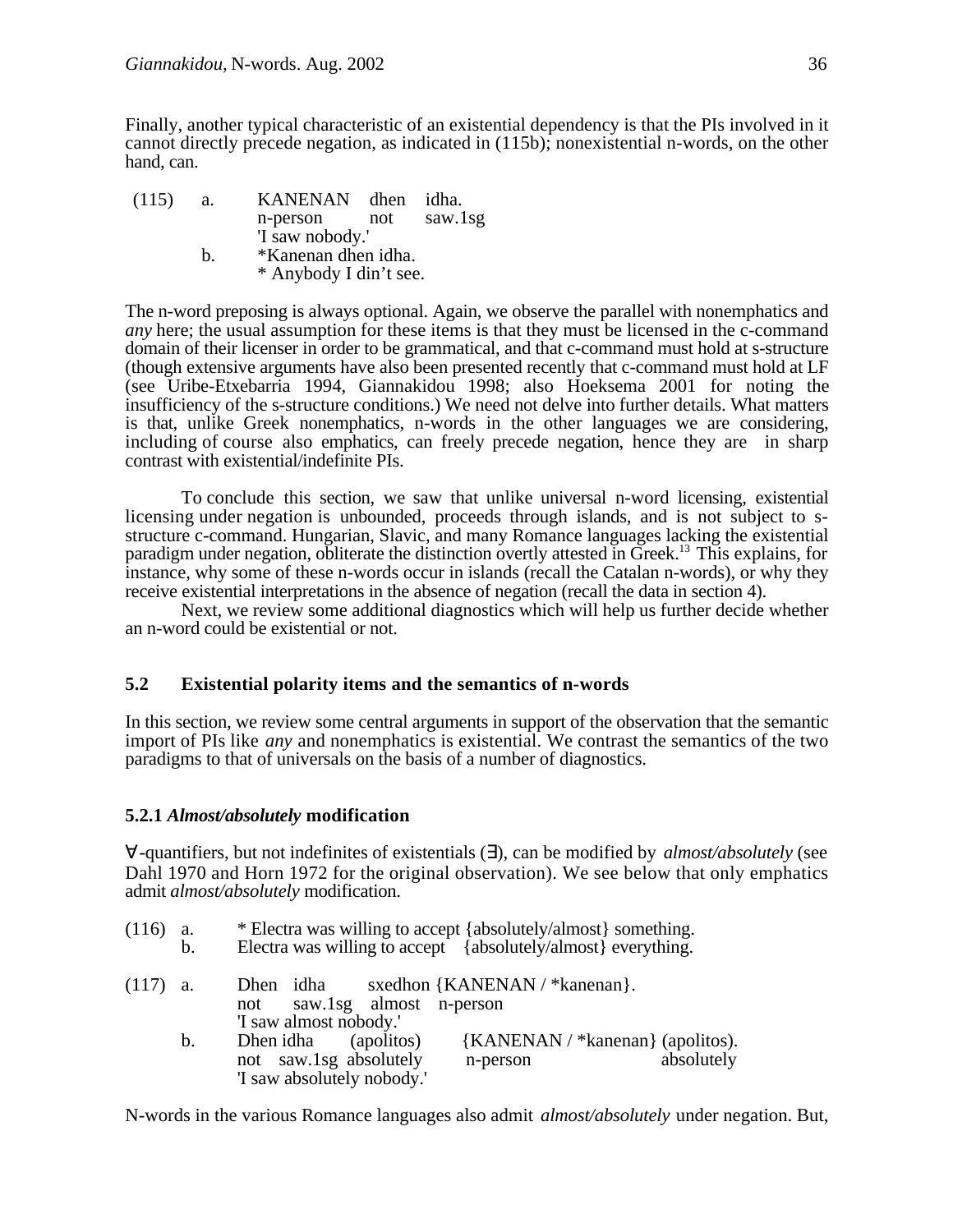as shown in Quer 1993, 1994, *almost /absolutely* modification fails in nonnegative contexts, where the n-words are interpreted existentially (recall the data in section 4.2). This contrast supports the view we are pursuing that Romance n-words in the non-strict varieties are ambiguous between existential and possibly negative readings (given that they allow negative spread and can be interpreted negatively in the preverbal position), and are illustrated below:

| (118) | a.             | Non ho visto quasi nessuno.<br>'I saw almost nobody.'                                                                                   | Italian               |
|-------|----------------|-----------------------------------------------------------------------------------------------------------------------------------------|-----------------------|
|       | $\mathbf b$ .  | *Ha visto quasi nessuno?<br>*Did he see almost anybody?                                                                                 |                       |
| (119) | a.             | No he dit absolutament res.<br>"He said absolutely nothing."                                                                            | Catalan; Quer 1993:64 |
|       | b.             | absolutament res?<br>* Li diras<br>* Will you tell him/her absolutely anything?                                                         |                       |
|       | $\mathbf{c}$ . | *Si aneu absolutament enlloc,<br>digeu-m'ho.<br>if go.2pl absolutely n-where<br>tell.imp.it<br>'If you go absolutely nowhere, tell me.' |                       |

More examples are given in Quer 1993, 1994 further supporting the contrast between existential and nonexistential interpretations and the possibility or not to admit *almost/absolutely* as modifiers. It has been a popular strategy in the recent literature question the results of the *almost* test (e.g. Horn and Lee 1995, Déprez 1997), but see Giannakidou 2000: 472:474 for extensive discussion of why the potential counterarguments do not threaten the generalizations we observe here.

## **5.2.2** *ke***-'and' modification**

The second difference concerns *ke*-modification. *Ke* 'and' is a modifier of existential quantifiers, and emphatics are incompatible with it. This expression is comparable to Dutch *ook maar*, German *auch nur*. In (120) we see that *ke* and its ilk are incompatible with universals:

| $(120)$ a. |    | Dhen ipe                                       |  | ke {kati/ *katheti} |                  | spudheo.  |
|------------|----|------------------------------------------------|--|---------------------|------------------|-----------|
|            |    | not said.3sg and something/everything          |  |                     |                  | important |
|            |    | 'He didn't say something important.'           |  |                     |                  |           |
|            | b. | Dhen ipe $\qquad \qquad$ ke {tipota / *TIPOTA} |  |                     |                  | spudheo.  |
|            |    | not said.3sg and n-thing                       |  |                     |                  | important |
|            |    | 'He didn't see anything important.'            |  |                     |                  |           |
|            | c. | Wil jij {ook maar iemand/                      |  |                     | *iedereen} zien? |           |
|            |    | want.2sg too prt somebody /                    |  |                     | everybody see    |           |
|            |    | 'Do you want to see anybody?'                  |  |                     |                  |           |

Emphatics, then, behave on a par with universal quantifiers as far as *ke*-modification is concerned. Nonemphatics, on the other hand, are well-behaved existentials. The test can be checked with the other languages under consideration (see Suranyi 2002 for application to Hungarian).

## **5.2.3 Donkey anaphora**

Like universal quantifiers and quantificational elements in general, universal n-words do not license donkey anaphora, a point extensively discussed in Giannakidou (1997, 1998):

(121) I fitites pu exun {kati<sub>1</sub> / /  $tipota_1$ } na pun, as to<sub>1</sub> as to<sub>1</sub> pun tora.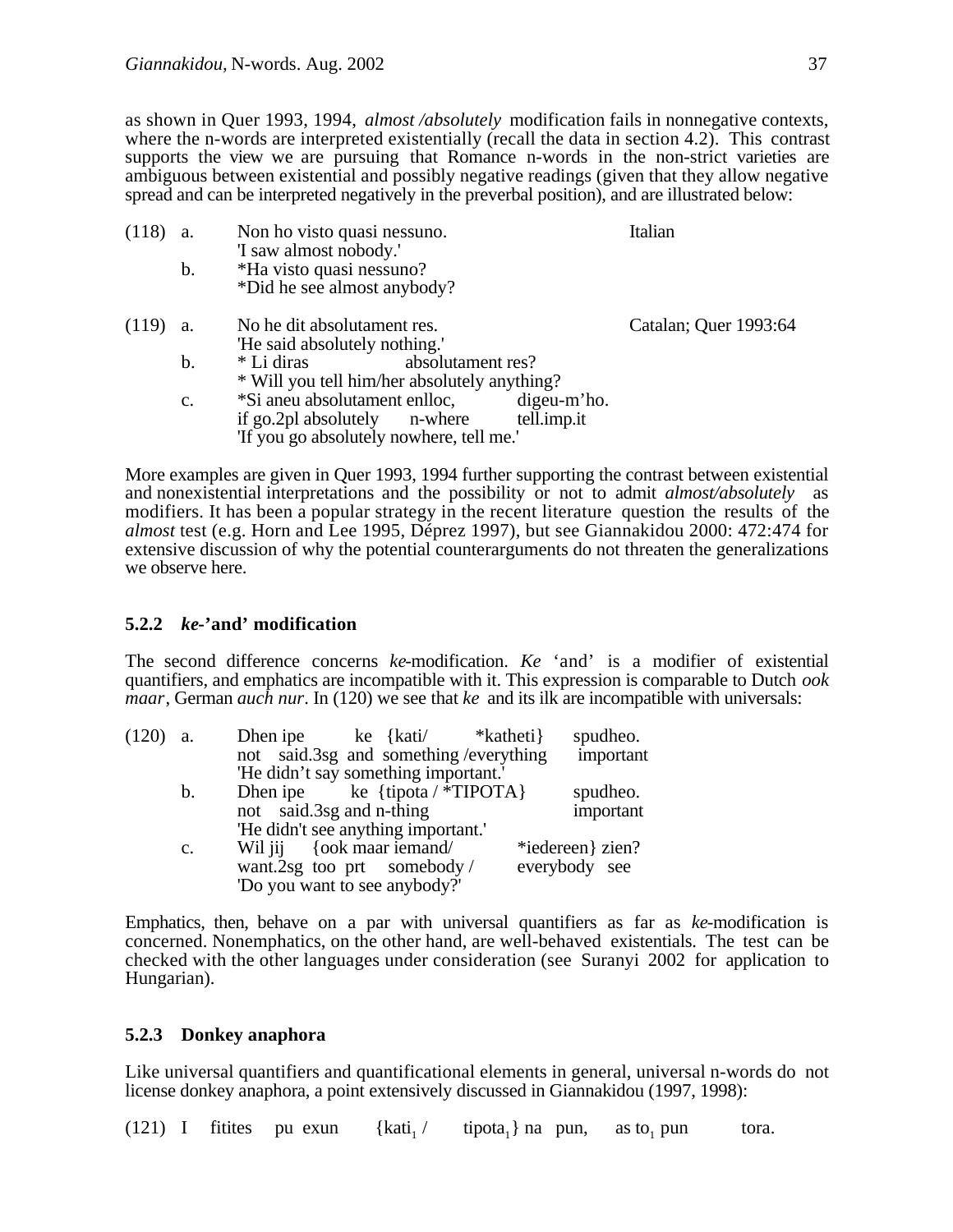the students that have.3pl something/n-thing subj say.3pl, let it say.3pl now The students that have  $\{something_1/anything_1\}$  to say should say it<sub>1</sub> now.'

- (122) \* I fitites pu dhen exun TIPOTA<sub>1</sub> na pun, as (min) to<sub>1</sub> pun tora. (\* The students that have nothing<sub>1</sub> to say, let them (not) say it<sub>1</sub> now).
- (123) \* I fitites pu aghorasan kathe vivlio<sub>1</sub>, na to<sub>1</sub> mazi tus. the students that bought.3pl every book, subj it bring.3pl with them (\* The students that bought every book<sub>1</sub> should bring it<sub>1</sub> with them.)

In these examples we see that nonemphatics behave *dynamically*: they can establish anaphoric links from a relative clause just like existential quantifiers. *Any* behaves no different in this respect. Emphatics and universal quantifiers, on the other hand, are *static*: they cannot bind variables outside their scope, as we see in (122) and

(123), respectively.

Richter and Sailer 1998 note that Polish n-words behave on a par with emphatics with respect to donkey anaphora, a fact suggesting that they receive universal interpretation. But they express reservations for the validity of the test, by saying that negation creates islands for anaphora anyway (see also Suranyi 2002); for instance:

(124) \* The students that didn't buy {any/some} book should show it now.

In this declarative sentence, negation binds off the variables contributed by *any book* and *some book* and anaphora is blocked, since there are no discourse referents to be picked by the pronoun in the main clause. However, there are declaratives which actually allow anaphora even through negation; an example is given below, attributed to Barbara Partee:

(125) This place doesn't have a bathroom, or it has it in a strange place.

Hence it is not entirely true that anaphora is blocked under negation. Even more frequently, existentials can bind pronouns under negation in directive sentences, as the examples below illustrate with nonemphatics; *any* appears to have a limited ability to do the same:

- (126) a. Don't check any book<sub>1</sub> out from that (Satanic) library; reading it<sub>1</sub> might warp your mind.
	- b. Min agorasis kanena vivlio<sub>1</sub>; bori na apodixti pro<sub>1</sub> epikindino. not buy.2sg n- book may subj prove.3sg dangerous 'Don't buy any  $book_1$ ; it<sub>1</sub> might prove dangerous.'

In the negated imperative-like (126a), anaphora is enabled across negation and *might* between *any book* and *it*, and the same can be said for (126b) (though in this sentence the bound reading may be not the most salient reading in English). Imagine the context of a dictatorial regime, where some books are fobidden by the government, and whoever buys them runs the risk of going to jail. In this context, (126b) can be felicitously uttered, meaning either "buying books will prove dangerous", or "the books that you buy may be dangerous". The second reading is the one indicated in the indexing in (126b). Emphatics, crucially, do not allow this reading; universal quantifiers don't allow it either:

- (127) Min agorasis KANENA vivlio<sub>1</sub>; bori na apodixti<br>not buy.2sg n-<br>book may subj prove.  $\begin{bmatrix} \text{pro}_{\ast_1} & \text{epikindino.} \\ \text{dangerous} \end{bmatrix}$ may subj prove.3sg 'Buy no books; it might be dangerous (if you buy). '
- $(128)$  Min agorasis kathe vivlio<sub>1</sub>; bori na apodixti  $pro_{*1}$  epikindino.<br>may subj prove.3sg dangerous not buy.2sg every book 'Don't buy every book; it might be dangerous (if you buy them all).'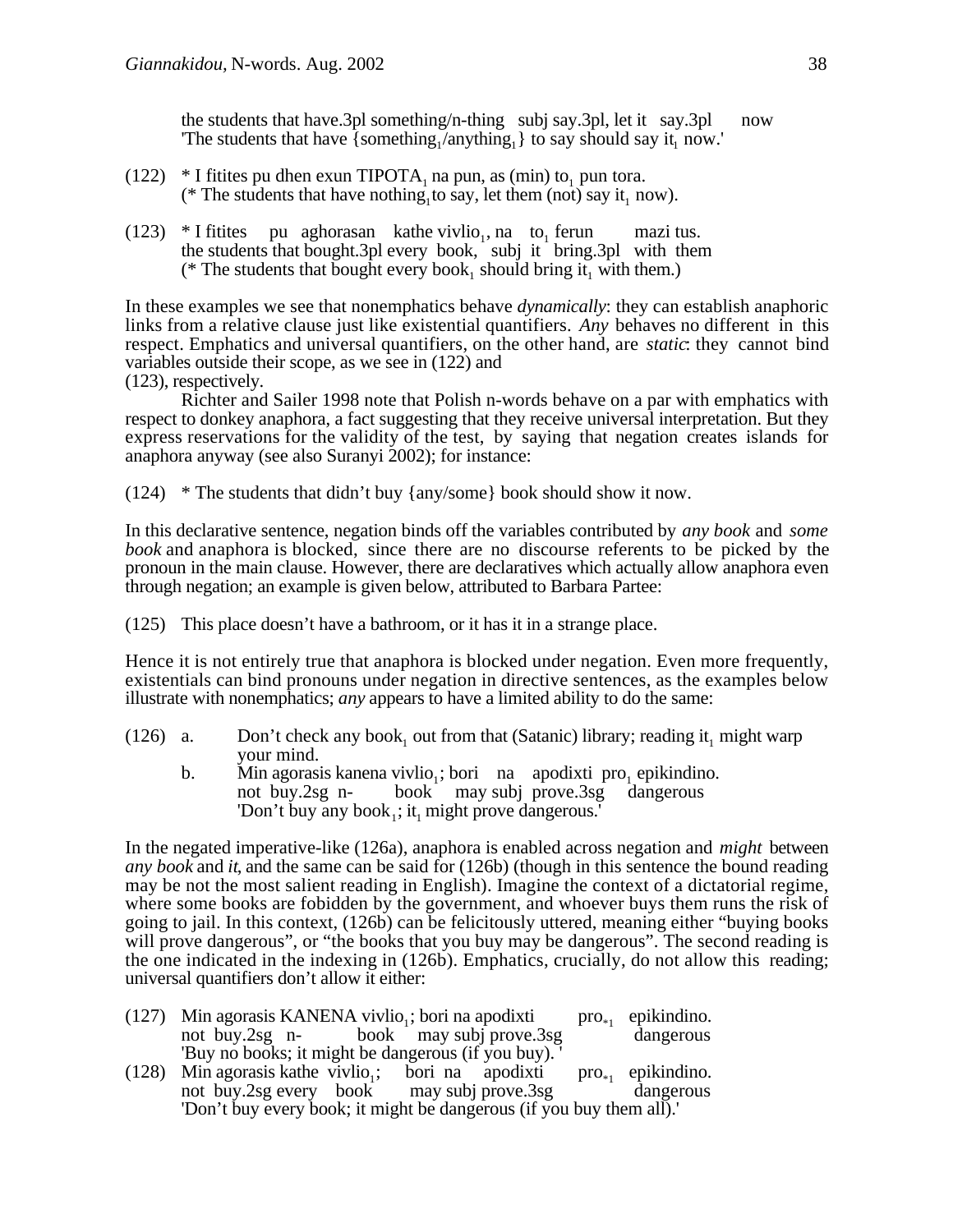(127) has only the reading where buying books can prove dangerous, and likewise, (128) can only mean "buying all the books will be dangerous". Hence directive negative sentences are indeed static for universal quantifiers and emphatics, but still dynamic for nonemphatics and *any.* Why anaphoric links with negation are more easily established in directive sentences is a more general issue that needs to be addressed in the context of donkey anaphora, but not of direct relevance here.

Though the discussion above has certainly not exhausted the subtleties and variation arising with donkey anaphora, the clear contrasts we witnessed in this subsection allow us to pair emphatics with universal quantifiers, and nonemphatics with existential quantifiers. Most significantly, n-words in other strict NC languages, e.g. Hungarian, Polish, Serbian, and possibly other Slavic languages, and Romanian behave on a par with emphatics (Richter and Sailer 1998, Blaszczak 1999). Below, we give examples supporting this point from Hungarian and Romanian.

- (129) \*A diakok akiknek van (sem) *semmi* (sem) mondanivalojuk most kene mondjak. \* The students that have (not) n-word (not) to say should say it now.
- (130) \*Studentii care nu au *nimic* de spus ar trebui s-o spuna acum Romanian \* The students that not have n-word to say should say it now.

Obviously, in these languages too, n-words are quantificational, hence they cannot bind pronouns outside their syntactic scope.

In some non-strict NC Romance languages, on the other hand, n-words behave like existentials/indefinites, can be licensed in conditionals even without negation, and can bind donkey pronouns. We illustrate below with Catalan; but Portuguese, as we see, is different:

- (131) a. Si truca ningú, digues-li que no hi sóc. Catalan if calls n-person tell him that not LOC am 'If anyone calls, tell him I'm not in.'
	- b. \*Todo aluno que trouxe nenhum livro mostrou-o para mim. Portuguese (Every student who bought n- book, showed it to me.)

Italian, Spanish, etc. should be just like Catalan, since these languages too allow for existential interpretations of their n-words. We note again that Portuguese n-words form the exception which, as we saw in 5.1, do not receive existential interpretations at all, are not licensed in nonnegative contexts, thus also not in the restriction of a universal quantifier.

## **5.2.4 Use in predicate nominals**

Existential PIs can occasionally be used as predicate nominals under negation; but nonexistential n-words cannot. The contrast is visible again in Greek: on a par with universals and unlike nonemphatics and regular existentials, emphatics cannot be used as predicate nominals, as shown in the examples below; this fact was first observed Quer 1993 and Giannakidou and Quer 1995:

- (132) Dhen ine {kanenas / \*KANENAS} jatros. Not be.3sg n- doctor 'He is no doctor. '
- (133) Frank is {a/\*every} student.

Partee 1987 discusses restrictions on the availability of type-shifting to *predicative* (type *<e,t>*) interpretations. She argues that type lowering from  $\langle\langle e,t\rangle, t\rangle$  to  $\langle e,t\rangle$  is not allowed for universals: they must always be assigned the generalized quantifier type  $\langle \langle \langle e, t \rangle, t \rangle \rangle$ -- the reasons why this is so are immaterial here. The unacceptability of emphatics in predicate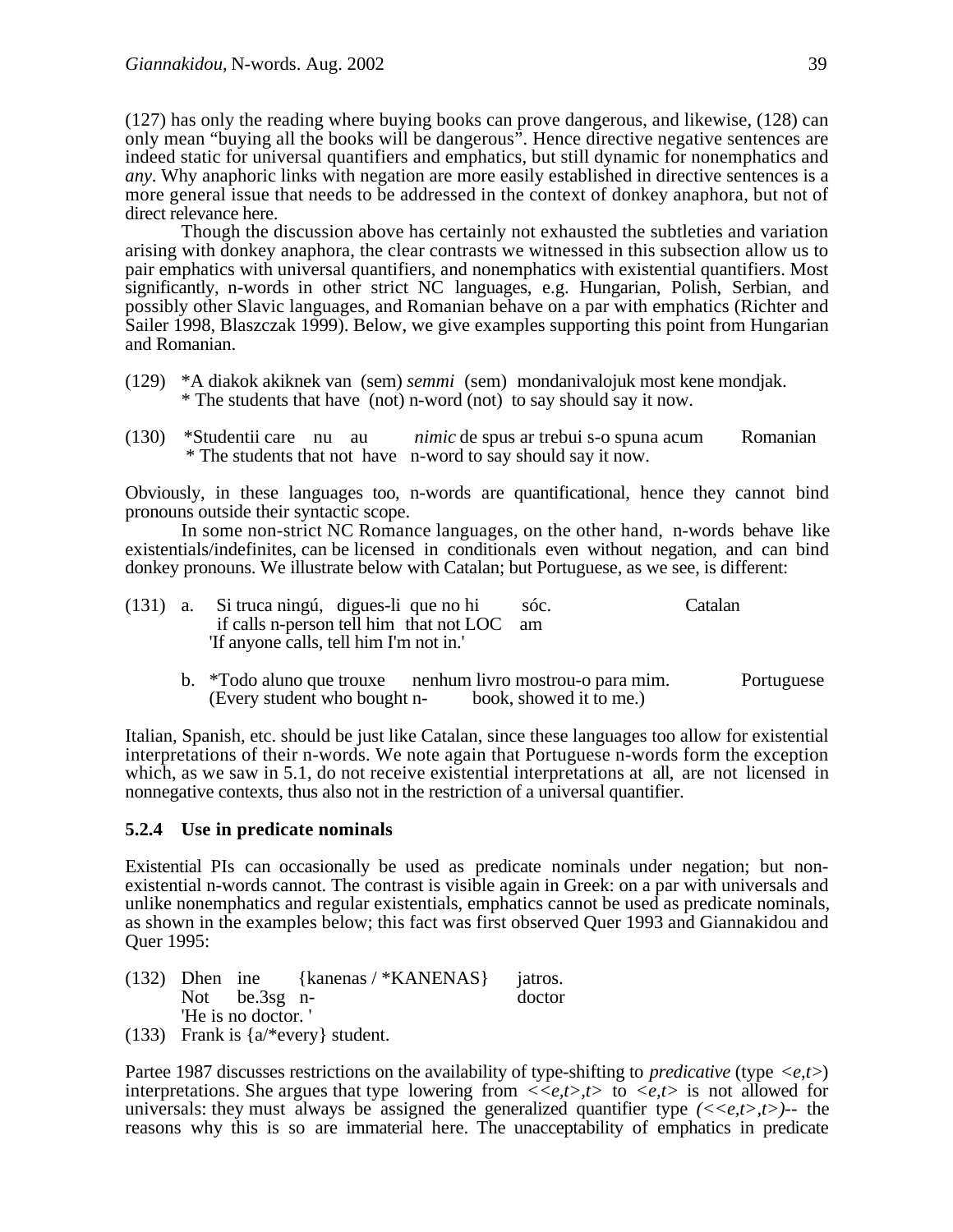nominal positions indicates that emphatics cannot be lowered to the predicative type. Nonemphatics, on the other hand, make perfectly good predicate nominals.

Admittedly, the sentence  $(132a)$  differs from the corresponding one with the bare NP below, which is the unmarked option:

(134) Dhen ine jatros. not is doctor 'He is not a doctor. '

The difference in Greek between the two options is exactly parallel to the one we observe with the corresponding sentences in English: the *no doctor* version is marked, and has a pejorative flavor in it. In the case of *He is no doctor* the person in question can still be a doctor, but just not a good one. *He is not a doctor*, on the other hand, states that the person in question does not have the property of being a doctor, and it is true only in this situation.

What is the situation with other n-words? The crosslinguistic picture seems split. On the one hand, we have n-words that can be used as predicate nominals; on the other, we have nwords that follow the Greek pattern and cannot be used for this function. French, Italian, Hungarian (see Suranyi 2002), and Romanian illustrate the latter, thus confirming the quantificational pattern:

| $(135)$ a. |                | *Non è nessun dottore.                                                  | Italian   |
|------------|----------------|-------------------------------------------------------------------------|-----------|
|            | b.             | not is n- doctor<br>* Il n' est aucun docteur.<br>He not is $n-$ doctor | French    |
|            | $\mathbf{c}$ . | *Maria nu e nici un doctor.<br>Maria not is n-word a doctor             | Romanian  |
|            |                | $(136)$ *Mari se orvos.                                                 | Hungarian |

'Mari no doctor.'

Hence the Greek, Hungarian, and Romanian varieties of strict NC form a natural class in this respect. The Slavic variety, however, gives a different picture. Polish, Russian, and Serbian nwords can indeed be used as predicate nominals (Richter and Sailer 1998, Blaszczak 1999).

| $(137)$ a. |             | On nie jest zadnym lekarzem. | Polish  |
|------------|-------------|------------------------------|---------|
|            |             | he not is n- doctor          |         |
|            |             | He is no doctor.             |         |
|            | b.          | Nikakoj on ne vrach.         | Russian |
|            |             | he not doctor<br>$n-$        |         |
|            | $c_{\cdot}$ | Jovan nije nikakav doctor.   | Serbian |
|            |             | John not n- doctor           |         |

So there is a clear division with strict NC regarding the option of n-word predicate nominals, and the use of n-words is always a marked option, accompanied by a pejorative meaning.

Catalan is in between: in most cases it excludes n-words from predicate nominal positions, but occasionally it allows them to appear there, if they are construed with abstract nouns and convey the evaluative meaning we have observed:

| $(138)$ a |        | No és cap geni.              | Catalan |
|-----------|--------|------------------------------|---------|
|           |        | not is no genious            |         |
|           |        | 'He's no genious.'           |         |
|           |        | No és cap meravella.         |         |
|           |        | not is no marvel             |         |
|           |        | 'He's no wonder.'            |         |
|           | $\sim$ | $N_0$ <i>do (koom)</i> matao |         |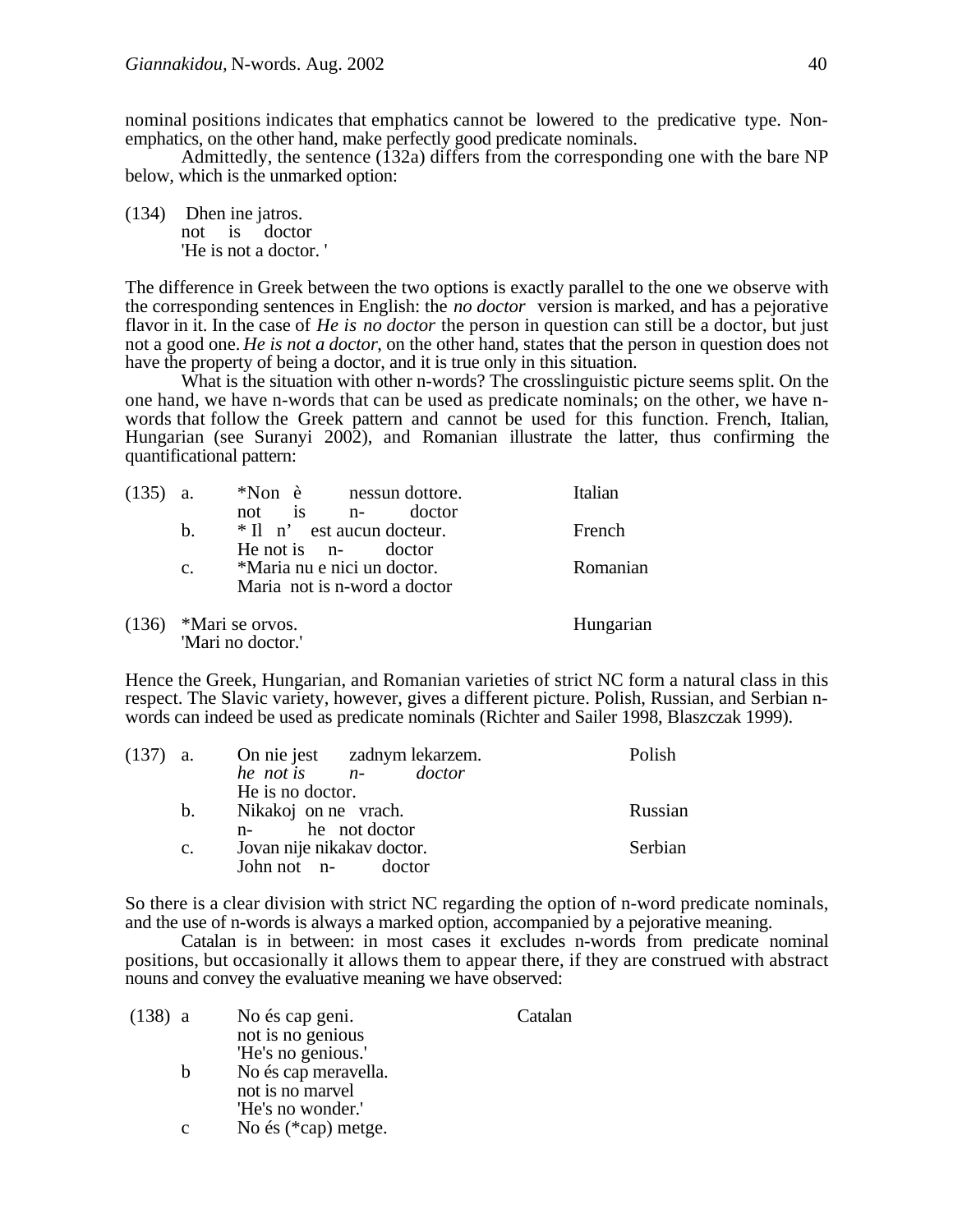#### not is no doctor

Apparently in Catalan the noun 'doctor' is not amenable to a pejorative interpretation, thus the ungrammaticality of c. At any rate, the pattern confirms the observation that if a language allows for existential readings of n-words, as Catalan does systematically, then it will allow them to occur in predicate nominal positions.

In the same spirit, the Russian, Polish, and Serbian data seem to suggest that n-words in these languages are amenable to existential interpretations, at least in these cases. This conclusion would be consistent with the observation that we made earlier vis-à-vis the fact that these languages do not employ another existential PI-paradigm under negation. The question then is: if Slavic n-words can be existential, why doesn't their existential import surface in other contexts, e.g. with interrogatives and other nonnegative contexts, as in the case of Catalan nwords, for example? The only way to handle this question is to postulate, as we did earlier, that n-words in Slavic are NPIs and therefore licensed only by negation; we can content ourselves with such an answer at this stage—although, surely, as with every polarity phenomenon, we would like to know what the deeper lexical semantic source of this fact is.

Going back to Romance n-words that do not tolerate predicate nominal uses and comparing these to Catalan, an interesting correlation emerges: the Romance languages that disallow predicate nominal n-words are more limited than Catalan in licensing their n-words in nonnegative contexts with existential readings; Catalan seems to be the most liberal case given the documented facts (Quer 1993, 1994). Since Portuguese does not license existential meanings with n-words, as we saw, we would expect it to block predicate nominal uses altogether; but this is not what we get:

(139) O Pedro não é nenhum médico. The Pedro not is no doctor 'Pedro is no doctor.'

If Portuguese n-words are negative, as we have accepted in 4.2, this data suggests that *nenhum medico* is just like the English *no doctor*. Note that Portuguese also exhibits the unmarked pattern of negation and a (bare) infinitive that is generally available in the languages we are discussing. including English. Crucially, the very fact that negative quantifiers are used in this marked pattern as predicate nominals casts doubt on the general applicability of this test. We will discuss some more data below, and continue assuming that the possibility of a predicate nominal use may indicate existential meaning, but we should keep in mind that the predicate nominal test may actually not be one of the most reliable diagnostics.

A question arises regarding Italian and French (and also Spanish) which do seem to allow existential uses, albeit more restricted than Catalan. Why can't the existential reading arise under negation? An answer that suggests itself is the following. If we assume, as we do in this paper, that French, Italian and Spanish n-words are ambiguous between negative and existential quantifiers, and if the negative quantifier meaning is the meaning that appears with preverbal nwords, then, under negation postverbally these Romance n-words would be existentials, hence they could type-shift to a predicative type. We must assume, quite tentatively, that what blocks this shift is the fact that the unmarked option with an indefinite exists in these languages. (In Greek, presumably, the shift is not blocked because there are two series of n-words.).

Now, if Romance n-words in postverbal position are not negative quantifiers, we can explain why they are bad without negation, unlike Germanic n-words:

| $(140)$ a. |                      | * Gianni è<br>John is                  | nessun dottore.<br>doctor<br>$n-$ | Italian    |
|------------|----------------------|----------------------------------------|-----------------------------------|------------|
|            | b.                   | * O Pedro                              | é nenhum médico                   | Portuguese |
|            | $\mathbf{c}$ .<br>d. | Hij is geen aarts.<br>He is no doctor. |                                   | Dutch      |
|            | e.                   | Er ist kein Artzt.                     |                                   | German     |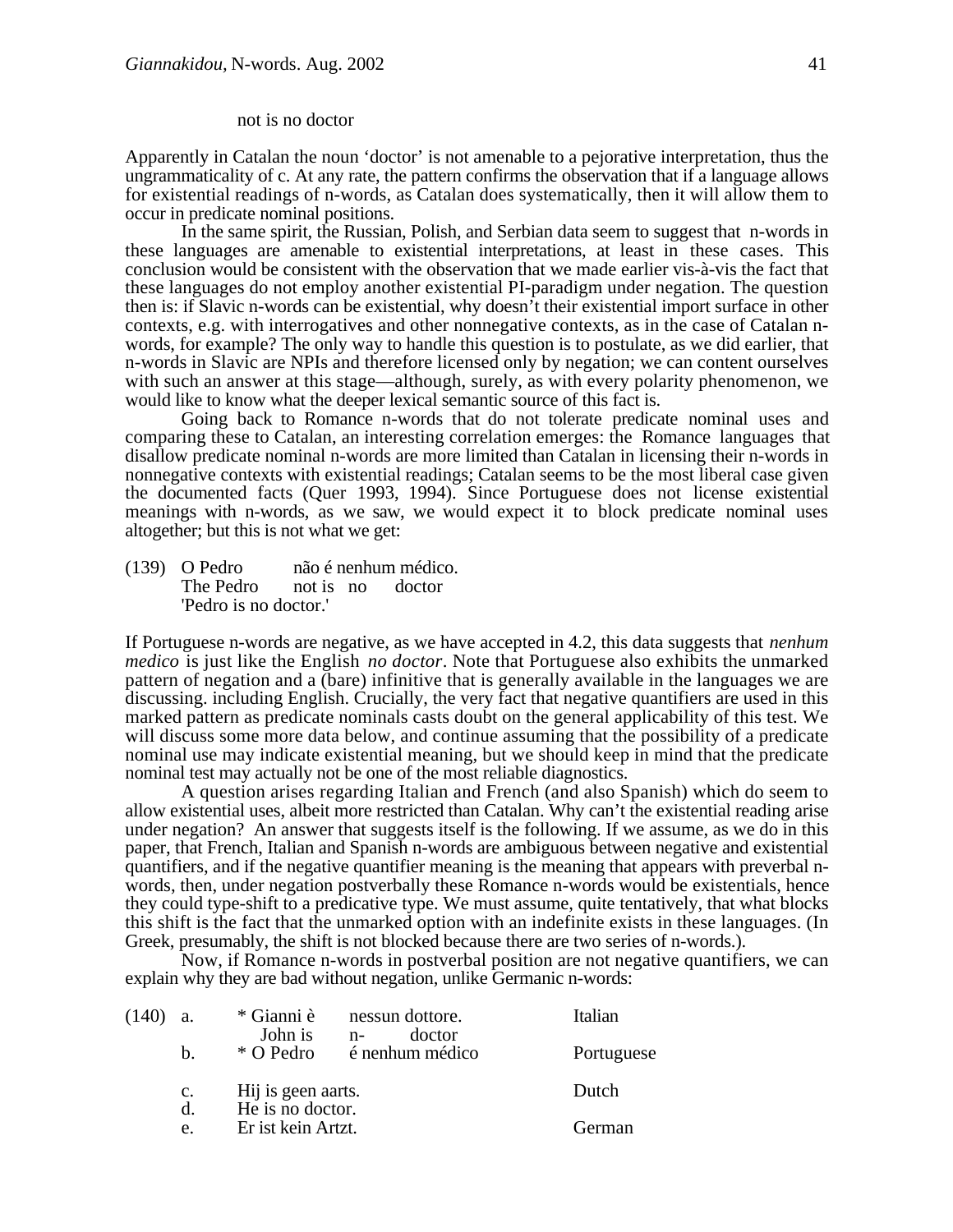Romance n-words are additionally polarity sensitive: they need negation to be licensed in the postverbal position. Hence sentences like (140) are ruled out as licensing failures.

In German and Dutch, finally, negative quantifiers are the only means to express the [neg+indefinite] meaning, whereas in English there is the less evaluative option of *He is not a doctor*; hence the nonequivalence of *no doctor* to *not a doctor* that we noted. Crucially, the use of inherently negative n-words as predicate nominals may be an argument in favor of a decompositional analysis of negative quantifiers as  $\neg$  (as has actually been proposed for German and Dutch n-words in Jacobs 1991, von Stechow 1993, and Rullmann 1995), only for languages that do not have the option of an indefinite and negation. Dutch/German and English/Portuguese contrast clearly in this respect, as we saw.

## **5. 3 Summary**

Let us conclude the discussion in this section by summarizing the characteristics of existential PIs under negation that we have observed. We give the full list below, incorporating some of the contrasting observations with universal quantifiers we noted in section 2.3.

#### (141) Diagnostics for **existential n-words**

An existential n-word has the following properties:

- (a) It is licensed freely long distance in complement clauses.
- (b) It can be licensed in syntactic islands, e.g. relative clauses and adjunct clauses.
- (c) It cannot be modified by modifiers corresponding to *almost/absolutely*.
- (d) It can bind donkey pronouns.
- (e) It can be used as a predicate nominal.
- (f) It need not express existential commitment, i.e. we can interpret it with an empty restriction.

These properties contrast clearly with those of universal n-words that we repeat here:

(142) Diagnostics for **universal n-words**

A universal n-word has the following properties:

- (a) It is licensed only by local negation; long distance licensing may be allowed only through an infinitival or subjunctive clause.
- (b) It expresses existential commitment, i.e. we tend to interpret it with a non-empty restriction.
- (c) It can be used as topic in topicalization structures. In these cases it may be coindexed with a clitic pronoun (or a pronoun performing the respective function, if a language does not employ clitic pronouns).
- (d) It can be modified by modifiers corresponding to *almost/absolutely*.
- (e) It cannot bind donkey pronouns.
- (f) It cannot be used as predicate nominal.

Finally, we note here the properties of negative n-words, in order to have the full set of comparison:

(143) Diagnostics for **negative n-words**

A negative n-word has the following properties:

- (a) It receives negative meaning and excludes sentential negation in the preverbal position.
- (b) It receives negative meaning and excludes sentential negation when it co-occurs with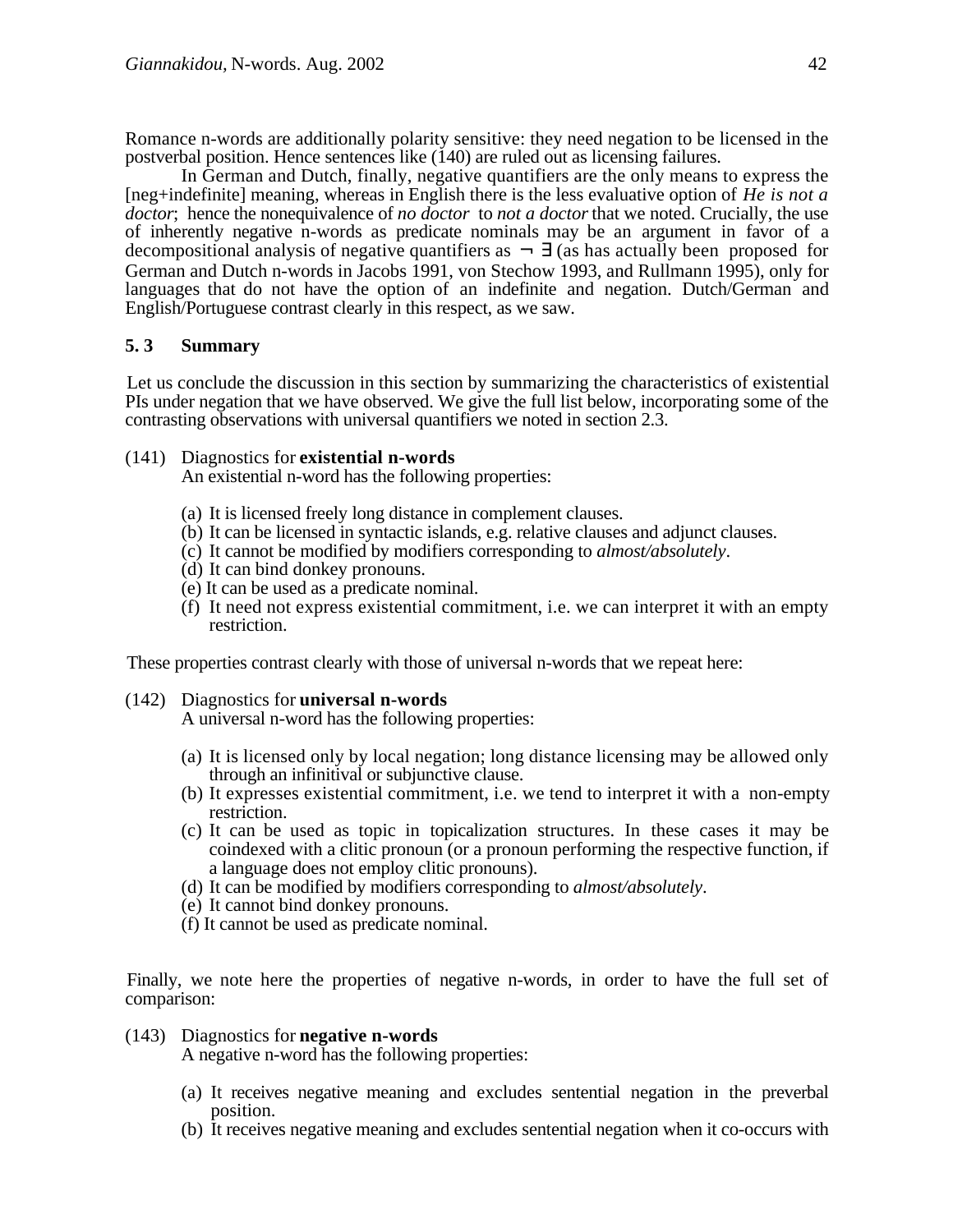another n-word (negative spread). The first n-word is usually in the preverbal position (though not always, recall French).

- (c) It is licensed only by local negation; long distance licensing may be allowed only through an infinitival or subjunctive clause.
- (d) It can be used as topic in topicalization structures. It these cases it may be coindexed with a clitic pronoun (or a pronoun performing the respective function, if a language does not employ clitic pronouns).
- (e) It can be modified by modifiers corresponding to *almost/absolutely*.
- (f) It cannot bind donkey pronouns.
- (g) It usually cannot be used as predicate nominal.

(We need to qualify (g) with *usually*, if we want to include Portuguese n-words, which admit predicate nominal uses, in the class of negatives; recall also what we just noted, that the predicate nominal use is not a totally reliable diagnostic.). We see that negative n-words have a number of properties in common with universal n-words, for example (c) through (g), a fact suggesting that it may be more accurate to treat a negative quantifier as having the underlying logical structure of a universal statement. Most Romance n-words exhibit jointly the characteristics of existential and negative n-words. N-words in strict NC varieties, on the other hand, are either only universals (Greek emphatics), or only existentials (Greek nonemphatics), or they exhibit the properties of both (Slavic n-words). The crucial fact will be the number of n-words a language allows under negation: Greek allows two and therefore splits the two readings, but Slavic languages only have one, and therefore collapse the logical distinction between a universal and an existential quantifier under negation.

We finalize our thoughts in the concluding section below.

#### **6 Concluding remarks**

Negative concord (NC), as we saw, is not a uniform but a quite diverse phenomenon across languages. The primary goals of this paper were to illustrate the empirical richeness of NC, and familiarize the reader with the various analyses that have been proposed to handle the diversity. Given the interaction between logical negation and quantifiers, we have the following five options as possible interpretative strategies for n-words: (a) n-words can be negative; (b) that nwords can be existential; (c) that n-words can be universal quantifiers; (d) n-words can be ambiguous negative and existential quantifiers; (e) n-words can be ambiguous between universal and existential quantifiers. Apart from the fact that negation with quantifiers involves two logical structures, ambiguity is expected because many languages do not employ a distinct PI with existential meaning under negation; hence n-words inevitably take over some of the existential functions. Crucially, option (b), that n-words are unambiguously existential quantifiers, was not supported by the data discussed here.

We did find convincing evidence, however, that Greek NC instantiates the universal option: n-words in NC are NPI-universals which must scope over negation in order to be properly interpreted. This conclusion was supported by various diagnostics, most prominently: the observed locality in NC, donkey-anaphora, exclusion from predicative use, scope parallelisms between NC and universal quantifiers, the availability of existence inferences under negation with both NC n-words and universal quantifiers ('presuppositionality'), and the possibility of topicalization. The distinctive feature of Greek NC has been that Greek also employs an existential PI under negation; the n-word, then, is unambiguously universal.

Interestingly, the wealth of facts reviewed here questioned the viability of the negative absorption approach in its pristine form, which posits that all n-words are negative quantifiers. It became clear that there is no evidence that n-words as a general class are unambiguously negative. The only actual piece of evidence indicating inherent negativity is the fact that some nwords can occur preverbally without negation; in this case it is clearly the n-word that contributes negation. But n-words which do that, with the exception of Portuguese, are also admitted in nonnegative polarity contexts, e.g. interrogatives, conditionals, restrictions of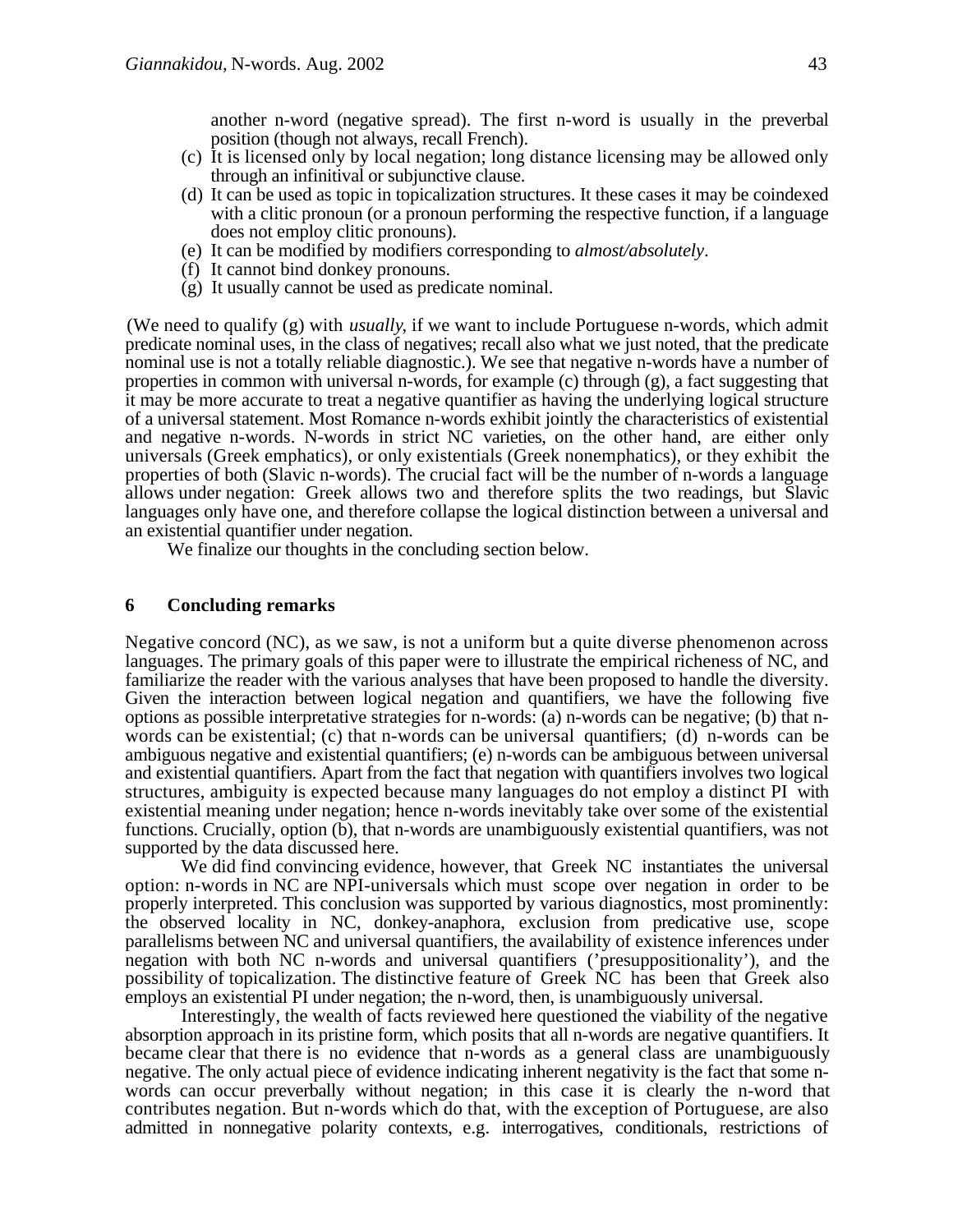universals, and in these contexts they contribute not a negative but an existential quantifier. In view of this fact we cannot but conclude that these n-words are at best ambiguous between negative quantifier and existential readings—a conclusion supported also by the semantic tests we applied in section 5.2. This, then, will be our conclusion for Italian, Spanish, French, and Catalan, where in contrast with Greek, no existential PI-paradigm other than the n-word is used; hence the ambiguity is not unexpected. Crucially, the ambiguity correlates with the position of n-words: the negative quantifier meaning arises in the preverbal position with negation; in the postverbal position with negation, and in non-negative polarity contexts, these Romance n-words are existential quantifiers.

Portuguese and Romanian, on the other hand, are different. We saw in section 5 that nwords in these two languages are not licensed in nonnegative contexts. However, Romanian is a strict NC language but Portuguese is strictly non-strict: it freely allows negative spread. If negative spread indicates negative branching, we have to conclude that Portuguese n-words are indeed negative quantifiers; this is, then, a unique case in the sample of languages we have examined. Additionally, we must postulate that in contrast with Germanic negative quantifiers, Portuguese n-words (a) can form branching structures thus giving NC reading with one another, and (b) they are NPIs, hence they must be licensed, and cannot occur in a non-negative context.

 Romanian n-words, on the other hand, seem to exhibit the characteristics of universal quantifiers that we discussed illustrating with Greek.

N-words in Slavic languages cannot be negative, as we saw in section 5. Given that Slavic languages employ only one paradigm of n-words under negation, this means that their nwords must be ambiguous between existential and universal meanings. This conclusion is supported by the fact that they scored well on both sides with respect to the number of diagnostics we considered: e.g. Slavic n-words can be possible predicate nominals, but exclude donkey anaphora; they allow pressuppositional readings but they are not *forced* to have them. Certainly, there are more subtle variations between the individual languages, but it seems relatively safe to assume that the variations will fluctuate within the two options posited here.

Hungarian n-words were argued to be universal quantifiers (Szabolcsi 1981 and subsequent works cited in Suranyi 2002). They behave just like the Greek n-words; but Hungarian does not employ an existential PI under local negation, which opens up the possibility that Hungarian n-words perform this function too. However, their impossibility as predicate nominals and the fact that they do not allow donkey anaphora suggest clearly that they follow the universal pattern. According to Suranyi 2002, Hungarian n-words allow both presuppositional and non-presuppositional readings with negation; if this judgment is correct, then an existential meaning would also have to be an, albeit marginal, option with these n-words.

In this paper, we focused on a limited number of languages and tried to show the intricacies involved in the interpretation of their n-words. The sample has been, of course, too small, considering the many languages that are out there exhibiting some or other form of NC. Though at present we cannot undertake the task of uncovering new varieties of NC, we must be confident that the analyses and diagnostics presented in this paper will prove helpful in the description and understanding of n-words in these languages too. The expected meanings and meaning shifts should be drawn from the quite exhaustive repertory we have established in this study.

#### **Acknowledgement**

I wish to thank the editors of the *Linguistics Companion* for inviting me to write this Case, as well as two reviewers for their helpful comments. The final stages of this research were supported by the Royal Dutch Academy of Sciences (KNAW), whose contribution is hereby gratefully acknowledged. For comments and suggestions, I wish to thank Jason Merchant, Josep Quer and Ljiljana Progovac. I am also thankful to the following people for judgments and discussion of their native languages: Carmen Dobrovie-Sorin and Donka Farkas for Romanian; Josep Quer for Catalan and Spanish; Donka Farkas and Balasz Suranyi for Hungarian; Ljiljana Progovac for Serbian; Maria Aloni, Carlo Ceccheto, and Paola Monachesi for Italian; Cristina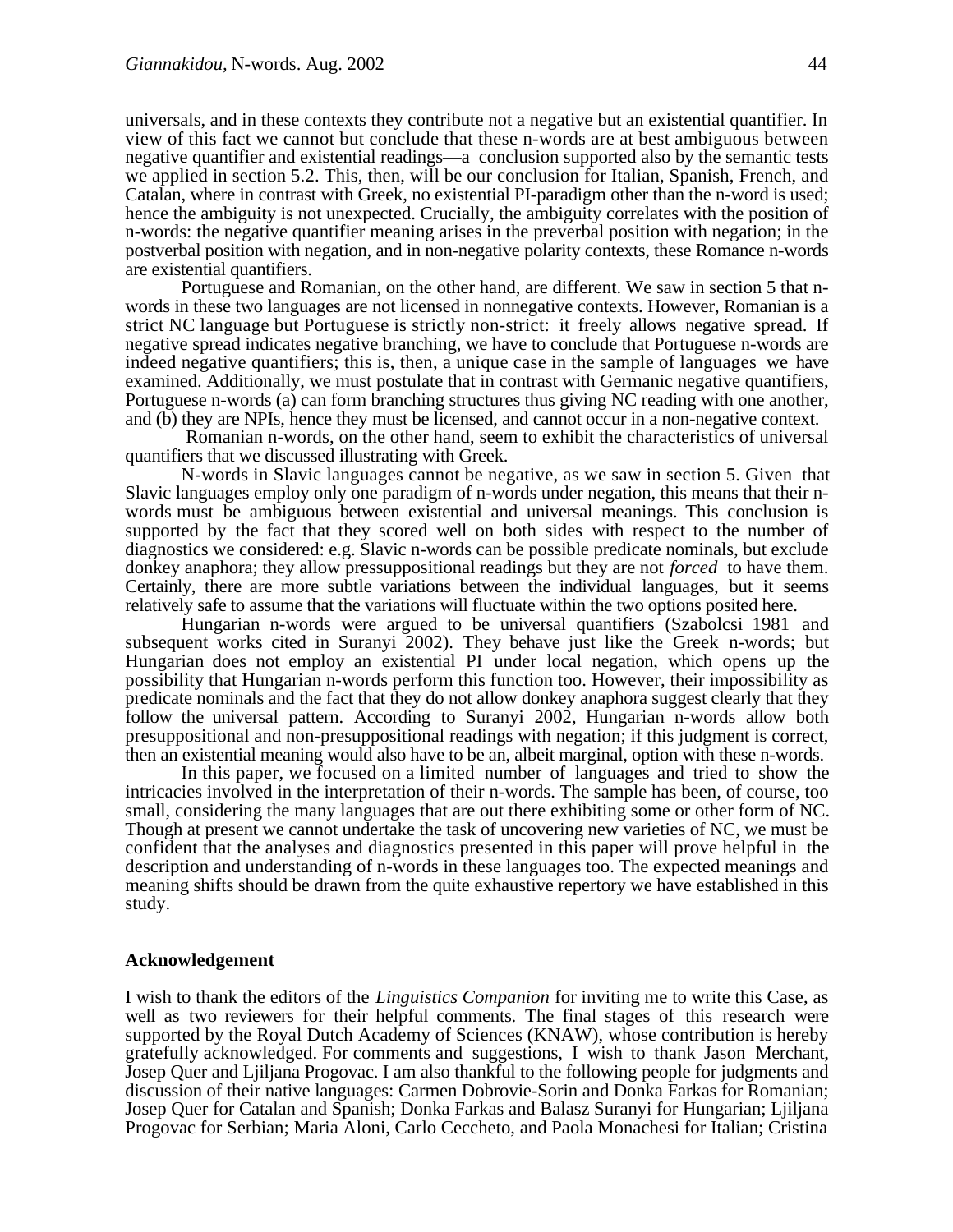Schmitt and Joao Costa for Portuguese; and Dave Kaiser for his assistance with the Russian data.

## **Notes**

 $1$  Although there is a clear divide between languages that employ NC as a standard structure, and languages that do not, we should note that even languages that don't have NC may allow it occasionally, e.g. Dutch (Giannakidou 1998: 185, van der Wouden 1997: 245), and German (Giannakidou 1998: 185); e.g. *Je hebt NOOIT GEEN tijd voor mij* 'You never have time for me', from Dutch. These cases are admittedly quite marginal, and have a clear emphatic intonation. With this precaution*,* statements like "a language has NC" should be taken to mean "a language employs NC as a standard structure". On this point, see also Acquaviva (1993).

 $2^2$  A parenthetical note on the status of SN: SN in NC may be 'light', as in the examples in (2), or 'heavy'. Light SNs are usually argued to be heads (see Pollock 1989, and especially Zanuttini 1991, 1997). Romance, Slavic, Greek, and Nonstandard English exemplify NC proper with a light SN. 'Heavy' SNs, on the other hand, are, according to most accounts, XPs analyzed as specifiers of NegP (Pollock 1989, Bayer 1990, Zanuttini 1991, 1997; see also Merchant 2000). Quebecois French, Bavarian, and Afrikaans exhibit NC with a heavy NM, as we see below (see Vinet 1998, Bayer 1990 and den Besten 1986):

| (i) | a            | $J'$ ai<br>pas vu personne.                            | Quebecois       |
|-----|--------------|--------------------------------------------------------|-----------------|
|     |              | I have.lsg not seen n-person                           |                 |
|     |              | I haven't seen anybody.                                |                 |
|     | $\mathbf b$  | Ich bin froh, dass ich keine Rede nicht halden brauch. | <b>Bavarian</b> |
|     |              | be. Isg glad that $I$ no talk not hold must. Isg       |                 |
|     |              | I'm glad I don't have to give a talk.                  |                 |
|     | $\mathbf{c}$ | Hulle het nooit gesing nie.                            | Afrikaans       |
|     |              | <i>they have n-ever sung not</i>                       |                 |
|     |              | They have never sung.                                  |                 |
|     |              |                                                        |                 |

Mixed cases are also possible. West Flemish forms one such case where light *and* heavy NMs combine with n-words (for details see Haegeman 1995).

<sup>3</sup> In Haegeman (1995) [Spec, NegP] is assumed to be always filled at s-structure, either by a contentive element (an *n*-word) or by a phonologically null expletive NEG-operator. In this context, in West Germanic languages (West Flemish, Dutch, German, Afrikaans) and in Hungarian, the NEG -criterion is met via overt movement of n-words. In Romance (French, Spanish, Italian, Portuguese) and in English operator-CHAINS are invoked (in the spirit of Brody 1995) to ensure satisfaction of the NEG-criterion.

<sup>4</sup> See, however, Giannakidou and Quer 1995, 1997, and Giannakidou 1997 for an analysis of negation as a binary Q-operator with restriction and scope, extending a proposal made in Ladusaw 1994 that negation can be thetic (non-quantificational), or categorical (quantificational). However, the analysis of negation as a binary operator seems hardly motivated, because negation doesn't behave like one. With a Q-binders for instance, a variable appearing in the restriction is still affected by the Q-operator: it is bound by it, which means that it acquires its Q-force:

(i) a Typhoons usually arise in THIS part of the Pacific.

b USUALLYx [**typhoon** (x)] [**arise in this past of the Pasific** (x)]

The sentence is interpreted as: as for typhoons, they usually arise in this part of the Pacific (and focus actually indicates which material goes to the nuclear scope; more discussion in Krifka et al 1995). The material in the restriction is still in the semantic scope of the Q-adverb and aquires the respective Q-force. With negation, however, there is no way to make the distinction between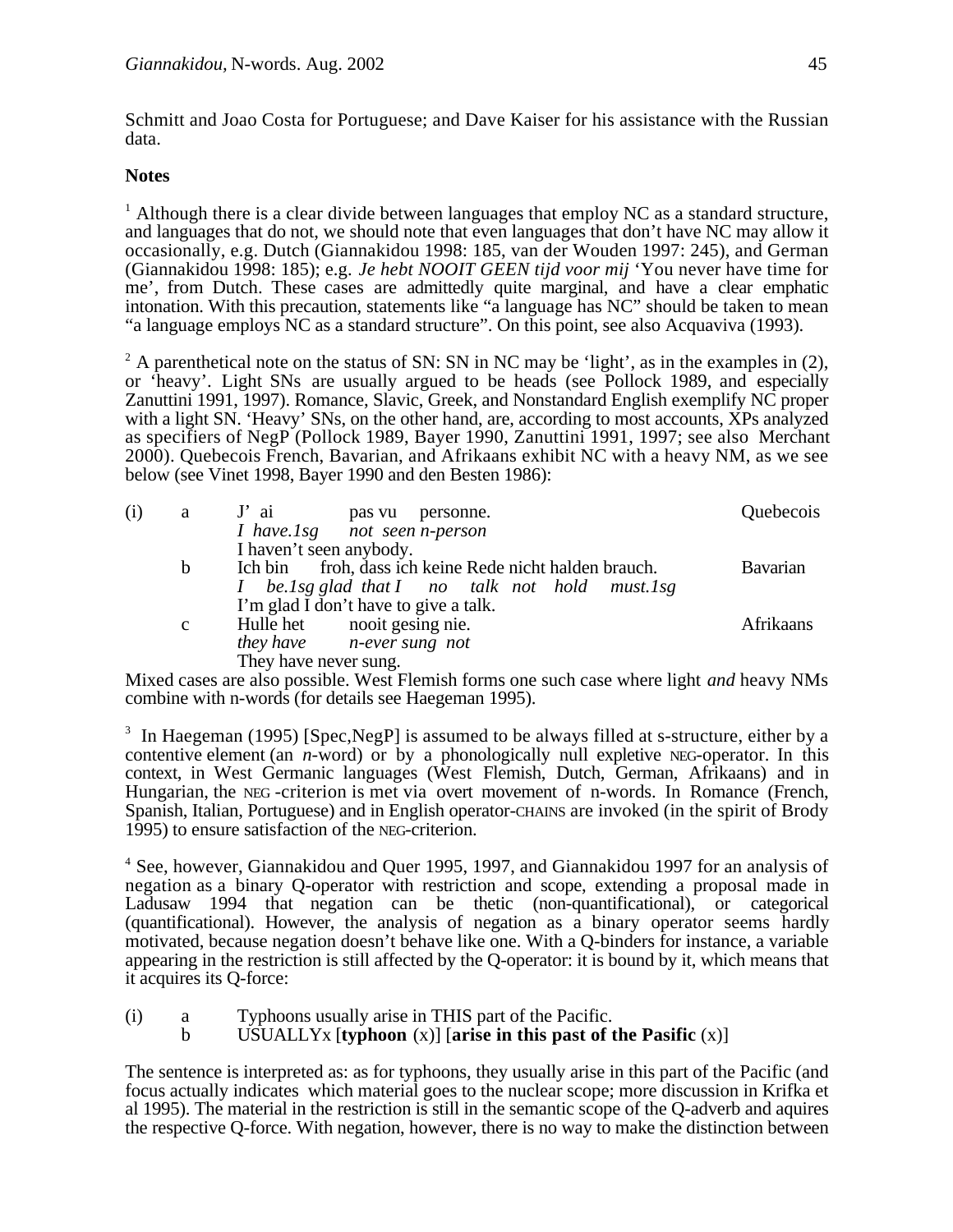restriction and nuclear scope: if material is allegedly in the restriction of negation, it is no longer affected by it and is interpreted positively, as is if it *outside* the scope of negation. Thus there seems to be no real motivation to impose a tripartite structure for negation; the results which employed tripartite structures can all be re-analyzed this way.

<sup>5</sup> Taking the opposite track, Progovac (in press) tries to reduce quantifiers in general to negative polarity items, by arguing that *all* quantifiers, positive or negative, have a polarity feature (positive or negative) which is responsible for their raising. The proposal should be seen as a welcome attempt to give quantifiers morphological features, which would drive their movement in a minimalist analysis. Though the starting point in Progovac's account is the need to morphologically motivate QR, the proposal clearly shares with the quantificational approach to NC the main idea of reducing the two phenomena, NC and quantification, to one.

<sup>6</sup> This has an important consequence for the definition of the syntactic domain of PI-licensing: it entails that, despite what we might be inclined to believe, this domain does not always correspond to the c-command domain of the licenser. Though in many cases licensing maps indeed onto a be-in-the-scope-of condition, this mapping is not a conceptual necessity. The type of syntax involved in licensing (or anti-licensing) will be almost exclusively determined by the semantic content of PIs. In the case of NPI- , the quantificational semantics and the licensing requirement that NPI- combine with an antiveridical predicate leave no other option but the escape-the-scope-of-condition (for more discussion see Giannakidou 2000).

<sup>7</sup> Despite the fact that they are not negative, n-words in strict NC varieties could still be argued to have a 'negative' feature, as is argued in Brown 1999 and Progovac (in press) for Russian and Serbian. The assumption here is that this feature is *un*interpretable on the n-word itself, so the n-word much check it and eliminate it against negation. Even in these terms, however, nwords would be different from negative quantifiers, as these would have to carry an interpretable negative feature (Brown 1999).

<sup>8</sup> Hungarian is an interesting case: it has two series of n-words, what Suranyi 2002 calls a 'bare' n-word, and a second complex one which contains a bare n-word and the morphological SN *sem.* With a bare n-word we have the standard strict NC pattern; but with the *sem*-word, addition of SN *sem* gives ungrammaticality. It is important to note the difference with Romance, where addition of SN does not give ungrammaticality, but yields a double negation reading. For more details, including a syntactic explanation of why the double negation reading is excluded, see Suranyi 2002, and references therein.

<sup>9</sup> As regards fragment answers in particular, consider that bare NP remnants of minimizers can also be used, as *leksi* 'word' in (i):

(i) Q: What happened? Did he say anything all night?

| LEKSI! | 'Not a word!' |
|--------|---------------|
|        |               |

*word*

It would be quite far-fetched to invoke inherent negative meaning for *leksi* 'word' here. Rather, the ability of *leksi* to serve as a felicitous fragment answer with negative meaning arises as a result of the fact that the minimizer is always construed with negation.

<sup>10</sup> Notice that double negative readings are not licensed with *udhen*. This probably has to do with the fact that these structures are not productive and belong to a very limited register. At any rate, it is worth pointing out the contrast with negative quantifiers in Germanic languages, and the similarity with Hungarian, mentioned earlier in footnote 8.

<sup>11</sup> We need to emphasize this point because *any* allows the so-called free choice readings too, which may give off the impression of universal qunatification. For extensive discussion of why free choice *any* is not a universal quantifier see Horn 2000, Giannakidou 2001. Most importantly, however, even if we took *any* to be a universal, in the case of negation we would still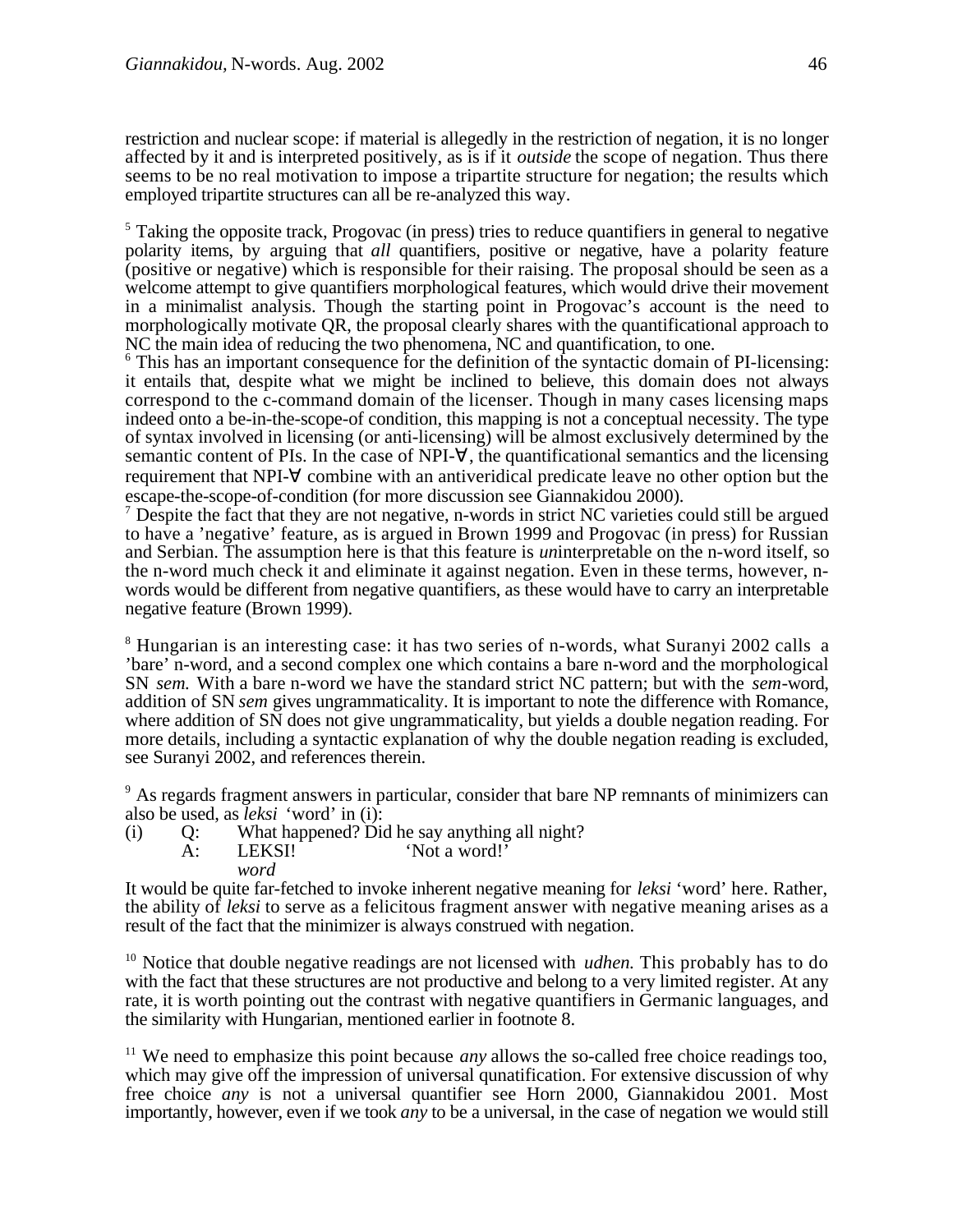have to exclude the scoping of ¬, as the sequence *\*Anybody didn't come* is ungrammatical. Therefore, even if we adopt a universal analysis of free choice, under negation we are forced to assume that *any* can only be an existential (se Linebarger 1980 for more specific details on this).

 $12$  For extensive discussion see Giannakidou 2000. Here, we just note that the accent- asmorphology option is not a 'peculiarity' specific to n-words, but it is observed elsewhere in the grammar of Greek, for instance, to distinguish between 'few"'- *LIJI-* and 'a few'- *liji-,* and 'too' –*POLI*- and 'very' *–poli-*.. Using suprasegmental features to perform morphological distinctions is a common strategy across languages—for instance, stress is systematically employed (e.g., *pérmit* versus *permít* for the noun versus verb distinction in English), and tone, as in certain African languages.'

<sup>13</sup> Note that we are considering here the possibility of a (negative) polarity existential PI, i.e. a PI that will be licensed by negation (and possibly other nonveridical elements) and which will be interpreted *inside* negation. The languages we are considering employ occassionally indefinite paradigms other than n-words, e.g. free choice items (whose semantics is considerably more complex than that of the simple existential quantifier under negation), or positive polarity existentials equivalent to *some.* The use of such existentials is not relevant because these are positive polarity items and tend to *escape* the scope of negation, hence the existential under negation structure would not be correct for them. Greek employs yet another indefinite for this purpose, *kapjos.* For a comparison between n-words and *kapjos* see Giannakidou 2000: 480- 482.

#### **References**

- Acquaviva, Paolo: 1993, *The Logical Form of Negation*. *A Study of Operator-Variable Structures in Syntax*. Ph.D. Dissertation, Scuola Normale Superiore, Pisa. Appeared also in Garland, 1997.
- Acquaviva, Paolo: 1995, Operator Composition and the Licensing of Negative Concord. In *Geneva Generative Papers* 3/2: 72-104.
- Acquaviva, Paolo: 1997, 'Negation and Operator Dependencies', ms., University of Venice.
- Aissen, Judith and David Perlmutter: 1983, 'Clause Reduction in Spanish', in David Perlmutter (ed.), *Studies in Relational Grammar 1*, pp. 360-403, University of Chicago Press, Chicago.
- Anagnostopoulou, Elena. 1997. Clitic left dislocation and contrastive left dislocation. In E. Anagnostopoulou, H. van Riemsdijk and F. Zwarts (eds), *Materials in Left Dislocation*, John Benjamins, Amsterdam and Phila-delphia. 151-193.
- Bayer, Josef: 1990, 'What Bavarian Negative Concord Reveals about the Syntactic Structure of German', in Juan Mascaró and Marina Nespor (eds.), *Grammar in Progress*, pp. 13- 24, Foris Publications, Dordrecht.
- Beghelli, Filippo and Tim Stowell: 1997, 'Distributivity and Negation: the Syntax of *each* and *every*', in Anna Szabolcsi (ed.), *Ways of Scope Taking*, pp. 71-197, Kluwer, Dordrecht.
- Besten, Hans den: 1986, 'Double Negation and the Genesis of Afrikaans', in Pieter Muysken and Norval. Smith (ed.), *Substrata versus Universals in Creole Languages*, pp. 185- 230, John Benjamins, Amsterdam.
- Blaszczak, Joanna: 1999. 'The Riddle of n-words in Polish', ms., Humbolt Universität Berlin. Bosque, Ignacio: 1980, *Sobre la Negación*, Catedra, Madrid.
- Brown, Sue: 1997, *The syntax of Negation in Russian. A Minimalist Approach.* CSLI Stanford Publications.
- Carlson, Gregory: 1977, *Reference to Kinds in English*, Ph.D. Dissertation, University of California, Irvine.
- Chomsky, Noam: 1995, *The Minimalist Program*, MIT Press, Cambridge.
- Chomsky, Noam. 2000. Derivation by phase. In M. Kenstowitz (ed.) *Ken Hale: A life in Language.* MIT Press.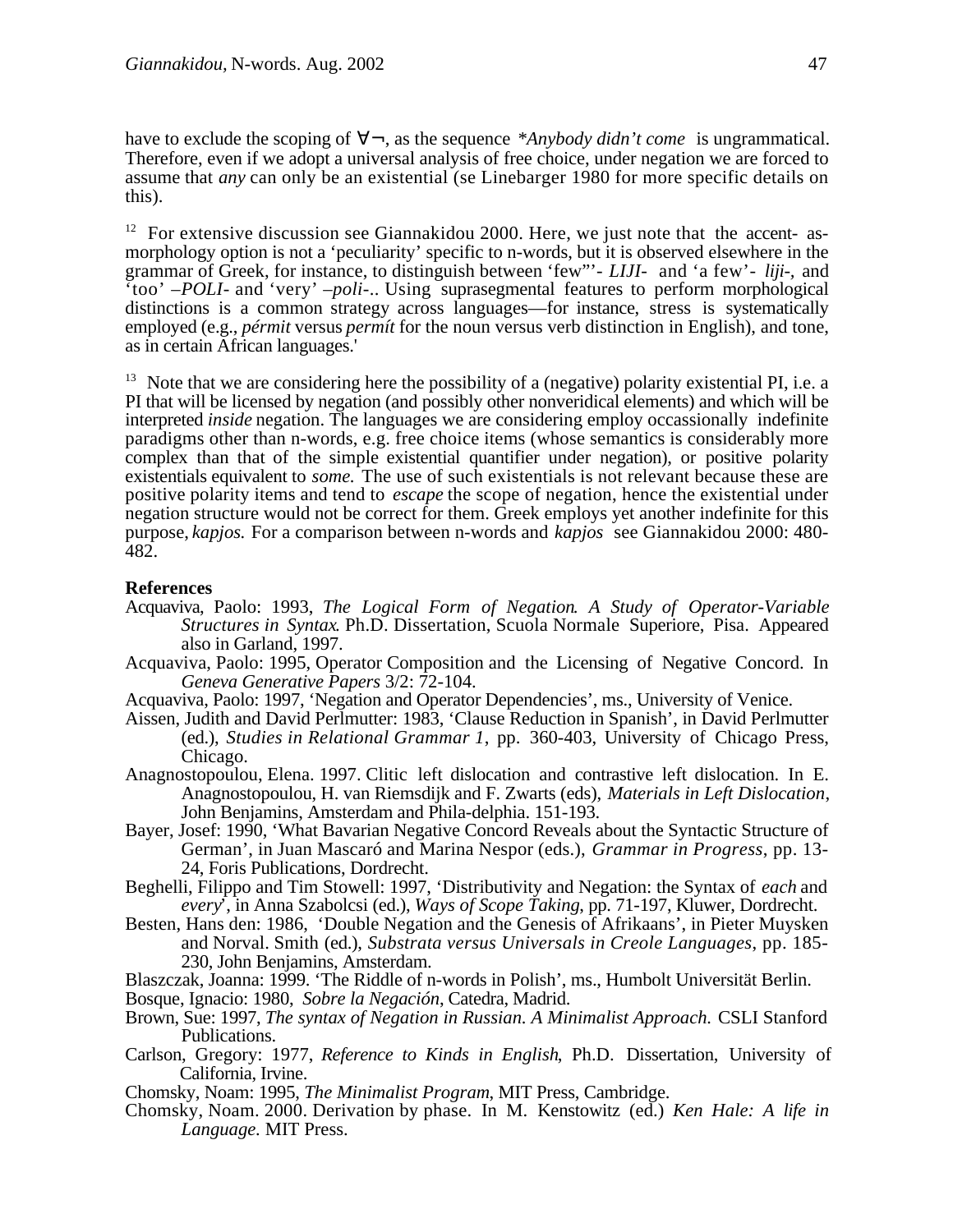Cinque, G. 1990, *Types of A'-dependencies*, MIT Press, Cambridge.

- Corblin, Francis: 1996, 'Multiple Negation Processing', *Theoria* LXII, **3,** 214-260.
- Corbin, Francis and Lucia Tovena. 2001. On multiple expression of negation in Romance. In In D'Hulst et al. (eds) *going Romance 1999, Selected Papers.* Amsterdam, John Benjamins.
- Dahl, Östen: 1970, 'Some Notes on Indefinites', *Language* **46**, 33-41.
- Déprez, Viviane: 1997, 'A Non-unified Analysis of Negative Concord'. In Danielle Forget et al. (eds.), *Negation and Polarity: Syntax and Semantics*, pp. 53-75, John Benjamins, Amsterdam.
- Déprez, Viviane: 2000. Parallel (A)symmetries and the internal structure of negative expressions. *Natural Language and Linguistic Theory* **18**: 253-342.
- Farkas, Donka F. and Anastasia Giannakidou: 1996, 'How Clause-bounded is the Scope of Universals?' In *Semantics and Linguistic Theory* (SALT) VI, pp. 137-155, Cornell University, Ithaca.
- Fiengo, B. and Robert May, 1994. *Indices and Identity*. MIT Press.
- Giannakidou, Anastasia: 1997, *The Landscape of Polarity Items.* Ph.D. Dissertation, University of Groningen.
- Giannakidou, Anastasia 1998, *Polarity Sensitivity as (Non)Veridical Dependency,* John Benjamins, Amsterdam.
- Giannakidou, Anastasia: 1999, 'Affective Dependencies', *Linguistics and Philosophy* **22,** 367- 421.
- Giannakidou, Anastasia. 2000. Negative ...Concord? *Natural Language and Linguistic Theory* **18**: 457-523.
- Giannakidou, Anastasia. 2001, 'The Meaning of Free Choice', In *Linguistics and Philosophy* **24**;659-735.
- Giannakidou, Anastasia and Jason Merchant. 2002. Eliminating Modules in Minimalism. Manuscript. University of Chicago.
- Giannakidou, Anastasia and Josep Quer: 1995, 'Two Mechanisms for the Licensing of Negative Indefinites', *Formal Linguistics Society of Mid-America* (FLSM) 6, pp. 103- 114. Indiana University Linguistics Club (IULC), Indiana.
- Giannakidou, Anastasia and Josep Quer: 1997, 'Long-distance Licensing of Negative Indefinites', In Danielle Forget et al. (eds.), *Negation and Polarity: Syntax and Semantics*, pp. 95-113, John Benjamins. Amsterdam.
- Haegeman, Liliane: 1992, *Theory and Description in Generative Grammar: a Case Study in West Flemish*, Cambridge University Press.
- Haegeman, Liliane: 1995, *The Syntax of Negation*, Cambridge University Press.
- Haegeman, Liliane and Raffaella Zanuttini: 1991, 'Negative Heads and the Neg- criterion', *The Linguistic Review* **8**, 233-251.
- Haegeman, Liliane and Raffaella Zanuttini: 1996, 'Negative Concord in West Flemish', in Belleti Adriana and Luigi Rizzi (eds.), *Parameters and Functional Heads*, Oxford University Press.
- Heim, Irene: 1982, *The Semantics of Definite and Indefinite NPs*. Ph. D. Dissertation, University of Massachusetts, Amherst.
- Heim, Irene and Angelika Kratzer: 1998, *Semantics in Generative Grammar.* Basil Blackwell, Oxford.
- Herburger, Elena. 2001. The negative concord puzzle revisited. *Natural Language Semantics* 9:289-333.
- Higginbotham, James and Robert May: 1981, 'Questions, Quantifiers, and Crossing', *The Linguistic Review* **1**, 41-80.
- Hoeksema, Jacob: 1997, 'Negative Concord in Middle Dutch', in Danielle Forget et al. (eds.), *Negation and Polarity: syntax and semantics*, pp. 139-157, John Benjamins, Amsterdam.
- Hoeksema, Jacob, 2001. Negative polarity items: triggering, scope and c-command. In Horn, L. and Y. Kato (eds.) *Negation and polarity: semantic and syntactic perspectives,* Oxford. 62-88.
- Horn, Laurence: 1972, *On the Semantic Properties of Logical Operators in English*. Ph. D Dissertation, University of California Los Angeles.
- Horn, Laurence: 1978, 'Remarks on Neg-raising', in Peter Cole (ed.), *Pragmatics*, *Syntax and*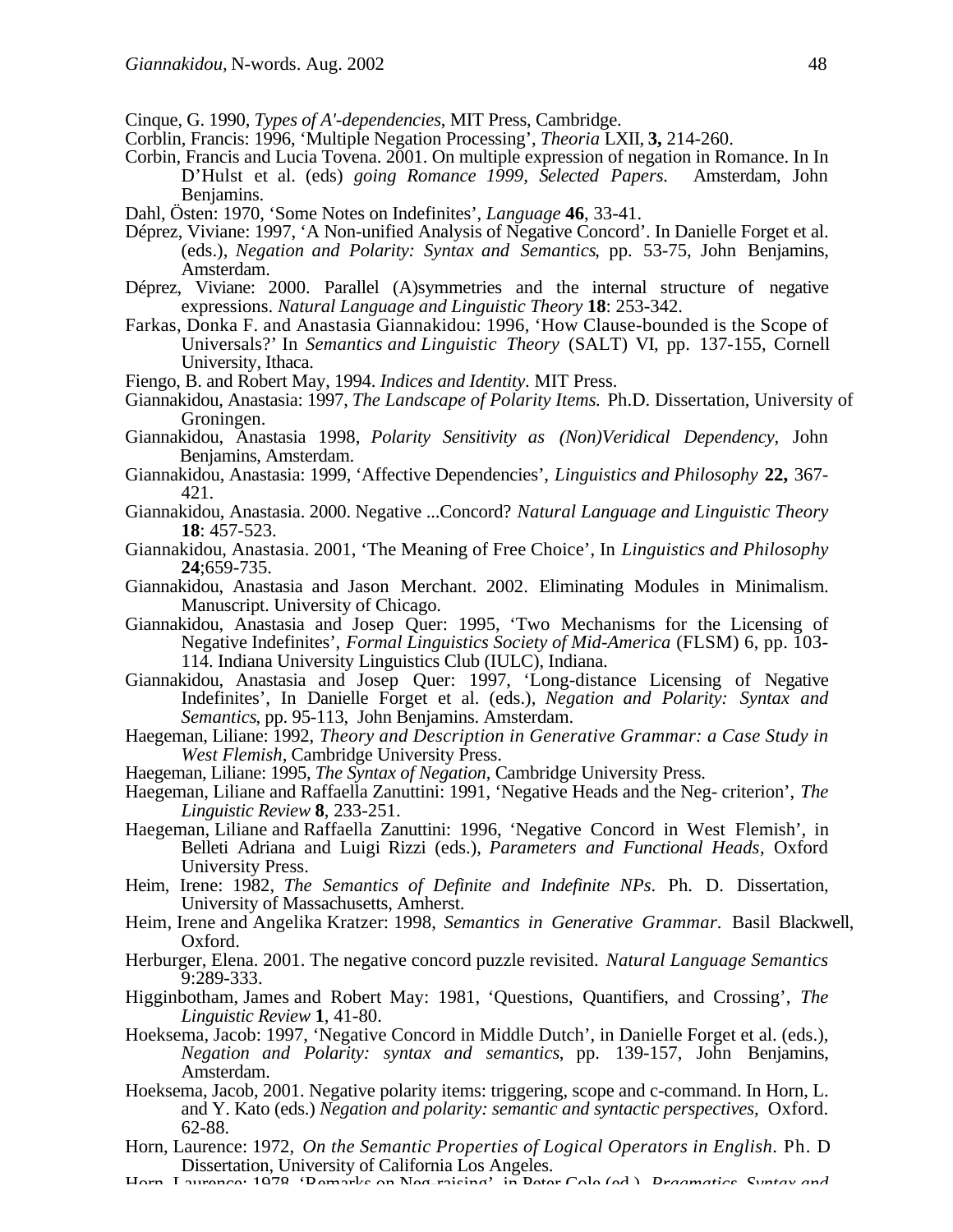*Semantics 9*, pp. 129-200, Academic Press, New York.

- Horn, Laurence: 1997, 'All John's Children are as Bald as the King of France: existential import and the geometry of opposition', in *Chicago Linguistics Society* 33, pp. 155-179.
- Horn, Laurence: 2000'*Any* and *(-)ever*. Free Choice and Free Relatives'. In the Proceedings of the 15th Annual Conference of the Israeli Association for Theoretical Linguistics, ed. by Adam Zachary Wyner. 71-111.
- Horn, Laurence and Yung-Suk Lee: 1995, 'Diagnosing the diagnostics', ms., Yale University.
- Jacobs, Joachim: 1980, 'Lexical decomposition in Montague Grammar', *Linguistics* **3**, 121- 136.
- Jespersen, Otto: 1917, *Negation in English and other languages*. Reprinted in *Selected Writings of Otto Jespersen* (1962), pp. 3-151, George Allen and Unwin Ldt.
- Johnson, Kyle. 1996. In search of the English middle field. Manuscript. UMass, Amherst.
- Kamp, Hans: 1981, 'A theory of truth and discourse representation', in Jeroen Groenendijk, Theo Janssen, and Martin Stokhof (eds.), *Formal Methods in the Study of Language*, pp. 277-322, Mathematical Center, Amsterdam.
- Kamp, Hans and Uwe Reyle: 1993, *From Discourse to Logic*, Kluwer, Dordrecht.
- Karttunen, Lauri. 1977. "Syntax and semantics of questions". *Linguistics and Philosophy* 1: 3-44.
- Kiparsky, Paul. 1973. *Elsewhere* in phonology. In Stephen Anderson and Paul Kiparsky (eds.), *Feestschrift for Moris Halle* . Holt, Rinehart and Winston. New York, pp. 93-106.
- Kitamoto, Misako: 1999, 'Negation in French', summary of query 10.1587, *Linguist List* 10.1799.
- Klima, Edward S: 1964, 'Negation in English'*,* in Jerry Fodor and Jerold Katz (eds.), *The Structure of Language,* pp. 246-323, Englewood Cliffs, Prentice Hall.
- Kuroda, S-Y: 1992, *Japanese Syntax and Semantics,* Reidel, Dordrecht.
- Labov, William: 1972, 'Negative Attraction and Negative Concord in English Grammar', *Language* **48**: 773-818.
- Ladusaw, William A: 1979, *Polarity Sensitivity as Inherent Scope Relations*, Ph. D. Dissertation, University of Texas at Austin.
- Ladusaw, William A: 1992, 'Expressing negation', in *S emantics and Linguistic Theory* (SALT) II, pp. 237-259, Cornell University Press, Ithaca.
- Ladusaw, William A: 1994, 'Thetic and Categorical, Stage and Individual, Weak and Strong' in *Semantics and Linguistic Theory* (SALT) IV, pp. 220-229. Cornell University Press, Ithaca.
- Laka, Itziar Murgaza: 1990. *Negation in Syntax: On the Nature of Functional Categories and Projections*. Ph. D. Dissertation. MIT.
- Larrivée, Pierre: 1995, 'Quantifieurs Negatifs et Double Negation', in Pierre Larrivée (ed.), *Actes des 9e Journees de Linguistique*, pp*.* 207-217.
- Lechner, Winfried. 2001. Reduced and Phrasal Comparatives. *Natural Language and Linguistic Theory* 19:683-745.
- Linebarger, Marcia. 1980. *The Grammar of Negative Polarity.* PhD thesis. MIT.
- Linebarger, Marcia: 1987, 'Negative Polarity and Grammatical Representation', *Linguistics and Philosophy* **10**, 325-387.
- Longobardi, Giuseppe: 1991, 'In defense of the Correspondence Hypothesis: Island Effects and Parasitic Gap constructions in Logical Form', in James Huang and Robert May (eds.), *Logical Structure and Linguistic Structure*, Kluwer, Dordrecht.
- May, Robert: 1985, *Logical Form: its Structure and Derivation*, MIT Press, Cambridge.
- Merchant, Jason: 2001. *The Syntax of Silence: Sluicing, Islands, and the Theory of Ellipsis*, Oxford University Press.
- Mittwoch, Anita. 2001. Perfective sentences under negation and durative adverbials. In Hoeksema et al. (eds), *Perspectives on Negation and Polarity items.* John Benjamins. 265-282.
- Moritz, Luc and Daniel Valois. 1994. "Pied piping and specifier-head agreement". *Linguistic Inquiry* 20: 365-424.
- Partee, Barbara: 1987, 'Noun Phrase Interpretation and Type-shifting Principles', in Jeroen. Groenendijk et al. (eds.), *Studies in Discourse Representation Theory and the Theory of Generalized Quantifiers,* pp. 115-143, Foris, Dordrecht.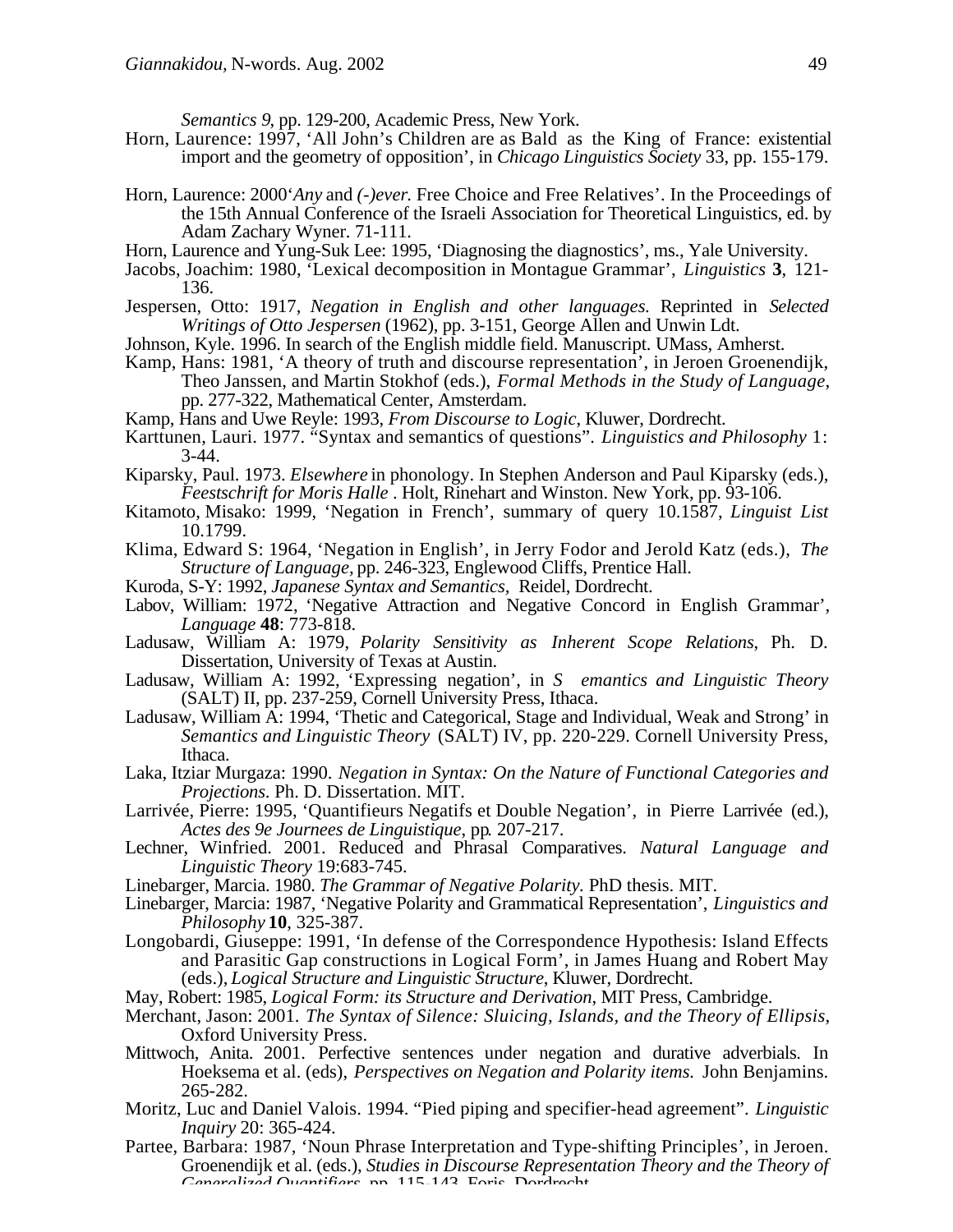- Piñar, Larrubia Pilar: 1996*, Negative Polarity Licensing and Negative Concord in the Romance Languages*. Ph. D. Dissertation, University of Arizona.
- Philippaki-Warburton: 1993, 'The Subjunctive Mood and the Syntactic Status of the Particle *na* in Modern Greek', *Folia Linguistica* XXVIII/**3-4**, 297-326.
- Pollock, Jacques Yves: 1989, 'Verb Movement, Universal Grammar and the Structure of IP', *Linguistic Inquiry* **20**, 365-424.
- Progovac, Ljiljana: 1988, *A binding Approach to Polarity Sensitivity*, Ph. D. Dissertation, University of Southern California.
- Progovac, Ljiljana: 1994, *Positive and Negative polarity: a binding approach*. Cambridge University Press.
- Progovac, Ljiljana, in press. Negative and positive feature checking and the distribution of polarity items. In Sue Braw and Adam Przepiorkowski (eds.), *Issues on Negation in Slavic Languages.*
- Przepiórkowski, Adam and Anna Kupc: 1997, 'Negative Concord in Polish', Technical Report 828, Institute of Computer Science, Polish Academy of Sciences.
- Przepiórkowski, Adam and Anna Kupc: 1998. Eventuality Negation and Negative Concord in Polish and Italian. In Robert D. Borsley and Adam Przepiórkowski (eds.), *Slavic in HPSG*, CSLI Stanford University. pp. 211-246.
- Puskás, Genoveva: 1998, 'On the Neg-criterion in Hungarian', *Acta Linguistica Hungarica* **45**, 167-213.
- Quer, Josep: 1993, *The Syntactic Licensing of Negative Items*, MA thesis, Universitat Autònoma de Barcelona.
- Quer, Josep: 1994. Distinguishing between negative and nonnegative licensing of negative items. In the Proceedings of the Colloqium de Grammatica Generativa, Tarragona.
- Postma, Gertjan. 1995, *Zero Semantics*: *a Study on the Syntactic Conception of Quantificational Meaning*, Ph. D. Dissertation, University of Leiden.
- Reinhart, Tanya: 1997, Quantifier Scope: How Labor is Divided between QR and Choice Functions', *Linguistics and Philosophy* **20**, 335-397.
- Richter, Frank and Manfred Sailer: 1998, 'LF Constraints on Expressions of Ty2: an HPSG Analysis of Negative Concord in Polish, In Robert D. Borsley and Adam Przepiórkowski (eds.), *Slavic in HPSG*: 211-246. CSLI Stanford University. pp. 247- 282.
- Rizzi, Luigi: 1990. *Types of A'-Dependencies.* MIT Press.
- Rizzi, Luigi: 1997, 'The Fine Structure of the Left Periphery'. In Liliane Haegeman (ed.), *The New Comparative Syntax,* Oxford University Press.
- Roussou, Anna. 1994. *Complementizers in Modern Greek.* PhD thesis. University College London.
- Rullmann, Hotze: 1995, 'Geen Eenheid', *Taalkundige Bulletin* **25**, 194-197.
- Sag, Ivan and Henriette de Swart. 2002. Negation and negative concord in Romance. *Linguistics and Philosophy* 25: 373-417.
- von Stechow, Arnim: 1993, 'Die Aufgaben der Syntax', in von Stechow, Arnim and Dieter Wunderlich, (eds.), *Syntax. An international Handbook of Contemporary Research*, pp. 1-88*,* Mouton de Gruyter, Berlin.
- Suranyi, Balasz. 2002. N-words in Hungarian. Ms. University of Utrecht.
- Swart, Henriëtte de: 1996, 'Scope Ambiguities with Negative Quantifiers', in Klaus von Heusinger and Urs Egli (eds.), *Proceedings of the workshop on reference and anaphoric relations,* pp.145-164. Universität Konstanz.
- Szabolcsi, Anna: 1981: 'The Semantics of Topic/Focus Articulation', in Groenendijk, Jeroen, Theo Janssen, and Martin Stokhof (eds.), *Formal Methods in the Study of Language*, pp. 513-540, Mathematical Center, Amsterdam.
- Szabolcsi, Anna: (ed.): 1997, *Ways of Scope Taking,* Kluwer, Dordrecht.
- Tóth, Ildikó: 1999, 'Negative Polarity Licensing in Hungarian', Acta Linguistica Hungarica 46, 119-142.
- Tovena, Lucia: 1996, *Issues in Polarity Sensitivity.* Ph. D. Dissertation, Universtity of Edinburgh. Also appeared in Garland (1999).
- Tsimpli, Ianthi-Maria: 1995, 'Focusing in Modern Greek', in É.Katalin Kiss (ed.), *Discourse Configurational Languages,* pp. 176-206, Oxford University Press.
- Tsimpli, Ianthi-Maria and Anna Roussou: 1996, 'Negation and Polarity Items in Greek". *The*